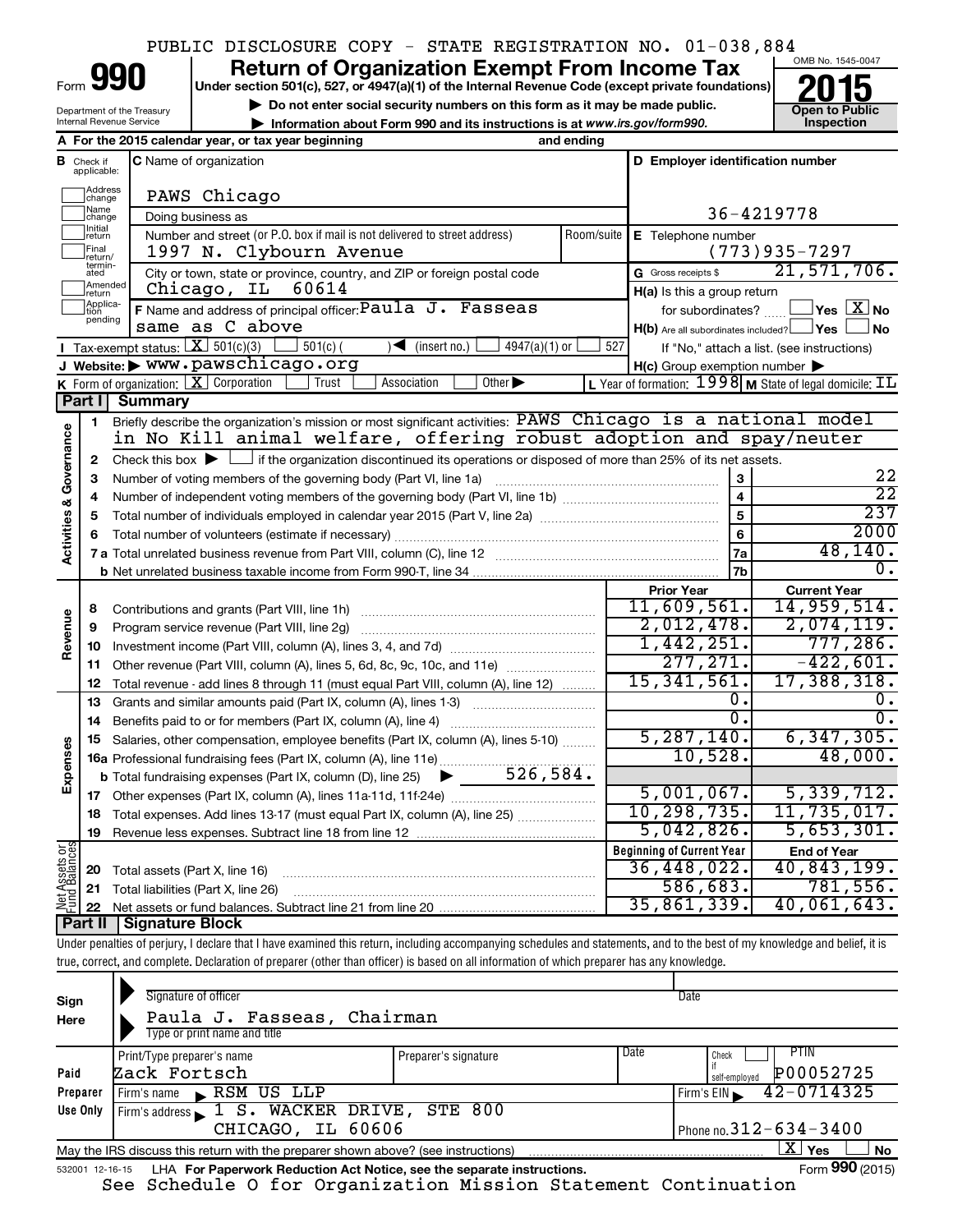|              | PAWS Chicago<br>Form 990 (2015)                                                                                                              | 36-4219778 | Page 2                                  |
|--------------|----------------------------------------------------------------------------------------------------------------------------------------------|------------|-----------------------------------------|
|              | Part III   Statement of Program Service Accomplishments                                                                                      |            |                                         |
|              |                                                                                                                                              |            | $\boxed{\textbf{X}}$                    |
| $\mathbf{1}$ | Briefly describe the organization's mission:                                                                                                 |            |                                         |
|              | PAWS Chicago's mission is to build No Kill communities, starting with                                                                        |            |                                         |
|              | a No Kill Chicago; to end pet overpopulation; and to transform animal                                                                        |            |                                         |
|              | welfare by setting higher standards. Since its founding, the number of<br>pets killed each year in Chicago has been reduced by 80 percent.   |            |                                         |
|              |                                                                                                                                              |            |                                         |
| $\mathbf{2}$ | Did the organization undertake any significant program services during the year which were not listed on                                     |            | $\Box$ Yes $[\overline{\mathrm{X}}]$ No |
|              | the prior Form 990 or 990-EZ?<br>If "Yes," describe these new services on Schedule O.                                                        |            |                                         |
| 3            | Did the organization cease conducting, or make significant changes in how it conducts, any program services?                                 |            | $\Box$ Yes $\Box X$ No                  |
|              | If "Yes," describe these changes on Schedule O.                                                                                              |            |                                         |
| 4            | Describe the organization's program service accomplishments for each of its three largest program services, as measured by expenses.         |            |                                         |
|              | Section 501(c)(3) and 501(c)(4) organizations are required to report the amount of grants and allocations to others, the total expenses, and |            |                                         |
|              | revenue, if any, for each program service reported.                                                                                          |            |                                         |
| 4a           | $3,941,105$ $\cdot$ including grants of \$<br>(Expenses \$<br>(Code:<br>(Revenue \$                                                          |            | 143,021.                                |
|              | $\frac{\text{(Code:}\_ \_ \_ \text{[Expenses$}}{\text{Animal Health & Behavior:}}$                                                           |            |                                         |
|              |                                                                                                                                              |            |                                         |
|              | Committing to the life of each treatable pet and providing all medical                                                                       |            |                                         |
|              | treatment and behavioral enrichment needed to optimize health and                                                                            |            |                                         |
|              | wellbeing is one of the most critical elements of No Kill. Because of                                                                        |            |                                         |
|              | our expert veterinary and behavior teams, we are one of the few                                                                              |            |                                         |
|              | shelters in the country that can treat and rehabilitate a large volume                                                                       |            |                                         |
|              | of sick, injured and behaviorally challenged animals. In 2015, we had a                                                                      |            |                                         |
|              | 97.87 percent Save Rate, even while taking in a vulnerable population                                                                        |            |                                         |
|              | of animals.                                                                                                                                  |            |                                         |
|              |                                                                                                                                              |            |                                         |
|              | Shelter Medicine: The Medical Center - the first stop for homeless                                                                           |            |                                         |
| 4b           | $3$ , $192$ , $277$ $\cdot$ including grants of \$<br>$\overline{\phantom{a}}$ ) (Expenses \$<br>(Code:<br>) (Revenue \$                     |            | 951,030.                                |
|              | Prevention & Spay/Neuter:                                                                                                                    |            |                                         |
|              | Preventing unwanted pets from being born is key to building a No Kill                                                                        |            |                                         |
|              | Chicago. The majority of stray, feral and unwanted pets originate in                                                                         |            |                                         |
|              | low income, under resourced communities. With the PAWS Chicago Lurie                                                                         |            |                                         |
|              | Clinic located in Little Village and the GusMobile Spay/Neuter Van,                                                                          |            |                                         |
|              | which brings life-saving solutions directly to neighborhoods most in                                                                         |            |                                         |
|              | need, we performed 18,418 spay/neuter surgeries in 2015. Seventy-four                                                                        |            |                                         |
|              | percent of client surgeries were provided free of charge.                                                                                    |            |                                         |
|              |                                                                                                                                              |            |                                         |
|              | Outreach Efforts: Broadening our spay/neuter reach and meeting people                                                                        |            |                                         |
|              | who would never knew about PAWS Chicago's support and resources is the                                                                       |            |                                         |
|              | $\text{O}(\text{Expenses } \text{\$} 2, 200, 320 \text{\$}$ including grants of \$ $\text{O}(\text{Expenue } \text{\$} 5)$<br>4c (Code:      |            |                                         |
|              | Adoption:                                                                                                                                    |            |                                         |
|              |                                                                                                                                              |            |                                         |
|              | Rescuing homeless pets and uniting them with their new families is at                                                                        |            |                                         |
|              | the forefront of what we do. Through PAWS Chicago's adoption centers,                                                                        |            |                                         |
|              | offsite events and innovative programming, 5,987 animals found loving                                                                        |            |                                         |
|              | homes in 2015.                                                                                                                               |            |                                         |
|              |                                                                                                                                              |            |                                         |
|              | While saving and adopting pets from the local community is PAWS                                                                              |            |                                         |
|              | Chicago's primary mission, because of the progress we have made in                                                                           |            |                                         |
|              | Chicago, we are able to rescue and find homes for at risk animals from                                                                       |            |                                         |
|              | other states. Our dog spay/neuter efforts have been so successful that                                                                       |            |                                         |
|              | in Chicago all the puppies at the city pound are being rescued, and                                                                          |            |                                         |
|              | 4d Other program services (Describe in Schedule O.)                                                                                          |            |                                         |
|              | $1$ , $113$ , $291$ $\cdot$ including grants of \$<br>(Expenses \$<br>(Revenue \$                                                            |            |                                         |
|              | 4e Total program service expenses $\triangleright$ 10, 446, 993.                                                                             |            | Form 990 (2015)                         |
| 532002       |                                                                                                                                              |            |                                         |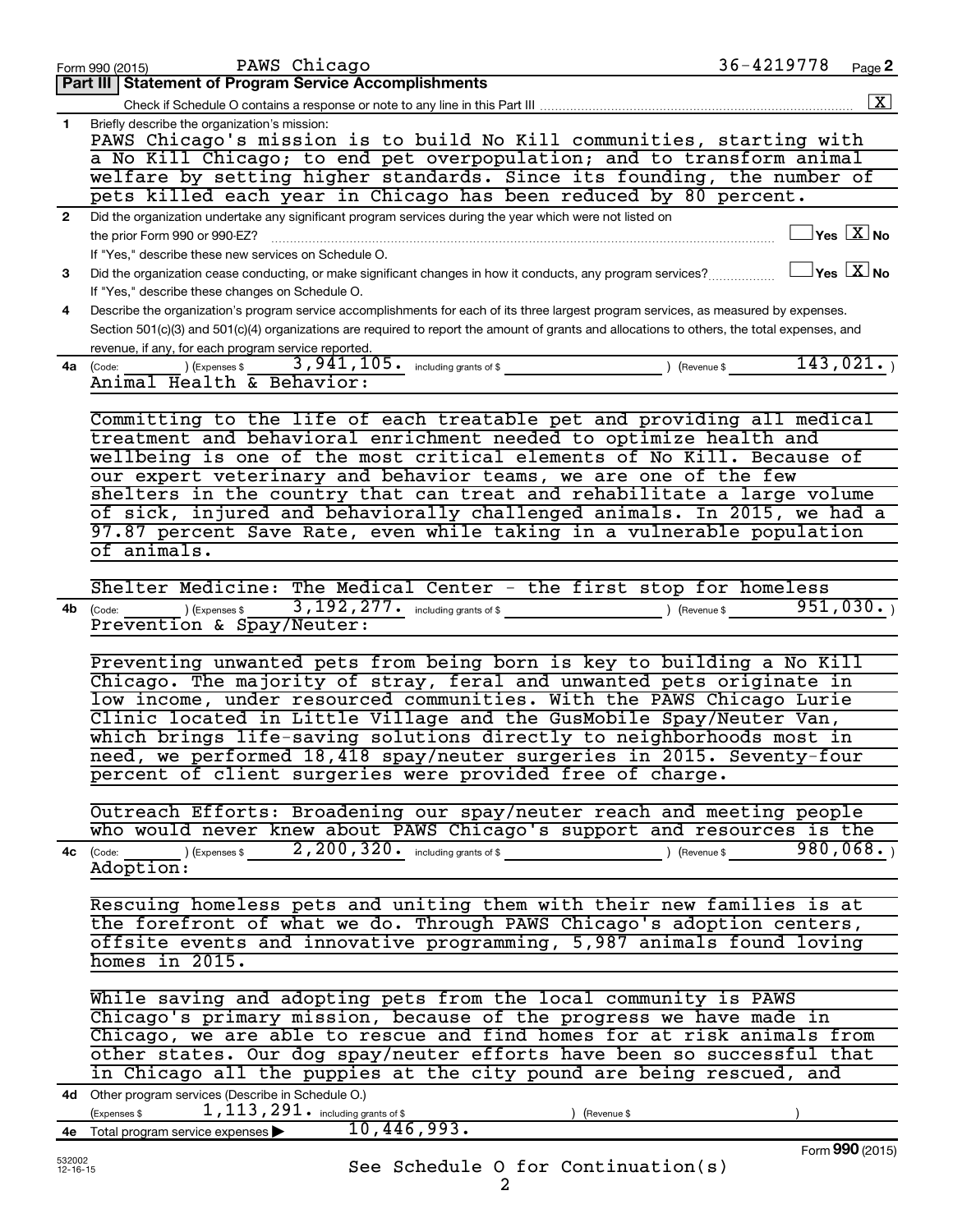| <b>FORD ASSAUTED</b> |  | rum curcago                                      |
|----------------------|--|--------------------------------------------------|
|                      |  | <b>Part IV   Checklist of Required Schedules</b> |

PAWS Chicago 36-4219778

|    |                                                                                                                                                                 |                | Yes | No                      |
|----|-----------------------------------------------------------------------------------------------------------------------------------------------------------------|----------------|-----|-------------------------|
| 1  | Is the organization described in section $501(c)(3)$ or $4947(a)(1)$ (other than a private foundation)?                                                         |                |     |                         |
|    | If "Yes," complete Schedule A                                                                                                                                   | 1              | х   |                         |
| 2  | Is the organization required to complete Schedule B, Schedule of Contributors? [11] The organization required to complete Schedule B, Schedule of Contributors? | $\mathbf{2}$   | х   |                         |
| 3  | Did the organization engage in direct or indirect political campaign activities on behalf of or in opposition to candidates for                                 |                |     |                         |
|    | public office? If "Yes," complete Schedule C, Part I                                                                                                            | З              |     | х                       |
| 4  | Section 501(c)(3) organizations. Did the organization engage in lobbying activities, or have a section 501(h) election in effect                                |                |     |                         |
|    |                                                                                                                                                                 | 4              |     | х                       |
| 5  | Is the organization a section 501(c)(4), 501(c)(5), or 501(c)(6) organization that receives membership dues, assessments, or                                    |                |     |                         |
|    |                                                                                                                                                                 | 5              |     | х                       |
| 6  | Did the organization maintain any donor advised funds or any similar funds or accounts for which donors have the right to                                       |                |     |                         |
|    | provide advice on the distribution or investment of amounts in such funds or accounts? If "Yes," complete Schedule D, Part I                                    | 6              |     | х                       |
| 7  | Did the organization receive or hold a conservation easement, including easements to preserve open space,                                                       |                |     |                         |
|    | .                                                                                                                                                               | $\overline{7}$ |     | х                       |
| 8  | Did the organization maintain collections of works of art, historical treasures, or other similar assets? If "Yes," complete                                    | 8              |     | х                       |
| 9  | Did the organization report an amount in Part X, line 21, for escrow or custodial account liability, serve as a custodian for                                   |                |     |                         |
|    | amounts not listed in Part X; or provide credit counseling, debt management, credit repair, or debt negotiation services?                                       |                |     |                         |
|    | If "Yes," complete Schedule D, Part IV                                                                                                                          | 9              |     | x                       |
| 10 | Did the organization, directly or through a related organization, hold assets in temporarily restricted endowments, permanent                                   |                |     |                         |
|    |                                                                                                                                                                 | 10             | х   |                         |
| 11 | If the organization's answer to any of the following questions is "Yes," then complete Schedule D, Parts VI, VII, VIII, IX, or X                                |                |     |                         |
|    | as applicable.                                                                                                                                                  |                |     |                         |
|    | a Did the organization report an amount for land, buildings, and equipment in Part X, line 10? If "Yes," complete Schedule D,<br>Part VI                        | 11a            | х   |                         |
|    | <b>b</b> Did the organization report an amount for investments - other securities in Part X, line 12 that is 5% or more of its total                            |                |     |                         |
|    |                                                                                                                                                                 | 11b            |     | х                       |
|    | c Did the organization report an amount for investments - program related in Part X, line 13 that is 5% or more of its total                                    |                |     |                         |
|    |                                                                                                                                                                 | 11c            |     | х                       |
|    | d Did the organization report an amount for other assets in Part X, line 15 that is 5% or more of its total assets reported in                                  |                |     |                         |
|    |                                                                                                                                                                 | 11d            |     | x                       |
|    |                                                                                                                                                                 | 11e            |     | X                       |
| f  | Did the organization's separate or consolidated financial statements for the tax year include a footnote that addresses                                         |                |     |                         |
|    | the organization's liability for uncertain tax positions under FIN 48 (ASC 740)? If "Yes," complete Schedule D, Part X                                          | 11f            | х   |                         |
|    | 12a Did the organization obtain separate, independent audited financial statements for the tax year? If "Yes," complete<br>Schedule D, Parts XI and XII         | 12a            | x   |                         |
|    | <b>b</b> Was the organization included in consolidated, independent audited financial statements for the tax year?                                              |                |     |                         |
|    | If "Yes," and if the organization answered "No" to line 12a, then completing Schedule D, Parts XI and XII is optional www.                                      | 12b            |     | 77                      |
| 13 |                                                                                                                                                                 | 13             |     | $\overline{\mathbf{X}}$ |
|    |                                                                                                                                                                 | 14a            |     | х                       |
|    | <b>b</b> Did the organization have aggregate revenues or expenses of more than \$10,000 from grantmaking, fundraising, business,                                |                |     |                         |
|    | investment, and program service activities outside the United States, or aggregate foreign investments valued at \$100,000                                      |                |     |                         |
|    |                                                                                                                                                                 | 14b            |     | х                       |
| 15 | Did the organization report on Part IX, column (A), line 3, more than \$5,000 of grants or other assistance to or for any                                       |                |     |                         |
|    |                                                                                                                                                                 | 15             |     | х                       |
| 16 | Did the organization report on Part IX, column (A), line 3, more than \$5,000 of aggregate grants or other assistance to                                        | 16             |     | х                       |
| 17 | Did the organization report a total of more than \$15,000 of expenses for professional fundraising services on Part IX,                                         |                |     |                         |
|    |                                                                                                                                                                 | 17             | х   |                         |
| 18 | Did the organization report more than \$15,000 total of fundraising event gross income and contributions on Part VIII, lines                                    |                |     |                         |
|    |                                                                                                                                                                 | 18             | х   |                         |
| 19 | Did the organization report more than \$15,000 of gross income from gaming activities on Part VIII, line 9a? If "Yes,"                                          |                |     |                         |
|    |                                                                                                                                                                 | 19             | х   |                         |

Form **990** (2015)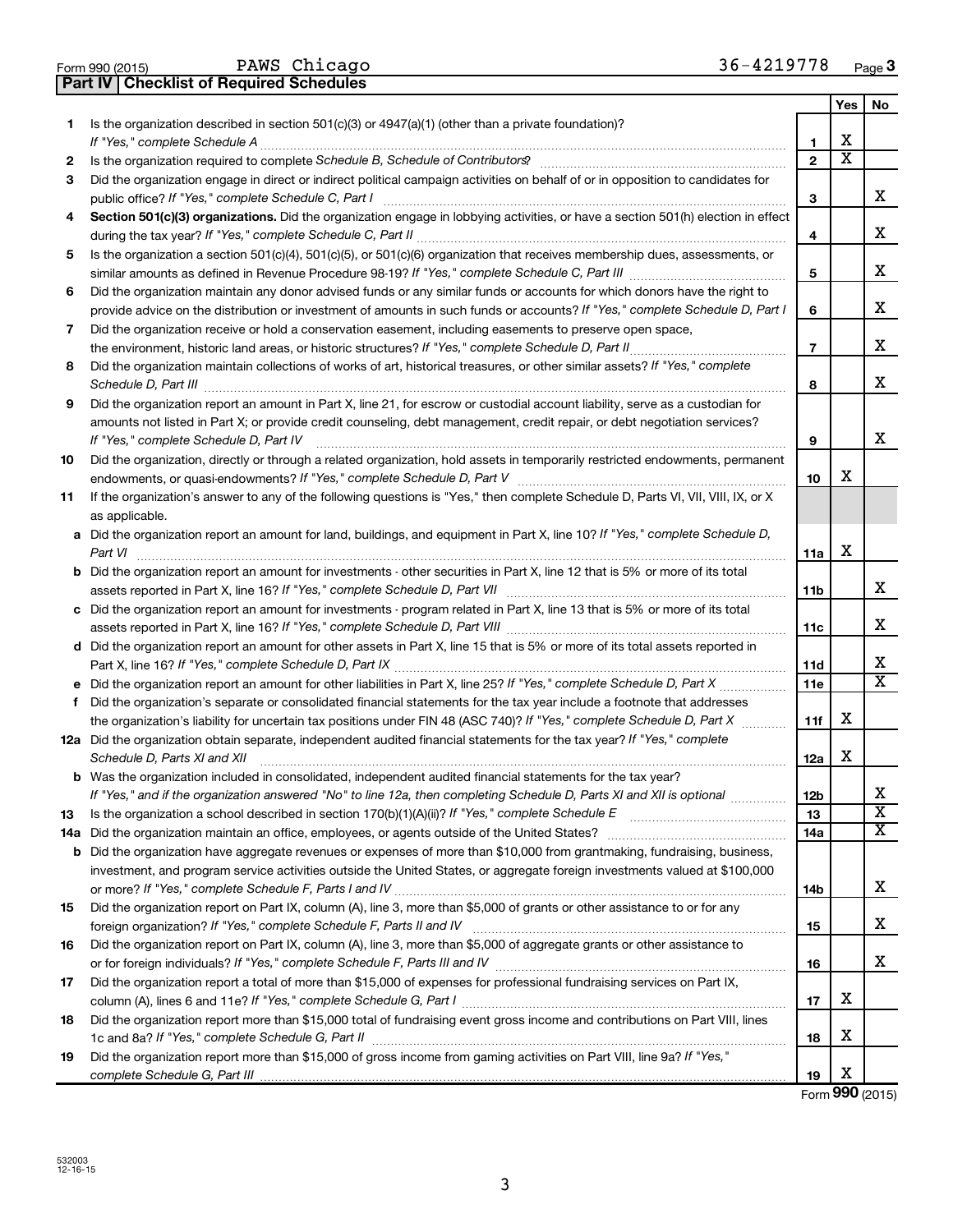|    | 36-4219778<br>PAWS Chicago<br>Form 990 (2015)                                                                                                                                                    |                 |     | Page 4                  |
|----|--------------------------------------------------------------------------------------------------------------------------------------------------------------------------------------------------|-----------------|-----|-------------------------|
|    | <b>Part IV   Checklist of Required Schedules (continued)</b>                                                                                                                                     |                 |     |                         |
|    |                                                                                                                                                                                                  |                 | Yes | No                      |
|    |                                                                                                                                                                                                  | 20a             |     | x                       |
| b  |                                                                                                                                                                                                  | 20 <sub>b</sub> |     |                         |
| 21 | Did the organization report more than \$5,000 of grants or other assistance to any domestic organization or                                                                                      |                 |     |                         |
|    |                                                                                                                                                                                                  | 21              |     | x                       |
| 22 | Did the organization report more than \$5,000 of grants or other assistance to or for domestic individuals on                                                                                    |                 |     |                         |
|    | Part IX, column (A), line 2? If "Yes," complete Schedule I, Parts I and III [11]] [11]] [11] [11] [11] [11] [1                                                                                   | 22              |     | x                       |
| 23 | Did the organization answer "Yes" to Part VII, Section A, line 3, 4, or 5 about compensation of the organization's current                                                                       |                 |     |                         |
|    | and former officers, directors, trustees, key employees, and highest compensated employees? If "Yes," complete                                                                                   |                 |     |                         |
|    | Schedule J <b>Execute Schedule J Execute Schedule J Execute Schedule J Execute Schedule J Execute Schedule J</b>                                                                                 | 23              | х   |                         |
|    | 24a Did the organization have a tax-exempt bond issue with an outstanding principal amount of more than \$100,000 as of the                                                                      |                 |     |                         |
|    | last day of the year, that was issued after December 31, 2002? If "Yes," answer lines 24b through 24d and complete                                                                               |                 |     |                         |
|    | Schedule K. If "No", go to line 25a                                                                                                                                                              | 24a             |     | x                       |
| b  |                                                                                                                                                                                                  | 24 <sub>b</sub> |     |                         |
|    | c Did the organization maintain an escrow account other than a refunding escrow at any time during the year to defease                                                                           |                 |     |                         |
|    |                                                                                                                                                                                                  | 24c             |     |                         |
|    |                                                                                                                                                                                                  | 24d             |     |                         |
|    | 25a Section 501(c)(3), 501(c)(4), and 501(c)(29) organizations. Did the organization engage in an excess benefit                                                                                 |                 |     | x                       |
|    |                                                                                                                                                                                                  | 25a             |     |                         |
|    | <b>b</b> Is the organization aware that it engaged in an excess benefit transaction with a disqualified person in a prior year, and                                                              |                 |     |                         |
|    | that the transaction has not been reported on any of the organization's prior Forms 990 or 990-EZ? If "Yes," complete                                                                            |                 |     | x                       |
|    | Schedule L, Part I                                                                                                                                                                               | 25b             |     |                         |
| 26 | Did the organization report any amount on Part X, line 5, 6, or 22 for receivables from or payables to any current or                                                                            |                 |     |                         |
|    | former officers, directors, trustees, key employees, highest compensated employees, or disqualified persons? If "Yes,"                                                                           |                 |     | x                       |
|    | complete Schedule L, Part II                                                                                                                                                                     | 26              |     |                         |
| 27 | Did the organization provide a grant or other assistance to an officer, director, trustee, key employee, substantial                                                                             |                 |     |                         |
|    | contributor or employee thereof, a grant selection committee member, or to a 35% controlled entity or family member                                                                              | 27              |     | х                       |
| 28 |                                                                                                                                                                                                  |                 |     |                         |
|    | Was the organization a party to a business transaction with one of the following parties (see Schedule L, Part IV<br>instructions for applicable filing thresholds, conditions, and exceptions): |                 |     |                         |
| а  | A current or former officer, director, trustee, or key employee? If "Yes," complete Schedule L, Part IV                                                                                          | 28a             |     | х                       |
| b  | A family member of a current or former officer, director, trustee, or key employee? If "Yes," complete Schedule L, Part IV                                                                       | 28 <sub>b</sub> |     | $\overline{\mathtt{x}}$ |
|    | c An entity of which a current or former officer, director, trustee, or key employee (or a family member thereof) was an officer,                                                                |                 |     |                         |
|    |                                                                                                                                                                                                  | 28c             |     | X                       |
| 29 |                                                                                                                                                                                                  | 29              | X   |                         |
| 30 | Did the organization receive contributions of art, historical treasures, or other similar assets, or qualified conservation                                                                      |                 |     |                         |
|    |                                                                                                                                                                                                  | 30              |     | х                       |
| 31 | Did the organization liquidate, terminate, or dissolve and cease operations?                                                                                                                     |                 |     |                         |
|    |                                                                                                                                                                                                  | 31              |     | х                       |
| 32 | Did the organization sell, exchange, dispose of, or transfer more than 25% of its net assets? If "Yes," complete                                                                                 |                 |     |                         |
|    |                                                                                                                                                                                                  | 32              |     | х                       |
| 33 | Did the organization own 100% of an entity disregarded as separate from the organization under Regulations                                                                                       |                 |     |                         |
|    |                                                                                                                                                                                                  | 33              |     | х                       |
| 34 | Was the organization related to any tax-exempt or taxable entity? If "Yes," complete Schedule R, Part II, III, or IV, and                                                                        |                 |     |                         |
|    | Part V, line 1                                                                                                                                                                                   | 34              |     | х                       |
|    |                                                                                                                                                                                                  | 35a             |     | $\overline{\texttt{x}}$ |
|    | b If "Yes" to line 35a, did the organization receive any payment from or engage in any transaction with a controlled entity                                                                      |                 |     |                         |
|    |                                                                                                                                                                                                  | 35 <sub>b</sub> |     |                         |
| 36 | Section 501(c)(3) organizations. Did the organization make any transfers to an exempt non-charitable related organization?                                                                       |                 |     |                         |
|    |                                                                                                                                                                                                  | 36              |     | x                       |
| 37 | Did the organization conduct more than 5% of its activities through an entity that is not a related organization                                                                                 |                 |     |                         |
|    |                                                                                                                                                                                                  | 37              |     | x                       |
| 38 | Did the organization complete Schedule O and provide explanations in Schedule O for Part VI, lines 11b and 19?                                                                                   |                 |     |                         |
|    |                                                                                                                                                                                                  | 38              | х   |                         |
|    |                                                                                                                                                                                                  |                 |     | Form 990 (2015)         |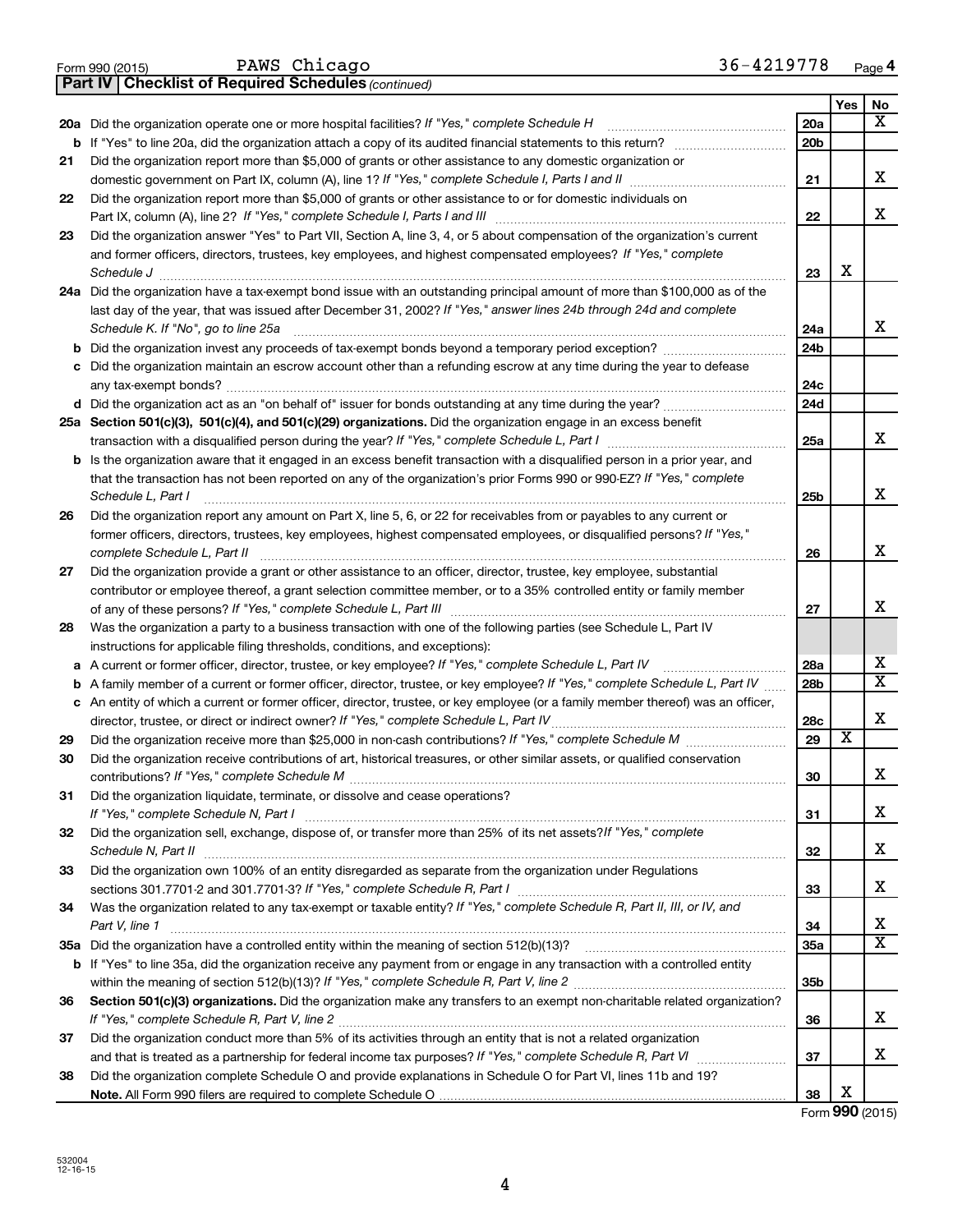|    | PAWS Chicago<br>Form 990 (2015)                                                                                                                 |                 | 36-4219778 |                |                         | Page 5                     |
|----|-------------------------------------------------------------------------------------------------------------------------------------------------|-----------------|------------|----------------|-------------------------|----------------------------|
|    | <b>Statements Regarding Other IRS Filings and Tax Compliance</b><br><b>Part V</b>                                                               |                 |            |                |                         |                            |
|    | Check if Schedule O contains a response or note to any line in this Part V                                                                      |                 |            |                |                         |                            |
|    |                                                                                                                                                 |                 |            |                | Yes                     | No                         |
|    |                                                                                                                                                 | 1a              | 18         |                |                         |                            |
| b  | Enter the number of Forms W-2G included in line 1a. Enter -0- if not applicable                                                                 | 1 <sub>b</sub>  |            |                |                         |                            |
|    | c Did the organization comply with backup withholding rules for reportable payments to vendors and reportable gaming                            |                 |            |                |                         |                            |
|    |                                                                                                                                                 |                 |            | 1c             | х                       |                            |
|    | 2a Enter the number of employees reported on Form W-3, Transmittal of Wage and Tax Statements,                                                  |                 |            |                |                         |                            |
|    | filed for the calendar year ending with or within the year covered by this return                                                               | 2a              | 237        |                |                         |                            |
|    |                                                                                                                                                 |                 |            | 2 <sub>b</sub> | X                       |                            |
|    |                                                                                                                                                 |                 |            |                |                         |                            |
|    | 3a Did the organization have unrelated business gross income of \$1,000 or more during the year?                                                |                 |            | 3a             | х                       |                            |
|    |                                                                                                                                                 |                 |            | 3b             | $\overline{\texttt{x}}$ |                            |
|    | 4a At any time during the calendar year, did the organization have an interest in, or a signature or other authority over, a                    |                 |            |                |                         |                            |
|    | financial account in a foreign country (such as a bank account, securities account, or other financial account)?                                |                 |            | 4a             |                         | X                          |
|    | <b>b</b> If "Yes," enter the name of the foreign country: $\blacktriangleright$                                                                 |                 |            |                |                         |                            |
|    | See instructions for filing requirements for FinCEN Form 114, Report of Foreign Bank and Financial Accounts (FBAR).                             |                 |            |                |                         |                            |
|    |                                                                                                                                                 |                 |            | 5a             |                         | х<br>$\overline{\text{X}}$ |
|    |                                                                                                                                                 |                 |            | 5 <sub>b</sub> |                         |                            |
|    |                                                                                                                                                 |                 |            | 5c             |                         |                            |
|    | 6a Does the organization have annual gross receipts that are normally greater than \$100,000, and did the organization solicit                  |                 |            |                |                         | X                          |
|    |                                                                                                                                                 |                 |            | 6a             |                         |                            |
|    | <b>b</b> If "Yes," did the organization include with every solicitation an express statement that such contributions or gifts                   |                 |            |                |                         |                            |
|    |                                                                                                                                                 |                 |            | 6b             |                         |                            |
| 7  | Organizations that may receive deductible contributions under section 170(c).                                                                   |                 |            |                | х                       |                            |
| a  | Did the organization receive a payment in excess of \$75 made partly as a contribution and partly for goods and services provided to the payor? |                 |            | 7a<br>7b       | $\overline{\textbf{x}}$ |                            |
|    | c Did the organization sell, exchange, or otherwise dispose of tangible personal property for which it was required                             |                 |            |                |                         |                            |
|    |                                                                                                                                                 |                 |            | 7c             |                         | X                          |
|    |                                                                                                                                                 |                 |            |                |                         |                            |
| е  | Did the organization receive any funds, directly or indirectly, to pay premiums on a personal benefit contract?                                 |                 |            | 7e             |                         | х                          |
| f. | Did the organization, during the year, pay premiums, directly or indirectly, on a personal benefit contract?                                    |                 |            | 7f             |                         | $\overline{\text{X}}$      |
|    | If the organization received a contribution of qualified intellectual property, did the organization file Form 8899 as required?                |                 |            | 7g             |                         |                            |
|    | h If the organization received a contribution of cars, boats, airplanes, or other vehicles, did the organization file a Form 1098-C?            |                 |            | 7h             | X                       |                            |
| 8  | Sponsoring organizations maintaining donor advised funds. Did a donor advised fund maintained by the                                            |                 |            |                |                         |                            |
|    |                                                                                                                                                 |                 |            | 8              |                         |                            |
|    | Sponsoring organizations maintaining donor advised funds.                                                                                       |                 |            |                |                         |                            |
| а  | Did the sponsoring organization make any taxable distributions under section 4966?                                                              |                 |            | 9а             |                         |                            |
| b  |                                                                                                                                                 |                 |            | 9b             |                         |                            |
| 10 | Section 501(c)(7) organizations. Enter:                                                                                                         |                 |            |                |                         |                            |
| a  |                                                                                                                                                 | 10a             |            |                |                         |                            |
| b  | Gross receipts, included on Form 990, Part VIII, line 12, for public use of club facilities                                                     | 10 <sub>b</sub> |            |                |                         |                            |
| 11 | Section 501(c)(12) organizations. Enter:                                                                                                        |                 |            |                |                         |                            |
| а  |                                                                                                                                                 | 11a             |            |                |                         |                            |
|    | b Gross income from other sources (Do not net amounts due or paid to other sources against                                                      |                 |            |                |                         |                            |
|    | amounts due or received from them.)                                                                                                             | 11b             |            |                |                         |                            |
|    | 12a Section 4947(a)(1) non-exempt charitable trusts. Is the organization filing Form 990 in lieu of Form 1041?                                  |                 |            | 12a            |                         |                            |
|    | <b>b</b> If "Yes," enter the amount of tax-exempt interest received or accrued during the year                                                  | 12b             |            |                |                         |                            |
| 13 | Section 501(c)(29) qualified nonprofit health insurance issuers.                                                                                |                 |            |                |                         |                            |
|    | a Is the organization licensed to issue qualified health plans in more than one state?                                                          |                 |            | 13a            |                         |                            |
|    | Note. See the instructions for additional information the organization must report on Schedule O.                                               |                 |            |                |                         |                            |
|    | <b>b</b> Enter the amount of reserves the organization is required to maintain by the states in which the                                       |                 |            |                |                         |                            |
|    |                                                                                                                                                 | 13b             |            |                |                         |                            |
|    |                                                                                                                                                 | 13 <sub>c</sub> |            |                |                         |                            |
|    | 14a Did the organization receive any payments for indoor tanning services during the tax year?                                                  |                 |            | 14a            |                         | x                          |
|    |                                                                                                                                                 |                 |            | 14b            |                         |                            |

| Form 990 (2015) |  |
|-----------------|--|
|-----------------|--|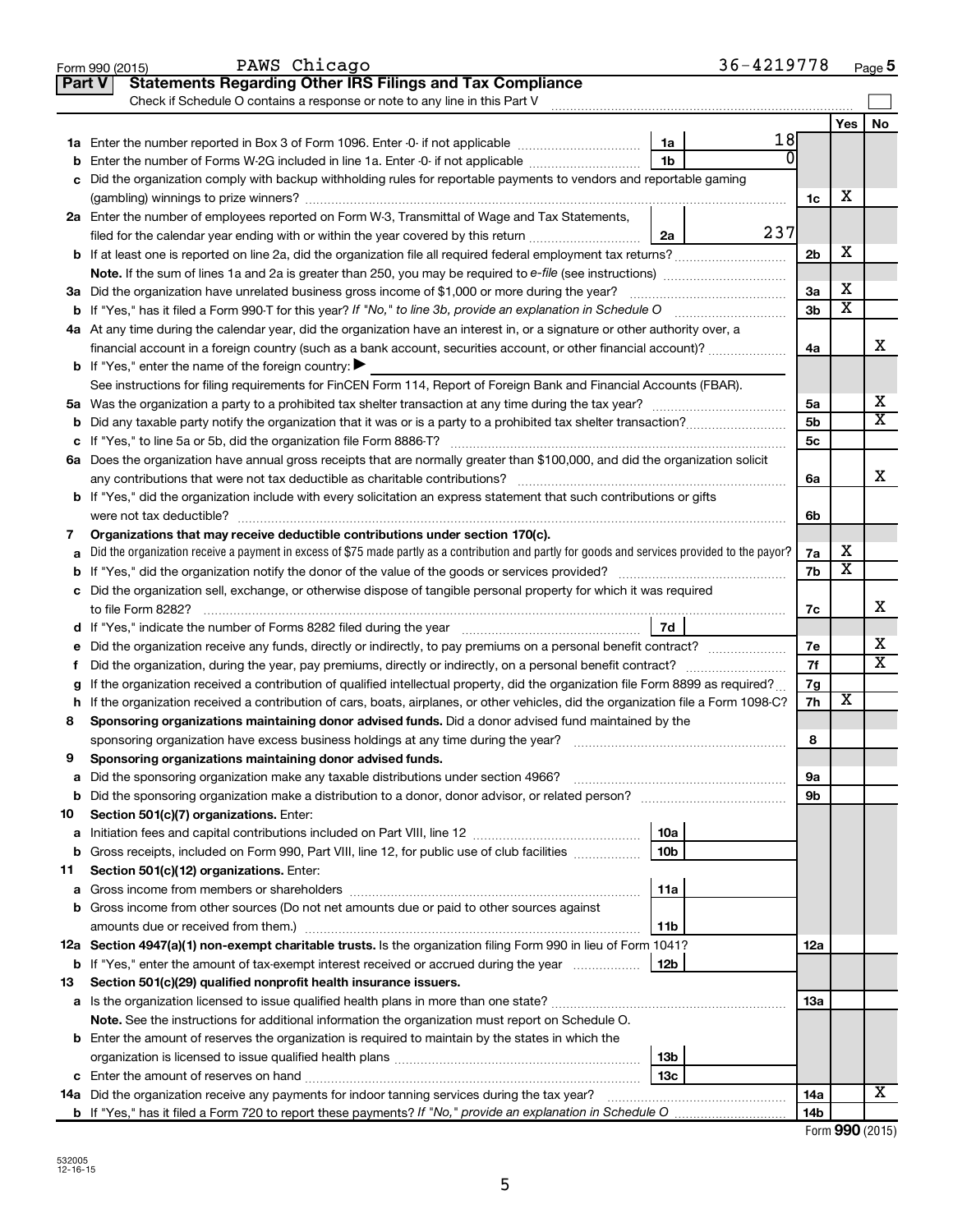|        | 36-4219778<br>PAWS Chicago<br>Form 990 (2015)                                                                                                                                                                                                                                                                                      |                 |                         | Page 6                                             |  |  |  |  |  |  |  |  |  |
|--------|------------------------------------------------------------------------------------------------------------------------------------------------------------------------------------------------------------------------------------------------------------------------------------------------------------------------------------|-----------------|-------------------------|----------------------------------------------------|--|--|--|--|--|--|--|--|--|
|        | Governance, Management, and Disclosure For each "Yes" response to lines 2 through 7b below, and for a "No" response<br>∣ Part VI ∣                                                                                                                                                                                                 |                 |                         |                                                    |  |  |  |  |  |  |  |  |  |
|        | to line 8a, 8b, or 10b below, describe the circumstances, processes, or changes in Schedule O. See instructions.                                                                                                                                                                                                                   |                 |                         |                                                    |  |  |  |  |  |  |  |  |  |
|        |                                                                                                                                                                                                                                                                                                                                    |                 |                         | $\overline{\mathbf{x}}$                            |  |  |  |  |  |  |  |  |  |
|        | <b>Section A. Governing Body and Management</b>                                                                                                                                                                                                                                                                                    |                 |                         |                                                    |  |  |  |  |  |  |  |  |  |
|        |                                                                                                                                                                                                                                                                                                                                    | 22              | Yes                     | No.                                                |  |  |  |  |  |  |  |  |  |
|        | 1a Enter the number of voting members of the governing body at the end of the tax year<br>1a<br>If there are material differences in voting rights among members of the governing body, or if the governing                                                                                                                        |                 |                         |                                                    |  |  |  |  |  |  |  |  |  |
|        | body delegated broad authority to an executive committee or similar committee, explain in Schedule O.                                                                                                                                                                                                                              |                 |                         |                                                    |  |  |  |  |  |  |  |  |  |
| b      | 22<br>Enter the number of voting members included in line 1a, above, who are independent<br>1b                                                                                                                                                                                                                                     |                 |                         |                                                    |  |  |  |  |  |  |  |  |  |
| 2      | Did any officer, director, trustee, or key employee have a family relationship or a business relationship with any other                                                                                                                                                                                                           |                 |                         |                                                    |  |  |  |  |  |  |  |  |  |
|        | officer, director, trustee, or key employee?                                                                                                                                                                                                                                                                                       |                 |                         |                                                    |  |  |  |  |  |  |  |  |  |
| 3      | Did the organization delegate control over management duties customarily performed by or under the direct supervision                                                                                                                                                                                                              |                 |                         |                                                    |  |  |  |  |  |  |  |  |  |
|        |                                                                                                                                                                                                                                                                                                                                    |                 |                         |                                                    |  |  |  |  |  |  |  |  |  |
| 4      | Did the organization make any significant changes to its governing documents since the prior Form 990 was filed?                                                                                                                                                                                                                   | 4               |                         | $\overline{\textbf{x}}$                            |  |  |  |  |  |  |  |  |  |
| 5      |                                                                                                                                                                                                                                                                                                                                    | 5               |                         | $\overline{\textbf{x}}$<br>$\overline{\mathbf{x}}$ |  |  |  |  |  |  |  |  |  |
| 6      |                                                                                                                                                                                                                                                                                                                                    | 6               |                         |                                                    |  |  |  |  |  |  |  |  |  |
| 7a     | Did the organization have members, stockholders, or other persons who had the power to elect or appoint one or                                                                                                                                                                                                                     |                 |                         | x                                                  |  |  |  |  |  |  |  |  |  |
|        | <b>b</b> Are any governance decisions of the organization reserved to (or subject to approval by) members, stockholders, or                                                                                                                                                                                                        | 7a              |                         |                                                    |  |  |  |  |  |  |  |  |  |
|        | persons other than the governing body?                                                                                                                                                                                                                                                                                             | 7b              |                         | х                                                  |  |  |  |  |  |  |  |  |  |
| 8      | Did the organization contemporaneously document the meetings held or written actions undertaken during the year by the following:                                                                                                                                                                                                  |                 |                         |                                                    |  |  |  |  |  |  |  |  |  |
| a      |                                                                                                                                                                                                                                                                                                                                    | 8a              | X                       |                                                    |  |  |  |  |  |  |  |  |  |
| b      |                                                                                                                                                                                                                                                                                                                                    | 8b              | $\overline{\mathbf{x}}$ |                                                    |  |  |  |  |  |  |  |  |  |
| 9      | Is there any officer, director, trustee, or key employee listed in Part VII, Section A, who cannot be reached at the                                                                                                                                                                                                               |                 |                         |                                                    |  |  |  |  |  |  |  |  |  |
|        |                                                                                                                                                                                                                                                                                                                                    | 9               |                         | x                                                  |  |  |  |  |  |  |  |  |  |
|        | Section B. Policies (This Section B requests information about policies not required by the Internal Revenue Code.)                                                                                                                                                                                                                |                 |                         |                                                    |  |  |  |  |  |  |  |  |  |
|        |                                                                                                                                                                                                                                                                                                                                    |                 | Yes                     | No<br>x                                            |  |  |  |  |  |  |  |  |  |
|        |                                                                                                                                                                                                                                                                                                                                    | <b>10a</b>      |                         |                                                    |  |  |  |  |  |  |  |  |  |
|        | <b>b</b> If "Yes," did the organization have written policies and procedures governing the activities of such chapters, affiliates,                                                                                                                                                                                                | 10b             |                         |                                                    |  |  |  |  |  |  |  |  |  |
|        | 11a Has the organization provided a complete copy of this Form 990 to all members of its governing body before filing the form?                                                                                                                                                                                                    | 11a             | X                       |                                                    |  |  |  |  |  |  |  |  |  |
|        | <b>b</b> Describe in Schedule O the process, if any, used by the organization to review this Form 990.                                                                                                                                                                                                                             |                 |                         |                                                    |  |  |  |  |  |  |  |  |  |
| 12a    | Did the organization have a written conflict of interest policy? If "No," go to line 13                                                                                                                                                                                                                                            | 12a             | х                       |                                                    |  |  |  |  |  |  |  |  |  |
|        | <b>b</b> Were officers, directors, or trustees, and key employees required to disclose annually interests that could give rise to conflicts?                                                                                                                                                                                       | 12b             | X                       |                                                    |  |  |  |  |  |  |  |  |  |
| c      | Did the organization regularly and consistently monitor and enforce compliance with the policy? If "Yes," describe                                                                                                                                                                                                                 |                 |                         |                                                    |  |  |  |  |  |  |  |  |  |
|        |                                                                                                                                                                                                                                                                                                                                    | 12c             | х                       |                                                    |  |  |  |  |  |  |  |  |  |
| 13     | Did the organization have a written whistleblower policy?                                                                                                                                                                                                                                                                          | 13              | X.                      |                                                    |  |  |  |  |  |  |  |  |  |
| 14     | Did the organization have a written document retention and destruction policy? [11] manufaction manufaction in                                                                                                                                                                                                                     | 14              | х                       |                                                    |  |  |  |  |  |  |  |  |  |
| 15     | Did the process for determining compensation of the following persons include a review and approval by independent                                                                                                                                                                                                                 |                 |                         |                                                    |  |  |  |  |  |  |  |  |  |
|        | persons, comparability data, and contemporaneous substantiation of the deliberation and decision?<br>The organization's CEO, Executive Director, or top management official manufactured content of the organization's CEO, Executive Director, or top management official manufactured and the state of the state of the state of | 15a             | х                       |                                                    |  |  |  |  |  |  |  |  |  |
| a<br>b |                                                                                                                                                                                                                                                                                                                                    | 15b             |                         | х                                                  |  |  |  |  |  |  |  |  |  |
|        | If "Yes" to line 15a or 15b, describe the process in Schedule O (see instructions).                                                                                                                                                                                                                                                |                 |                         |                                                    |  |  |  |  |  |  |  |  |  |
|        | <b>16a</b> Did the organization invest in, contribute assets to, or participate in a joint venture or similar arrangement with a                                                                                                                                                                                                   |                 |                         |                                                    |  |  |  |  |  |  |  |  |  |
|        | taxable entity during the year?                                                                                                                                                                                                                                                                                                    | 16a             |                         | х                                                  |  |  |  |  |  |  |  |  |  |
|        | <b>b</b> If "Yes," did the organization follow a written policy or procedure requiring the organization to evaluate its participation                                                                                                                                                                                              |                 |                         |                                                    |  |  |  |  |  |  |  |  |  |
|        | in joint venture arrangements under applicable federal tax law, and take steps to safequard the organization's                                                                                                                                                                                                                     |                 |                         |                                                    |  |  |  |  |  |  |  |  |  |
|        |                                                                                                                                                                                                                                                                                                                                    | 16 <sub>b</sub> |                         |                                                    |  |  |  |  |  |  |  |  |  |
|        | <b>Section C. Disclosure</b>                                                                                                                                                                                                                                                                                                       |                 |                         |                                                    |  |  |  |  |  |  |  |  |  |
| 17     | List the states with which a copy of this Form 990 is required to be filed $\blacktriangleright$ IL                                                                                                                                                                                                                                |                 |                         |                                                    |  |  |  |  |  |  |  |  |  |
| 18     | Section 6104 requires an organization to make its Forms 1023 (or 1024 if applicable), 990, and 990-T (Section 501(c)(3)s only) available<br>for public inspection. Indicate how you made these available. Check all that apply.                                                                                                    |                 |                         |                                                    |  |  |  |  |  |  |  |  |  |
|        | <b>X</b> Own website<br>$ \underline{X} $ Upon request<br>Another's website<br>Other (explain in Schedule O)                                                                                                                                                                                                                       |                 |                         |                                                    |  |  |  |  |  |  |  |  |  |
| 19     | Describe in Schedule O whether (and if so, how) the organization made its governing documents, conflict of interest policy, and financial                                                                                                                                                                                          |                 |                         |                                                    |  |  |  |  |  |  |  |  |  |
|        | statements available to the public during the tax year.                                                                                                                                                                                                                                                                            |                 |                         |                                                    |  |  |  |  |  |  |  |  |  |
| 20     | State the name, address, and telephone number of the person who possesses the organization's books and records:                                                                                                                                                                                                                    |                 |                         |                                                    |  |  |  |  |  |  |  |  |  |
|        | $-$ (773)475-3301<br>Alisa R. Brill                                                                                                                                                                                                                                                                                                |                 |                         |                                                    |  |  |  |  |  |  |  |  |  |
|        | 1933 N. Marcey Street, Chicago, IL<br>60614                                                                                                                                                                                                                                                                                        |                 |                         |                                                    |  |  |  |  |  |  |  |  |  |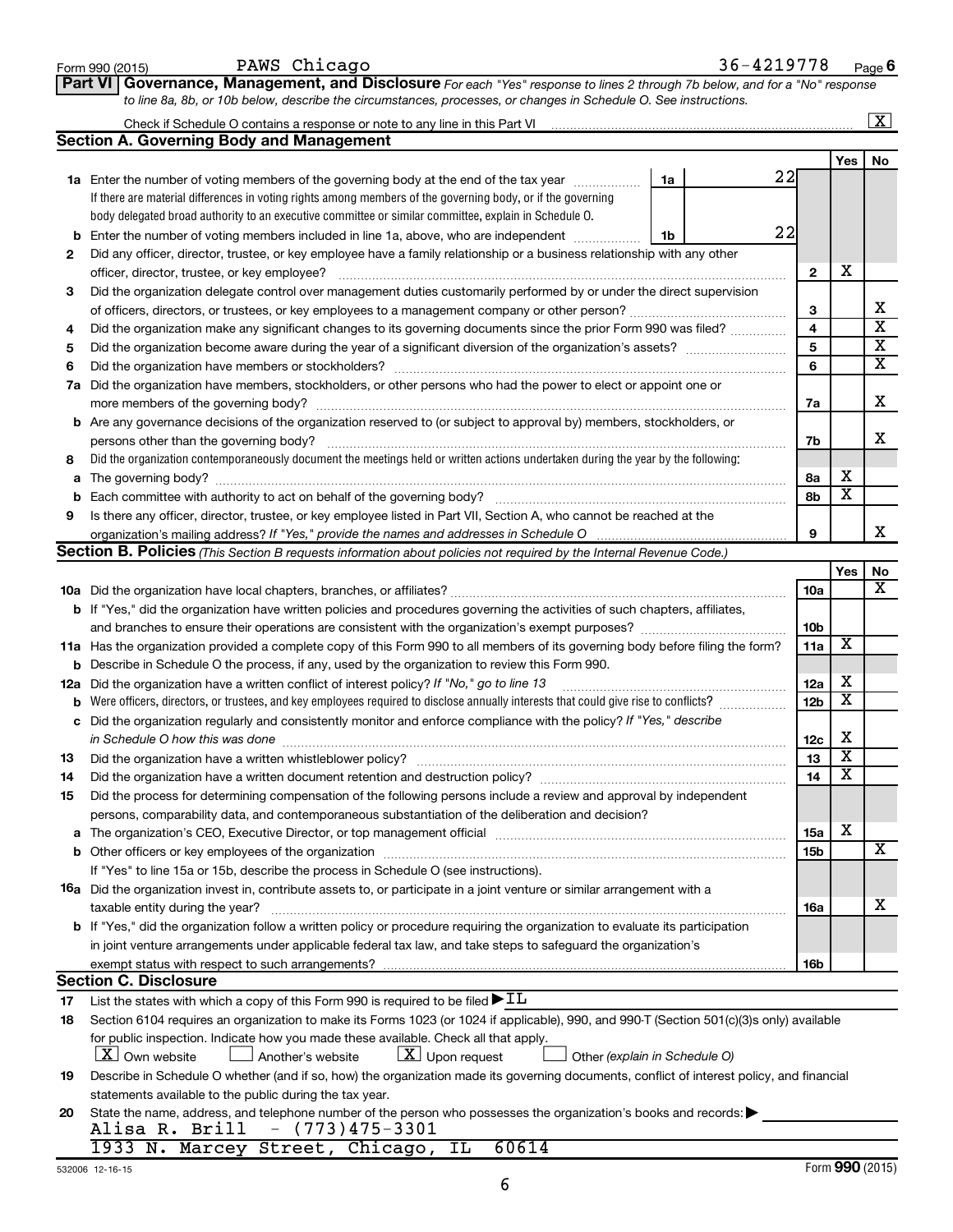$\Box$ 

| Part VII Compensation of Officers, Directors, Trustees, Key Employees, Highest Compensated |
|--------------------------------------------------------------------------------------------|
| <b>Employees, and Independent Contractors</b>                                              |
|                                                                                            |

Check if Schedule O contains a response or note to any line in this Part VII

**Section A. Officers, Directors, Trustees, Key Employees, and Highest Compensated Employees**

**1a**  Complete this table for all persons required to be listed. Report compensation for the calendar year ending with or within the organization's tax year.

**•** List all of the organization's current officers, directors, trustees (whether individuals or organizations), regardless of amount of compensation. Enter -0- in columns  $(D)$ ,  $(E)$ , and  $(F)$  if no compensation was paid.

**•** List all of the organization's **current** key employees, if any. See instructions for definition of "key employee."

**•** List the organization's five current highest compensated employees (other than an officer, director, trustee, or key employee) who received reportable compensation (Box 5 of Form W-2 and/or Box 7 of Form 1099-MISC) of more than \$100,000 from the organization and any related organizations.

**•** List all of the organization's former officers, key employees, and highest compensated employees who received more than \$100,000 of reportable compensation from the organization and any related organizations.

**•** List all of the organization's former directors or trustees that received, in the capacity as a former director or trustee of the organization, more than \$10,000 of reportable compensation from the organization and any related organizations.

List persons in the following order: individual trustees or directors; institutional trustees; officers; key employees; highest compensated employees; and former such persons.

Check this box if neither the organization nor any related organization compensated any current officer, director, or trustee. †

| (A)                           | (B)                    |                                         |                                                                  | (C)         |              |                                 |        | (D)                 | (E)                              | (F)                      |  |  |  |
|-------------------------------|------------------------|-----------------------------------------|------------------------------------------------------------------|-------------|--------------|---------------------------------|--------|---------------------|----------------------------------|--------------------------|--|--|--|
| Name and Title                | Average                | Position<br>(do not check more than one |                                                                  |             |              |                                 |        | Reportable          | Reportable                       | Estimated                |  |  |  |
|                               | hours per              |                                         | box, unless person is both an<br>officer and a director/trustee) |             |              |                                 |        | compensation        | compensation                     | amount of                |  |  |  |
|                               | week                   |                                         |                                                                  |             |              |                                 |        | from                | from related                     | other                    |  |  |  |
|                               | (list any<br>hours for |                                         |                                                                  |             |              |                                 |        | the<br>organization | organizations<br>(W-2/1099-MISC) | compensation<br>from the |  |  |  |
|                               | related                |                                         |                                                                  |             |              |                                 |        | (W-2/1099-MISC)     |                                  | organization             |  |  |  |
|                               | organizations          |                                         |                                                                  |             |              |                                 |        |                     |                                  | and related              |  |  |  |
|                               | below                  | ndividual trustee or director           | Institutional trustee                                            |             | Key employee | Highest compensated<br>employee |        |                     |                                  | organizations            |  |  |  |
|                               | line)                  |                                         |                                                                  | Officer     |              |                                 | Former |                     |                                  |                          |  |  |  |
| Paula Fasseas<br>(1)          | 30.00                  |                                         |                                                                  |             |              |                                 |        |                     |                                  |                          |  |  |  |
| Chairman                      |                        | X                                       |                                                                  | $\mathbf X$ |              |                                 |        | 0.                  | $\mathbf 0$ .                    | $\mathbf 0$ .            |  |  |  |
| Pam Carey<br>(2)              | 1.00                   |                                         |                                                                  |             |              |                                 |        |                     |                                  |                          |  |  |  |
| President, Board Member       |                        | $\mathbf X$                             |                                                                  | X           |              |                                 |        | $\mathbf 0$ .       | 0.                               | $\mathbf 0$ .            |  |  |  |
| Alexis Fasseas<br>(3)         | 20.00                  |                                         |                                                                  |             |              |                                 |        |                     |                                  |                          |  |  |  |
| Treasurer, Board Member       |                        | X                                       |                                                                  | $\mathbf X$ |              |                                 |        | $\mathbf 0$ .       | $\mathbf 0$                      | $\boldsymbol{0}$ .       |  |  |  |
| (4)<br>George Karcazes        | 1.00                   |                                         |                                                                  |             |              |                                 |        |                     |                                  |                          |  |  |  |
| Secretary, Board Member       |                        | X                                       |                                                                  | $\mathbf X$ |              |                                 |        | 0.                  | $\mathbf 0$ .                    | $\mathbf 0$ .            |  |  |  |
| Mark Duggan, Professor<br>(5) | 0.30                   |                                         |                                                                  |             |              |                                 |        |                     |                                  |                          |  |  |  |
| Advisory Board Member         |                        | X                                       |                                                                  |             |              |                                 |        | 0.                  | $\mathbf 0$ .                    | $\mathbf 0$ .            |  |  |  |
| Suzanne LeMignot<br>(6)       | 1.00                   |                                         |                                                                  |             |              |                                 |        |                     |                                  |                          |  |  |  |
| Advisory Board Member         |                        | $\mathbf X$                             |                                                                  |             |              |                                 |        | 0.                  | $\mathbf 0$ .                    | $\mathbf 0$ .            |  |  |  |
| William Smithburg<br>(7)      | 0.50                   |                                         |                                                                  |             |              |                                 |        |                     |                                  |                          |  |  |  |
| Advisory Board Member         |                        | $\mathbf X$                             |                                                                  |             |              |                                 |        | 0.                  | $\mathbf 0$ .                    | $\mathbf 0$ .            |  |  |  |
| Janice Beck<br>(8)            | 1.00                   |                                         |                                                                  |             |              |                                 |        |                     |                                  |                          |  |  |  |
| Board Member                  |                        | $\rm X$                                 |                                                                  |             |              |                                 |        | 0.                  | $\mathbf 0$ .                    | $\mathbf 0$ .            |  |  |  |
| Barbara Bradford<br>(9)       | 1.00                   |                                         |                                                                  |             |              |                                 |        |                     |                                  |                          |  |  |  |
| Board Member                  |                        | $\mathbf X$                             |                                                                  |             |              |                                 |        | 0.                  | $\mathbf 0$ .                    | $\mathbf 0$ .            |  |  |  |
| (10) Bruce Crown              | 1.00                   |                                         |                                                                  |             |              |                                 |        |                     |                                  |                          |  |  |  |
| Board Member                  |                        | $\mathbf X$                             |                                                                  |             |              |                                 |        | 0.                  | $\mathbf 0$ .                    | $\mathbf 0$ .            |  |  |  |
| (11) Charles Day              | 1.00                   |                                         |                                                                  |             |              |                                 |        |                     |                                  |                          |  |  |  |
| Board Member                  |                        | $\mathbf X$                             |                                                                  |             |              |                                 |        | 0.                  | $\mathbf 0$ .                    | $\mathbf 0$ .            |  |  |  |
| (12) Lisa Dent                | 1.00                   |                                         |                                                                  |             |              |                                 |        |                     |                                  |                          |  |  |  |
| Board Member                  |                        | X                                       |                                                                  |             |              |                                 |        | 0.                  | $\mathbf 0$ .                    | $\mathbf 0$ .            |  |  |  |
| (13) Peter Fasseas            | 2.00                   |                                         |                                                                  |             |              |                                 |        |                     |                                  |                          |  |  |  |
| Board Member                  |                        | $\mathbf X$                             |                                                                  |             |              |                                 |        | 0.                  | $\mathbf 0$ .                    | $\mathbf 0$ .            |  |  |  |
| (14) Glenn Felner             | 1.00                   |                                         |                                                                  |             |              |                                 |        |                     |                                  |                          |  |  |  |
| Board Member                  |                        | X                                       |                                                                  |             |              |                                 |        | 0.                  | $\mathbf 0$ .                    | $\mathbf 0$ .            |  |  |  |
| (15) Raj Fernando             | 1.00                   |                                         |                                                                  |             |              |                                 |        |                     |                                  |                          |  |  |  |
| Board Member                  |                        | X                                       |                                                                  |             |              |                                 |        | 0.                  | $\mathbf 0$ .                    | $\mathbf 0$ .            |  |  |  |
| (16) Sonia Florian            | 1.00                   |                                         |                                                                  |             |              |                                 |        |                     |                                  |                          |  |  |  |
| Board Member                  |                        | $\mathbf X$                             |                                                                  |             |              |                                 |        | 0.                  | $\mathbf 0$ .                    | 0.                       |  |  |  |
| (17) Suzie Glickman           | 1.00                   |                                         |                                                                  |             |              |                                 |        |                     |                                  |                          |  |  |  |
| Board Member                  |                        | $\rm X$                                 |                                                                  |             |              |                                 |        | 0.                  | $\mathbf 0$ .                    | $\mathbf 0$ .            |  |  |  |

532007 12-16-15

Form (2015) **990**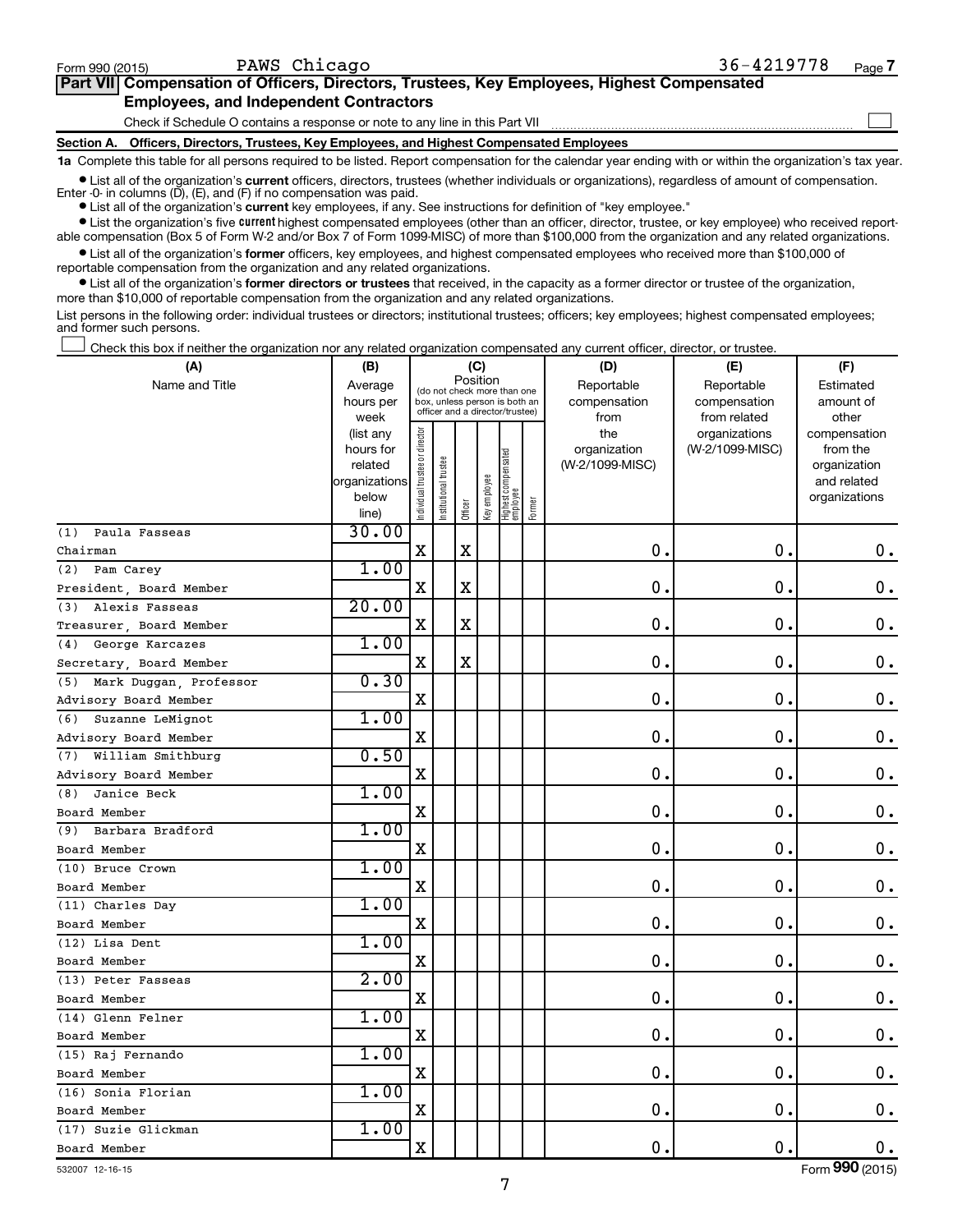| PAWS Chicago<br>Form 990 (2015)                                                                                                                                                                                                                                   |                                                                      |                                                                                                                    |                       |         |              |                                  |        |                                           | 36-4219778                                        |                  |     |                                                                          | Page 8   |
|-------------------------------------------------------------------------------------------------------------------------------------------------------------------------------------------------------------------------------------------------------------------|----------------------------------------------------------------------|--------------------------------------------------------------------------------------------------------------------|-----------------------|---------|--------------|----------------------------------|--------|-------------------------------------------|---------------------------------------------------|------------------|-----|--------------------------------------------------------------------------|----------|
| <b>Part VII</b><br>Section A. Officers, Directors, Trustees, Key Employees, and Highest Compensated Employees (continued)                                                                                                                                         |                                                                      |                                                                                                                    |                       |         |              |                                  |        |                                           |                                                   |                  |     |                                                                          |          |
| (A)<br>Name and title                                                                                                                                                                                                                                             | (B)<br>Average<br>hours per<br>week                                  | (C)<br>Position<br>(do not check more than one<br>box, unless person is both an<br>officer and a director/trustee) |                       |         |              |                                  |        | (D)<br>Reportable<br>compensation<br>from | (E)<br>Reportable<br>compensation<br>from related |                  |     | (F)<br>Estimated<br>amount of<br>other                                   |          |
|                                                                                                                                                                                                                                                                   | (list any<br>hours for<br>related<br>organizations<br>below<br>line) | Individual trustee or director                                                                                     | Institutional trustee | Officer | Key employee | Highest compensated<br> employee | Former | the<br>organization<br>(W-2/1099-MISC)    | organizations<br>(W-2/1099-MISC)                  |                  |     | compensation<br>from the<br>organization<br>and related<br>organizations |          |
| (18) Amy Mack                                                                                                                                                                                                                                                     | 1.00                                                                 |                                                                                                                    |                       |         |              |                                  |        |                                           |                                                   | 0.               |     |                                                                          |          |
| Board Member                                                                                                                                                                                                                                                      |                                                                      | X                                                                                                                  |                       |         |              |                                  |        | 0.                                        |                                                   |                  |     |                                                                          | 0.       |
| (19) Mayari Pritzker                                                                                                                                                                                                                                              | 1.00                                                                 | X                                                                                                                  |                       |         |              |                                  |        | 0.                                        |                                                   | 0.               |     |                                                                          |          |
| Board Member                                                                                                                                                                                                                                                      | 1.00                                                                 |                                                                                                                    |                       |         |              |                                  |        |                                           |                                                   |                  |     |                                                                          | 0.       |
| (20) Dr. Barbara Royal<br>Board Member                                                                                                                                                                                                                            |                                                                      | X                                                                                                                  |                       |         |              |                                  |        | 0.                                        |                                                   | 0.               |     |                                                                          | 0.       |
| (21) Robert Sherman                                                                                                                                                                                                                                               | 1.00                                                                 |                                                                                                                    |                       |         |              |                                  |        |                                           |                                                   |                  |     |                                                                          |          |
| Board Member                                                                                                                                                                                                                                                      |                                                                      | X                                                                                                                  |                       |         |              |                                  |        | 0.                                        |                                                   | 0.               |     |                                                                          | 0.       |
| (22) Maria Smithburg                                                                                                                                                                                                                                              | 1.00                                                                 |                                                                                                                    |                       |         |              |                                  |        |                                           |                                                   |                  |     |                                                                          |          |
| Board Member                                                                                                                                                                                                                                                      |                                                                      | X                                                                                                                  |                       |         |              |                                  |        | 0.                                        |                                                   | 0.               |     |                                                                          | 0.       |
| (23) Michael Sweig                                                                                                                                                                                                                                                | 1.00                                                                 |                                                                                                                    |                       |         |              |                                  |        |                                           |                                                   |                  |     |                                                                          |          |
| Board Member                                                                                                                                                                                                                                                      |                                                                      | $\mathbf X$                                                                                                        |                       |         |              |                                  |        | 0.                                        |                                                   | 0.               |     |                                                                          | 0.       |
| (24) Kristin Pearson                                                                                                                                                                                                                                              | 60.00                                                                |                                                                                                                    |                       |         |              |                                  |        |                                           |                                                   |                  |     |                                                                          |          |
| Chief Executive Officer                                                                                                                                                                                                                                           |                                                                      |                                                                                                                    |                       | Χ       |              |                                  |        | 93,507.                                   |                                                   | 0.               |     |                                                                          | 1,118.   |
| (25) Susan Davis                                                                                                                                                                                                                                                  | 60.00                                                                |                                                                                                                    |                       |         |              |                                  |        |                                           |                                                   |                  |     |                                                                          |          |
| Executive Director                                                                                                                                                                                                                                                |                                                                      |                                                                                                                    |                       | Χ       |              |                                  |        | 123,765.                                  |                                                   | 0.               |     |                                                                          | 3,143.   |
| (26) Dr. Jessica Von Waldau                                                                                                                                                                                                                                       | 40.00                                                                |                                                                                                                    |                       |         |              |                                  |        |                                           |                                                   |                  |     |                                                                          |          |
| Chief Veterinarian                                                                                                                                                                                                                                                |                                                                      |                                                                                                                    |                       |         |              | X                                |        | 185,941.                                  |                                                   | 0.               |     |                                                                          | 2,634.   |
|                                                                                                                                                                                                                                                                   |                                                                      |                                                                                                                    |                       |         |              |                                  |        | 403, 213.                                 |                                                   | $\overline{0}$ . |     | 6,895.                                                                   |          |
|                                                                                                                                                                                                                                                                   |                                                                      |                                                                                                                    |                       |         |              |                                  |        | 468,512.                                  |                                                   | $\overline{0}$ . |     | 5,020.                                                                   |          |
|                                                                                                                                                                                                                                                                   |                                                                      |                                                                                                                    |                       |         |              |                                  |        | 871, 725.                                 |                                                   | $\overline{0}$ . |     |                                                                          | 11,915.  |
| Total number of individuals (including but not limited to those listed above) who received more than \$100,000 of reportable<br>$\mathbf{2}$                                                                                                                      |                                                                      |                                                                                                                    |                       |         |              |                                  |        |                                           |                                                   |                  |     |                                                                          | 9        |
| compensation from the organization $\blacktriangleright$                                                                                                                                                                                                          |                                                                      |                                                                                                                    |                       |         |              |                                  |        |                                           |                                                   |                  |     | Yes                                                                      | No       |
| 3                                                                                                                                                                                                                                                                 |                                                                      |                                                                                                                    |                       |         |              |                                  |        |                                           |                                                   |                  |     |                                                                          |          |
| Did the organization list any former officer, director, or trustee, key employee, or highest compensated employee on<br>line 1a? If "Yes," complete Schedule J for such individual manufactured content to the successive complete schedule J for such individual |                                                                      |                                                                                                                    |                       |         |              |                                  |        |                                           |                                                   |                  | 3   |                                                                          | X        |
| For any individual listed on line 1a, is the sum of reportable compensation and other compensation from the organization<br>4                                                                                                                                     |                                                                      |                                                                                                                    |                       |         |              |                                  |        |                                           |                                                   |                  |     |                                                                          |          |
| and related organizations greater than \$150,000? If "Yes," complete Schedule J for such individual                                                                                                                                                               |                                                                      |                                                                                                                    |                       |         |              |                                  |        |                                           |                                                   |                  | 4   | х                                                                        |          |
| Did any person listed on line 1a receive or accrue compensation from any unrelated organization or individual for services<br>5                                                                                                                                   |                                                                      |                                                                                                                    |                       |         |              |                                  |        |                                           |                                                   |                  |     |                                                                          |          |
| rendered to the organization? If "Yes," complete Schedule J for such person                                                                                                                                                                                       |                                                                      |                                                                                                                    |                       |         |              |                                  |        |                                           |                                                   |                  | 5   |                                                                          | X        |
| <b>Section B. Independent Contractors</b>                                                                                                                                                                                                                         |                                                                      |                                                                                                                    |                       |         |              |                                  |        |                                           |                                                   |                  |     |                                                                          |          |
| Complete this table for your five highest compensated independent contractors that received more than \$100,000 of compensation from<br>1                                                                                                                         |                                                                      |                                                                                                                    |                       |         |              |                                  |        |                                           |                                                   |                  |     |                                                                          |          |
| the organization. Report compensation for the calendar year ending with or within the organization's tax year.                                                                                                                                                    |                                                                      |                                                                                                                    |                       |         |              |                                  |        |                                           |                                                   |                  |     |                                                                          |          |
| (A)                                                                                                                                                                                                                                                               |                                                                      |                                                                                                                    |                       |         |              |                                  |        | (B)                                       |                                                   |                  | (C) |                                                                          |          |
| Name and business address                                                                                                                                                                                                                                         |                                                                      |                                                                                                                    |                       |         |              |                                  |        | Description of services                   |                                                   |                  |     | Compensation                                                             |          |
| CrossRealms, Inc., 55. W. Monroe, Suite<br>3330, Chicago, IL 60603                                                                                                                                                                                                |                                                                      |                                                                                                                    |                       |         |              |                                  |        | Information Systems<br>Support            |                                                   |                  |     |                                                                          | 227,072. |
| The Drake Hotel                                                                                                                                                                                                                                                   |                                                                      |                                                                                                                    |                       |         |              |                                  |        |                                           |                                                   |                  |     |                                                                          |          |
| 140 E. Walton Place, Chicago, IL 60611                                                                                                                                                                                                                            |                                                                      |                                                                                                                    |                       |         |              |                                  |        | Banquet Services                          |                                                   |                  |     | 125, 115.                                                                |          |
| Blackbaud, Inc.                                                                                                                                                                                                                                                   |                                                                      |                                                                                                                    |                       |         |              |                                  |        |                                           |                                                   |                  |     |                                                                          |          |
| P.O. Box 930256, Atlanta, GA 31193                                                                                                                                                                                                                                |                                                                      |                                                                                                                    |                       |         |              |                                  |        | IT Consulting                             |                                                   |                  |     | 120,859.                                                                 |          |
| RSM US LLP<br>5155 Paysphere Circle, Chicago, IL 60674                                                                                                                                                                                                            |                                                                      |                                                                                                                    |                       |         |              |                                  |        | Accounting and Tax<br>Services            |                                                   |                  |     | 107,528.                                                                 |          |
|                                                                                                                                                                                                                                                                   |                                                                      |                                                                                                                    |                       |         |              |                                  |        |                                           |                                                   |                  |     |                                                                          |          |
|                                                                                                                                                                                                                                                                   |                                                                      |                                                                                                                    |                       |         |              |                                  |        |                                           |                                                   |                  |     |                                                                          |          |
| Total number of independent contractors (including but not limited to those listed above) who received more than<br>$\mathbf{2}$                                                                                                                                  |                                                                      |                                                                                                                    |                       |         |              |                                  |        |                                           |                                                   |                  |     |                                                                          |          |

\$100,000 of compensation from the organization  $\blacktriangleright$  4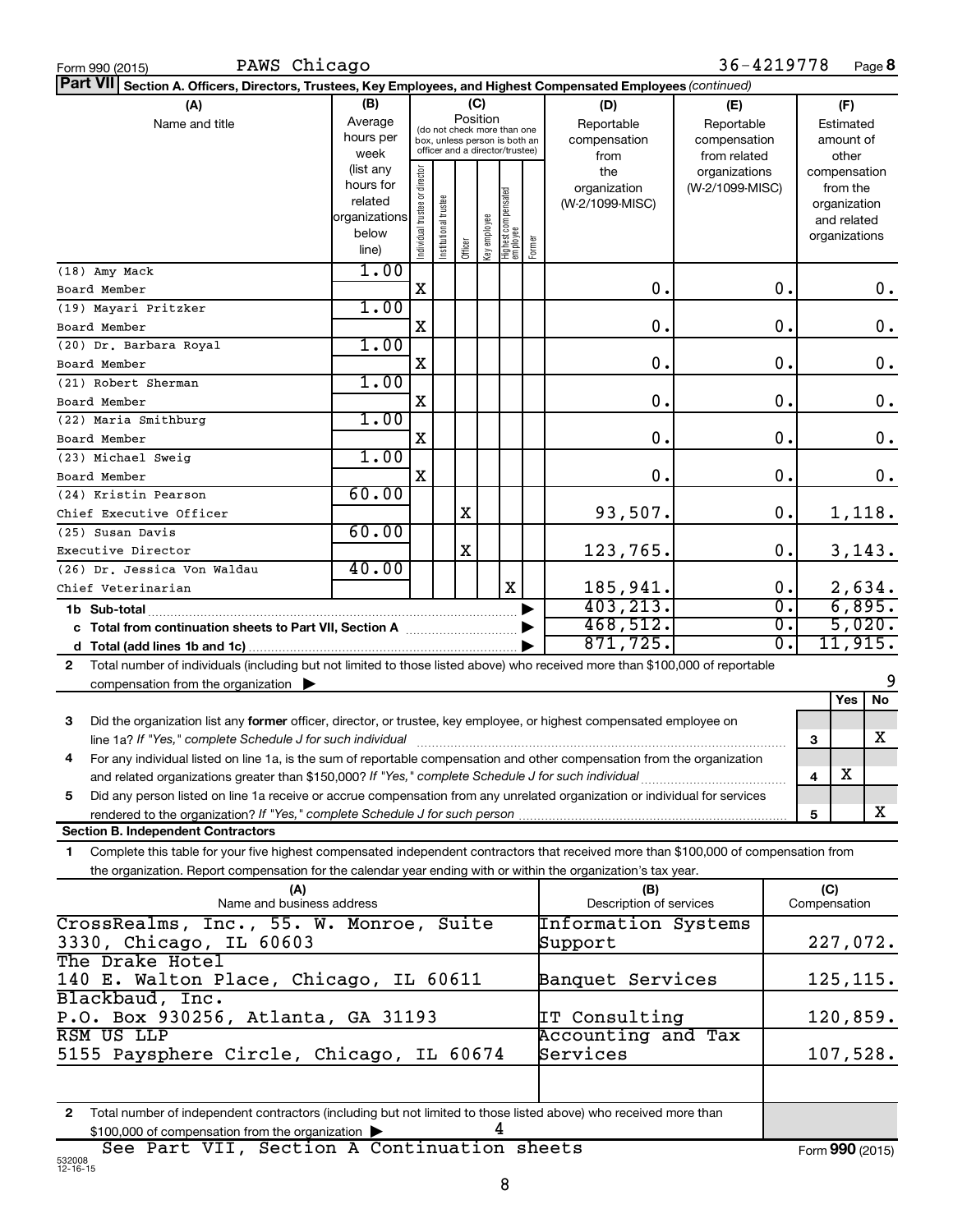| PAWS Chicago<br>Form 990                                                                                        |                        |                                |                       |          |                        |                              |              |                 | 36-4219778      |               |
|-----------------------------------------------------------------------------------------------------------------|------------------------|--------------------------------|-----------------------|----------|------------------------|------------------------------|--------------|-----------------|-----------------|---------------|
| Part VII Section A. Officers, Directors, Trustees, Key Employees, and Highest Compensated Employees (continued) |                        |                                |                       |          |                        |                              |              |                 |                 |               |
| (A)                                                                                                             | (B)                    |                                |                       |          | (C)                    |                              |              | (D)             | (E)             | (F)           |
| Name and title                                                                                                  | Average                |                                |                       | Position |                        |                              |              | Reportable      | Reportable      | Estimated     |
|                                                                                                                 | hours                  |                                |                       |          | (check all that apply) |                              | compensation | compensation    | amount of       |               |
|                                                                                                                 | per                    |                                |                       |          |                        |                              |              | from            | from related    | other         |
|                                                                                                                 | week                   |                                |                       |          |                        |                              |              | the             | organizations   | compensation  |
|                                                                                                                 | (list any              |                                |                       |          |                        |                              |              | organization    | (W-2/1099-MISC) | from the      |
|                                                                                                                 | hours for              |                                |                       |          |                        |                              |              | (W-2/1099-MISC) |                 | organization  |
|                                                                                                                 | related                |                                |                       |          |                        |                              |              |                 |                 | and related   |
|                                                                                                                 | organizations<br>below |                                |                       |          |                        |                              |              |                 |                 | organizations |
|                                                                                                                 | line)                  | Individual trustee or director | Institutional trustee | Officer  | Key employee           | Highest compensated employee | Former       |                 |                 |               |
| (27) Theresa Softcheck                                                                                          | 40.00                  |                                |                       |          |                        |                              |              |                 |                 |               |
| Chief Information Officer                                                                                       |                        |                                |                       |          |                        | $\mathbf X$                  |              | 127,894.        | 0.              | 42.           |
| (28) Dr. Claire Conrath                                                                                         | 40.00                  |                                |                       |          |                        |                              |              |                 |                 |               |
| Veterinarian - Surgery                                                                                          |                        |                                |                       |          |                        | $\mathbf X$                  |              | 122,718.        | $0$ .           | 2,461.        |
| (29) Dr. Barbara Kompare                                                                                        | 40.00                  |                                |                       |          |                        |                              |              |                 |                 |               |
| Veterinarian - Shelter Medicine                                                                                 |                        |                                |                       |          |                        | $\mathbf X$                  |              | 115, 169.       | 0.              | 25.           |
| (30) Kaitlin Allen                                                                                              | 40.00                  |                                |                       |          |                        |                              |              |                 |                 |               |
| Director - Development & Major Gifts                                                                            |                        |                                |                       |          |                        | X                            |              | 102,731.        | 0.              | 2,492.        |
|                                                                                                                 |                        |                                |                       |          |                        |                              |              |                 |                 |               |
|                                                                                                                 |                        |                                |                       |          |                        |                              |              |                 |                 |               |
|                                                                                                                 |                        |                                |                       |          |                        |                              |              |                 |                 |               |
|                                                                                                                 |                        |                                |                       |          |                        |                              |              |                 |                 |               |
|                                                                                                                 |                        |                                |                       |          |                        |                              |              |                 |                 |               |
|                                                                                                                 |                        |                                |                       |          |                        |                              |              |                 |                 |               |
|                                                                                                                 |                        |                                |                       |          |                        |                              |              |                 |                 |               |
|                                                                                                                 |                        |                                |                       |          |                        |                              |              |                 |                 |               |
|                                                                                                                 |                        |                                |                       |          |                        |                              |              |                 |                 |               |
|                                                                                                                 |                        |                                |                       |          |                        |                              |              |                 |                 |               |
|                                                                                                                 |                        |                                |                       |          |                        |                              |              |                 |                 |               |
|                                                                                                                 |                        |                                |                       |          |                        |                              |              |                 |                 |               |
|                                                                                                                 |                        |                                |                       |          |                        |                              |              |                 |                 |               |
|                                                                                                                 |                        |                                |                       |          |                        |                              |              |                 |                 |               |
|                                                                                                                 |                        |                                |                       |          |                        |                              |              |                 |                 |               |
|                                                                                                                 |                        |                                |                       |          |                        |                              |              |                 |                 |               |
|                                                                                                                 |                        |                                |                       |          |                        |                              |              |                 |                 |               |
|                                                                                                                 |                        |                                |                       |          |                        |                              |              |                 |                 |               |
|                                                                                                                 |                        |                                |                       |          |                        |                              |              |                 |                 |               |
|                                                                                                                 |                        |                                |                       |          |                        |                              |              |                 |                 |               |
|                                                                                                                 |                        |                                |                       |          |                        |                              |              |                 |                 |               |
|                                                                                                                 |                        |                                |                       |          |                        |                              |              |                 |                 |               |
|                                                                                                                 |                        |                                |                       |          |                        |                              |              |                 |                 |               |
|                                                                                                                 |                        |                                |                       |          |                        |                              |              |                 |                 |               |
|                                                                                                                 |                        |                                |                       |          |                        |                              |              |                 |                 |               |
|                                                                                                                 |                        |                                |                       |          |                        |                              |              |                 |                 |               |
|                                                                                                                 |                        |                                |                       |          |                        |                              |              |                 |                 |               |
|                                                                                                                 |                        |                                |                       |          |                        |                              |              |                 |                 |               |
|                                                                                                                 |                        |                                |                       |          |                        |                              |              |                 |                 |               |
|                                                                                                                 |                        |                                |                       |          |                        |                              |              |                 |                 |               |
|                                                                                                                 |                        |                                |                       |          |                        |                              |              | 468,512.        |                 | 5,020.        |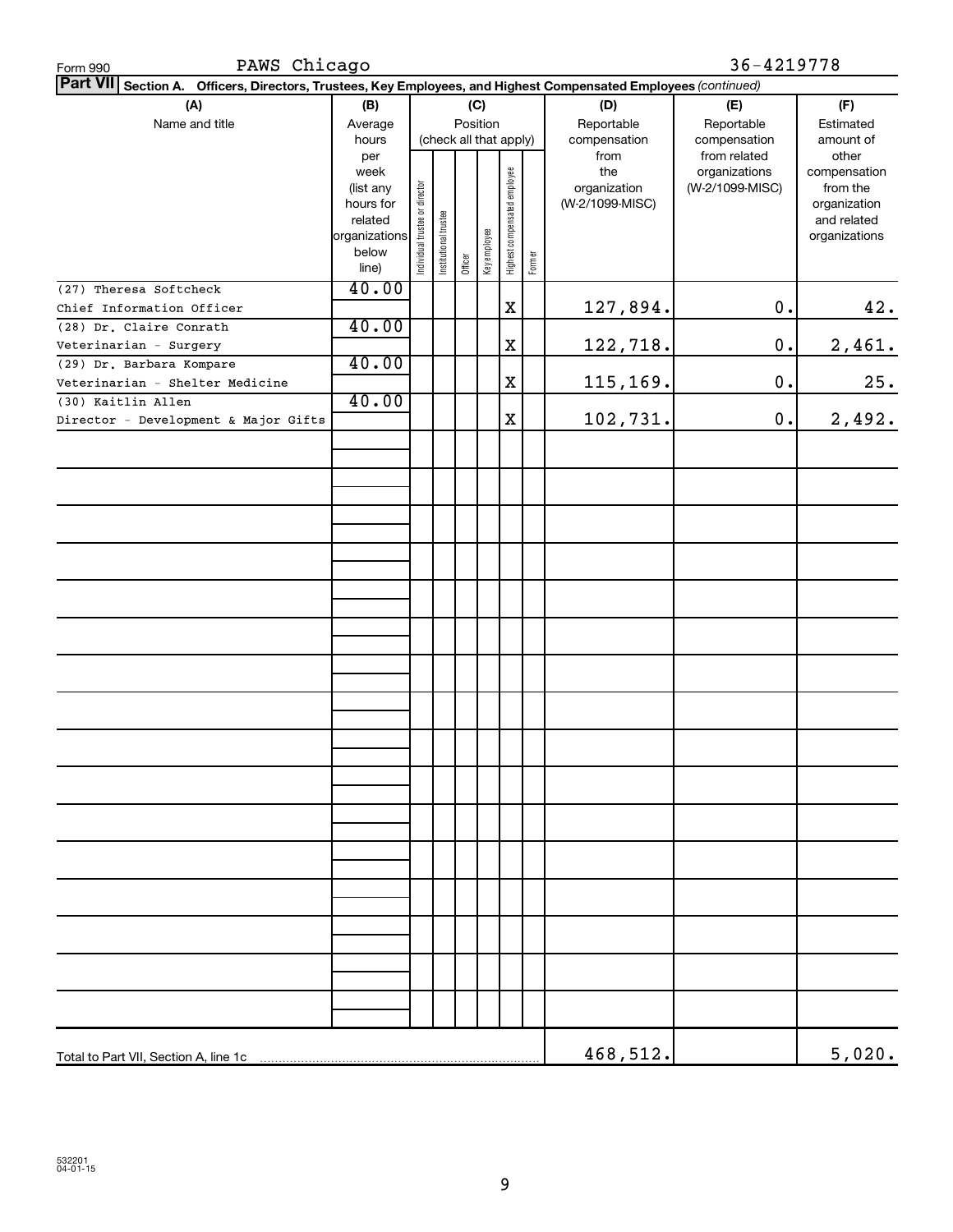|                                                           |                  | Form 990 (2015)                                                   | PAWS Chicago                 |                      |                      |                                                 | 36-4219778                              | Page 9                                                             |
|-----------------------------------------------------------|------------------|-------------------------------------------------------------------|------------------------------|----------------------|----------------------|-------------------------------------------------|-----------------------------------------|--------------------------------------------------------------------|
|                                                           | <b>Part VIII</b> | <b>Statement of Revenue</b>                                       |                              |                      |                      |                                                 |                                         |                                                                    |
|                                                           |                  |                                                                   |                              |                      |                      |                                                 |                                         |                                                                    |
|                                                           |                  |                                                                   |                              |                      | (A)<br>Total revenue | (B)<br>Related or<br>exempt function<br>revenue | (C)<br>Unrelated<br>business<br>revenue | (D)<br>Revenue excluded<br>from tax under<br>sections<br>512 - 514 |
|                                                           |                  | 1 a Federated campaigns                                           | 1a                           |                      |                      |                                                 |                                         |                                                                    |
| Contributions, Gifts, Grants<br>and Other Similar Amounts |                  | <b>b</b> Membership dues                                          | 1b                           |                      |                      |                                                 |                                         |                                                                    |
|                                                           |                  | c Fundraising events                                              | 1 <sub>c</sub>               | 3,094,213.           |                      |                                                 |                                         |                                                                    |
|                                                           |                  | d Related organizations                                           | 1 <sub>d</sub>               |                      |                      |                                                 |                                         |                                                                    |
|                                                           |                  | e Government grants (contributions)                               | 1e                           |                      |                      |                                                 |                                         |                                                                    |
|                                                           |                  | f All other contributions, gifts, grants, and                     |                              |                      |                      |                                                 |                                         |                                                                    |
|                                                           |                  | similar amounts not included above                                | 1f                           | 11,865,301.          |                      |                                                 |                                         |                                                                    |
|                                                           |                  | g Noncash contributions included in lines 1a-1f: \$               |                              | 2, 347, 589.         |                      |                                                 |                                         |                                                                    |
|                                                           |                  |                                                                   |                              | ▶                    | 14,959,514.          |                                                 |                                         |                                                                    |
|                                                           |                  |                                                                   |                              | <b>Business Code</b> |                      |                                                 |                                         |                                                                    |
|                                                           |                  | 2 a Adoption Fees                                                 |                              | 900099               | 980,068.             | 980,068.                                        |                                         |                                                                    |
|                                                           |                  | <b>b</b> Lurie Clinic Income                                      |                              | 900099               | 951,030.             | 951,030.                                        |                                         |                                                                    |
|                                                           |                  | Training Center                                                   |                              | 900099               | 136,517.             | 136,517.                                        |                                         |                                                                    |
| Program Service<br>Revenue                                | d                | Admission Center                                                  |                              | 900099               | 6,504.               | 6,504.                                          |                                         |                                                                    |
|                                                           | е                |                                                                   |                              |                      |                      |                                                 |                                         |                                                                    |
|                                                           | f                | All other program service revenue                                 |                              |                      |                      |                                                 |                                         |                                                                    |
|                                                           |                  |                                                                   |                              | ▶                    | 2,074,119.           |                                                 |                                         |                                                                    |
|                                                           | З                | Investment income (including dividends, interest, and             |                              |                      |                      |                                                 |                                         |                                                                    |
|                                                           |                  |                                                                   |                              | ▶                    | 411,458.             |                                                 |                                         | 411,458.                                                           |
|                                                           | 4                | Income from investment of tax-exempt bond proceeds                |                              | ▶                    |                      |                                                 |                                         |                                                                    |
|                                                           | 5                |                                                                   |                              |                      |                      |                                                 |                                         |                                                                    |
|                                                           |                  |                                                                   | (i) Real                     | (ii) Personal        |                      |                                                 |                                         |                                                                    |
|                                                           |                  | 6 a Gross rents                                                   |                              |                      |                      |                                                 |                                         |                                                                    |
|                                                           |                  | <b>b</b> Less: rental expenses                                    |                              |                      |                      |                                                 |                                         |                                                                    |
|                                                           |                  | c Rental income or (loss)                                         |                              |                      |                      |                                                 |                                         |                                                                    |
|                                                           |                  | <b>d</b> Net rental income or (loss)                              |                              |                      |                      |                                                 |                                         |                                                                    |
|                                                           |                  | 7 a Gross amount from sales of                                    | (i) Securities<br>3,483,402. | (ii) Other           |                      |                                                 |                                         |                                                                    |
|                                                           |                  | assets other than inventory<br><b>b</b> Less: cost or other basis |                              |                      |                      |                                                 |                                         |                                                                    |
|                                                           |                  | and sales expenses                                                | 3, 117, 574.                 |                      |                      |                                                 |                                         |                                                                    |
|                                                           |                  | c Gain or (loss)                                                  | 365,828.                     |                      |                      |                                                 |                                         |                                                                    |
|                                                           |                  |                                                                   |                              |                      | 365,828.             |                                                 |                                         | 365,828.                                                           |
|                                                           |                  | 8 a Gross income from fundraising events (not                     |                              |                      |                      |                                                 |                                         |                                                                    |
|                                                           |                  | including \$ 3,094,213. of                                        |                              |                      |                      |                                                 |                                         |                                                                    |
| <b>Other Revenue</b>                                      |                  | contributions reported on line 1c). See                           |                              |                      |                      |                                                 |                                         |                                                                    |
|                                                           |                  |                                                                   |                              | 496,518.             |                      |                                                 |                                         |                                                                    |
|                                                           |                  |                                                                   | b                            | 1,029,691.           |                      |                                                 |                                         |                                                                    |
|                                                           |                  | c Net income or (loss) from fundraising events                    |                              | ▶                    | $-533, 173.$         |                                                 |                                         | $-533, 173.$                                                       |
|                                                           |                  | 9 a Gross income from gaming activities. See                      |                              |                      |                      |                                                 |                                         |                                                                    |
|                                                           |                  |                                                                   |                              | 43,473.              |                      |                                                 |                                         |                                                                    |
|                                                           |                  |                                                                   | b                            | 24,493.              |                      |                                                 |                                         |                                                                    |
|                                                           |                  | c Net income or (loss) from gaming activities                     |                              | ▶                    | 18,980.              |                                                 |                                         | 18,980.                                                            |
|                                                           |                  | 10 a Gross sales of inventory, less returns                       |                              |                      |                      |                                                 |                                         |                                                                    |
|                                                           |                  |                                                                   | a                            | 23,461.              |                      |                                                 |                                         |                                                                    |
|                                                           |                  |                                                                   | $\mathbf b$                  | 11,630.              |                      |                                                 |                                         |                                                                    |
|                                                           |                  | c Net income or (loss) from sales of inventory                    |                              | ▶                    | 11,831.              |                                                 |                                         | 11,831.                                                            |
|                                                           |                  | Miscellaneous Revenue                                             |                              | <b>Business Code</b> |                      |                                                 |                                         |                                                                    |
|                                                           |                  | 11 a Magazine Advertising                                         |                              | 541800               | 48,140.              |                                                 | 48,140.                                 |                                                                    |
|                                                           | b                |                                                                   |                              |                      |                      |                                                 |                                         |                                                                    |
|                                                           | c                |                                                                   |                              |                      |                      |                                                 |                                         |                                                                    |
|                                                           | d                |                                                                   |                              | 900099               | 31,621.              |                                                 |                                         | 31,621.                                                            |
|                                                           | е                |                                                                   |                              | ▶                    | 79,761.              |                                                 |                                         |                                                                    |
|                                                           | 12               |                                                                   |                              |                      | 17,388,318.          | 2,074,119.                                      | 48,140.                                 | 306,545.                                                           |

532009 12-16-15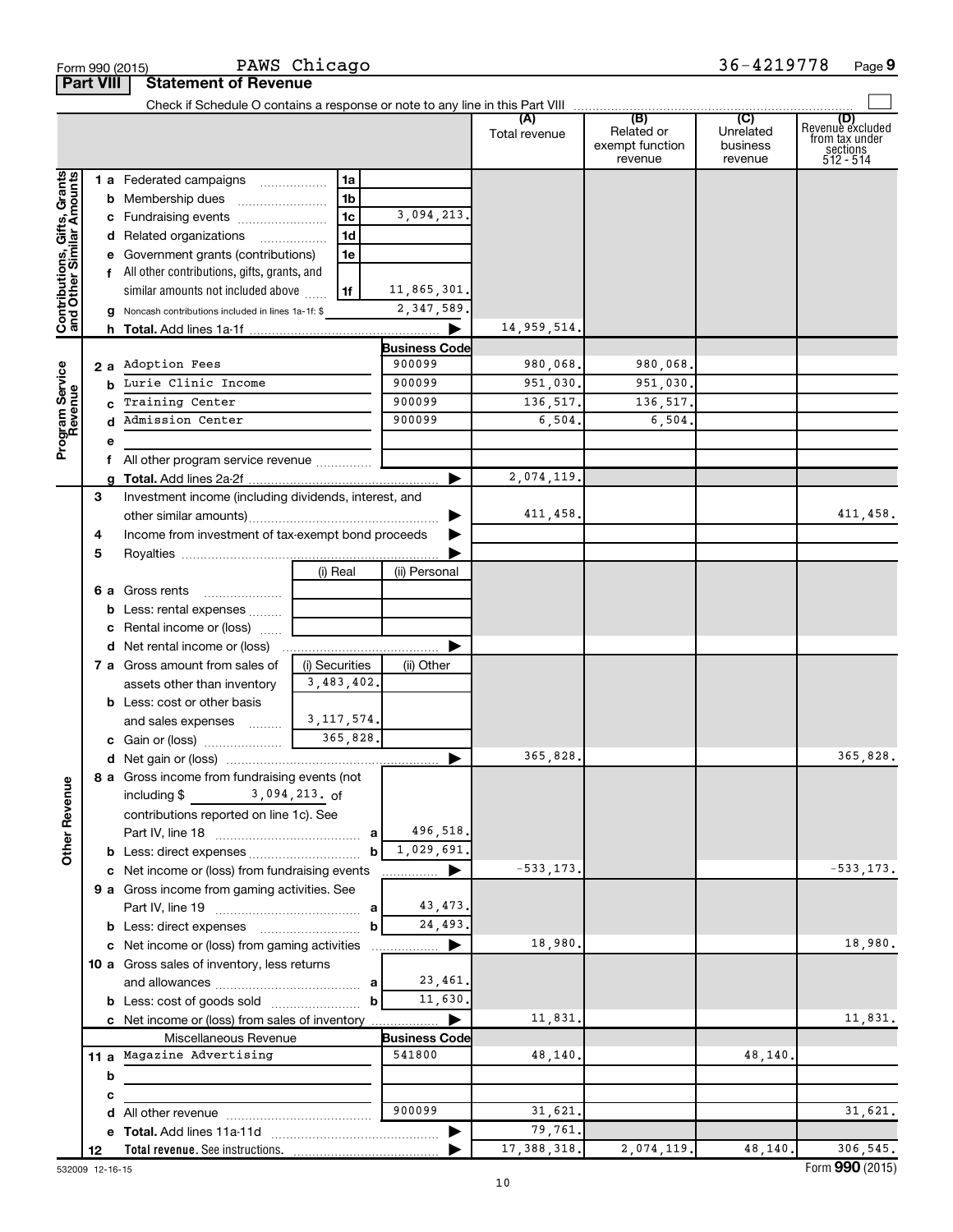## PAWS Chicago

|              | <b>Part IX Statement of Functional Expenses</b>                                                                                                           |                       |                                    |                                                      |                                |  |  |  |  |  |
|--------------|-----------------------------------------------------------------------------------------------------------------------------------------------------------|-----------------------|------------------------------------|------------------------------------------------------|--------------------------------|--|--|--|--|--|
|              | Section 501(c)(3) and 501(c)(4) organizations must complete all columns. All other organizations must complete column (A).                                |                       |                                    |                                                      |                                |  |  |  |  |  |
|              | Check if Schedule O contains a response or note to any line in this Part IX                                                                               |                       |                                    |                                                      |                                |  |  |  |  |  |
|              | Do not include amounts reported on lines 6b,<br>7b, 8b, 9b, and 10b of Part VIII.                                                                         | (A)<br>Total expenses | (B)<br>Program service<br>expenses | $\overline{C}$<br>Management and<br>general expenses | (D)<br>Fundraising<br>expenses |  |  |  |  |  |
| 1.           | Grants and other assistance to domestic organizations                                                                                                     |                       |                                    |                                                      |                                |  |  |  |  |  |
|              | and domestic governments. See Part IV, line 21                                                                                                            |                       |                                    |                                                      |                                |  |  |  |  |  |
| $\mathbf{2}$ | Grants and other assistance to domestic                                                                                                                   |                       |                                    |                                                      |                                |  |  |  |  |  |
|              | individuals. See Part IV, line 22                                                                                                                         |                       |                                    |                                                      |                                |  |  |  |  |  |
| 3            | Grants and other assistance to foreign                                                                                                                    |                       |                                    |                                                      |                                |  |  |  |  |  |
|              | organizations, foreign governments, and foreign                                                                                                           |                       |                                    |                                                      |                                |  |  |  |  |  |
|              | individuals. See Part IV, lines 15 and 16                                                                                                                 |                       |                                    |                                                      |                                |  |  |  |  |  |
| 4            | Benefits paid to or for members                                                                                                                           |                       |                                    |                                                      |                                |  |  |  |  |  |
| 5            | Compensation of current officers, directors,                                                                                                              |                       |                                    |                                                      |                                |  |  |  |  |  |
|              | trustees, and key employees                                                                                                                               | 229,234.              | 203,232.                           | 21,177.                                              | 4,825.                         |  |  |  |  |  |
| 6            | Compensation not included above, to disqualified                                                                                                          |                       |                                    |                                                      |                                |  |  |  |  |  |
|              | persons (as defined under section 4958(f)(1)) and                                                                                                         |                       |                                    |                                                      |                                |  |  |  |  |  |
|              | persons described in section 4958(c)(3)(B)                                                                                                                |                       |                                    |                                                      |                                |  |  |  |  |  |
| 7            | Other salaries and wages                                                                                                                                  | 5, 258, 112.          | 4,925,282.                         | 206, 797.                                            | 126,033.                       |  |  |  |  |  |
| 8            | Pension plan accruals and contributions (include                                                                                                          |                       |                                    |                                                      |                                |  |  |  |  |  |
|              | section 401(k) and 403(b) employer contributions)                                                                                                         |                       |                                    |                                                      |                                |  |  |  |  |  |
| 9            | Other employee benefits                                                                                                                                   | 416, 782.             | 380, 916.                          | 28,011.                                              | $\frac{7,855}{10,161}$         |  |  |  |  |  |
| 10           |                                                                                                                                                           | 443, 177.             | 407, 103.                          | 25,913.                                              |                                |  |  |  |  |  |
| 11           | Fees for services (non-employees):                                                                                                                        |                       |                                    |                                                      |                                |  |  |  |  |  |
| а            |                                                                                                                                                           |                       |                                    |                                                      |                                |  |  |  |  |  |
|              |                                                                                                                                                           |                       |                                    |                                                      |                                |  |  |  |  |  |
| c            |                                                                                                                                                           | 139, 128.             |                                    | 139, 128.                                            |                                |  |  |  |  |  |
|              |                                                                                                                                                           | 48,000.               |                                    |                                                      | 48,000.                        |  |  |  |  |  |
| е            | Professional fundraising services. See Part IV, line 17                                                                                                   |                       |                                    |                                                      |                                |  |  |  |  |  |
|              | Investment management fees                                                                                                                                |                       |                                    |                                                      |                                |  |  |  |  |  |
| g            | Other. (If line 11g amount exceeds 10% of line 25,                                                                                                        | 384,220.              | 222,347.                           | 118,371.                                             |                                |  |  |  |  |  |
|              | column (A) amount, list line 11g expenses on Sch O.)                                                                                                      | 17,998.               | 17,968.                            |                                                      | 43,502.<br>30.                 |  |  |  |  |  |
| 12           |                                                                                                                                                           | 699,027.              | 448,157.                           | 116,674.                                             | 134,196.                       |  |  |  |  |  |
| 13           |                                                                                                                                                           | 561,349.              | 463, 107.                          | 56,945.                                              | 41,297.                        |  |  |  |  |  |
| 14           |                                                                                                                                                           |                       |                                    |                                                      |                                |  |  |  |  |  |
| 15           |                                                                                                                                                           | 173,171.              | 169, 230.                          |                                                      | 1,300.                         |  |  |  |  |  |
| 16<br>17     |                                                                                                                                                           | 33,731.               | 30, 304.                           | $\frac{2,641}{3,390}$ .                              | 37.                            |  |  |  |  |  |
| 18           | Travel<br>Payments of travel or entertainment expenses                                                                                                    |                       |                                    |                                                      |                                |  |  |  |  |  |
|              | for any federal, state, or local public officials                                                                                                         |                       |                                    |                                                      |                                |  |  |  |  |  |
| 19           | Conferences, conventions, and meetings                                                                                                                    | 20,456.               | 11,674.                            | 6,519.                                               | 2, 263.                        |  |  |  |  |  |
| 20           | Interest                                                                                                                                                  |                       |                                    |                                                      |                                |  |  |  |  |  |
| 21           |                                                                                                                                                           |                       |                                    |                                                      |                                |  |  |  |  |  |
| 22           | Depreciation, depletion, and amortization                                                                                                                 | 550, 714.             | 533,636.                           | 6,994.                                               | 10,084.                        |  |  |  |  |  |
| 23           | Insurance                                                                                                                                                 | 64,870.               | 51,788.                            | 13,082.                                              |                                |  |  |  |  |  |
| 24           | Other expenses. Itemize expenses not covered<br>above. (List miscellaneous expenses in line 24e. If line<br>24e amount exceeds 10% of line 25, column (A) |                       |                                    |                                                      |                                |  |  |  |  |  |
| a            | amount, list line 24e expenses on Schedule O.)<br>Medical Supplies                                                                                        | 1, 214, 523.          | 1, 214, 523.                       |                                                      |                                |  |  |  |  |  |
|              | Humane Education                                                                                                                                          | 673,735.              | 626,544.                           | 128.                                                 | 47,063.                        |  |  |  |  |  |
|              | Animal Care Supplies                                                                                                                                      | 348,125.              | 348,017.                           | 108.                                                 |                                |  |  |  |  |  |
| d            |                                                                                                                                                           |                       |                                    |                                                      |                                |  |  |  |  |  |
| е            | All other expenses                                                                                                                                        | 458,665.              | 393, 165.                          | 15,562.                                              | 49,938.                        |  |  |  |  |  |
| 25           | Total functional expenses. Add lines 1 through 24e                                                                                                        | 11,735,017.           | 10,446,993.                        | 761,440.                                             | 526, 584.                      |  |  |  |  |  |
| 26           | Joint costs. Complete this line only if the organization                                                                                                  |                       |                                    |                                                      |                                |  |  |  |  |  |
|              | reported in column (B) joint costs from a combined                                                                                                        |                       |                                    |                                                      |                                |  |  |  |  |  |

Check here |

Check here  $\begin{array}{c} \begin{array}{|c} \hline \end{array} \end{array}$  if following SOP 98-2 (ASC 958-720)

educational campaign and fundraising solicitation.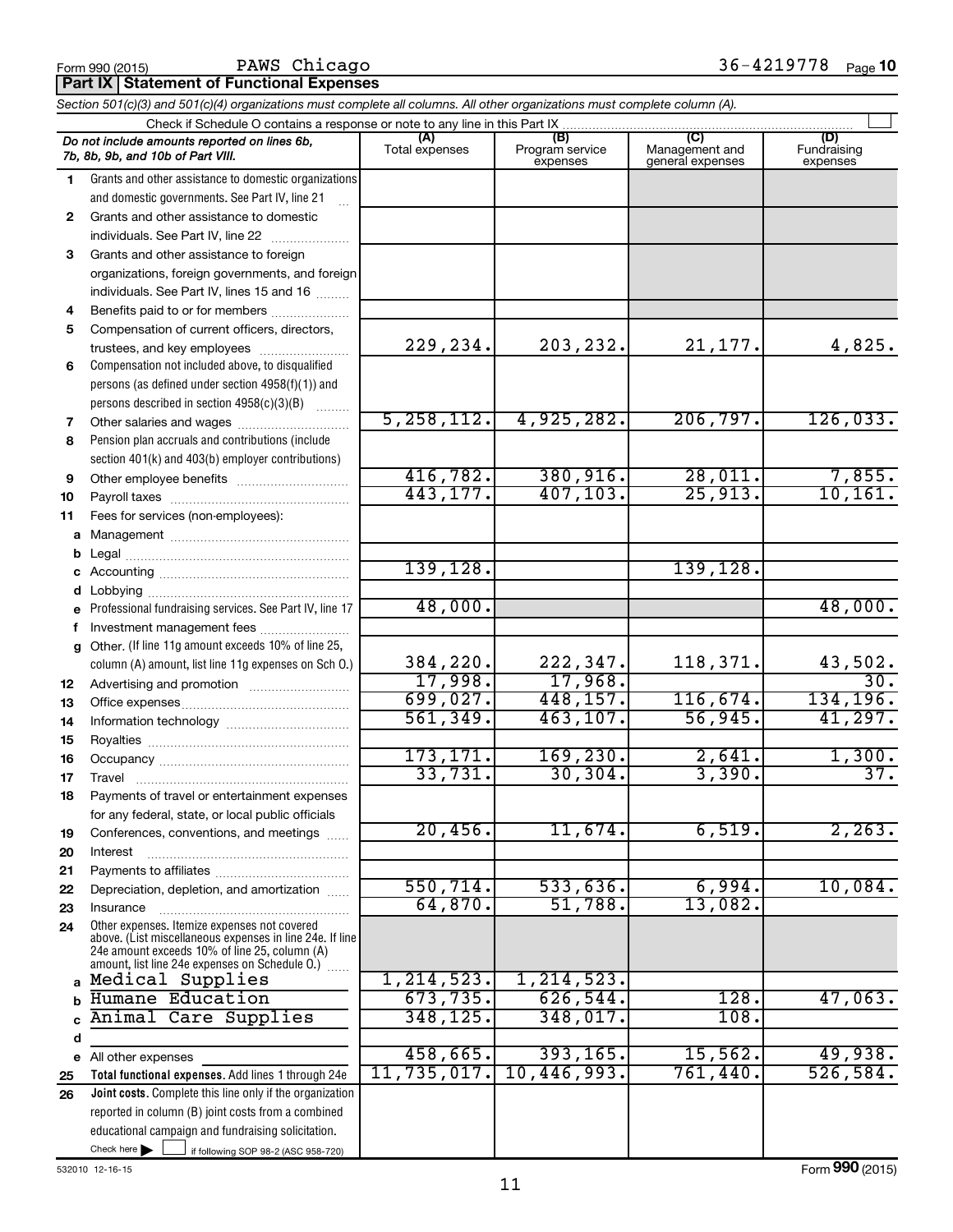**21 22**

**23 24 25**

**Liabilities**

**26**

**27 28 29**

**Net Assets or Fund Balances**

Net Assets or Fund Balances

|        |    | PAWS Chicago<br>Form 990 (2015)<br><b>Part X   Balance Sheet</b>                                                                                                                                                               |             |                         |                   |                 | 36-4219778 Page 11 |
|--------|----|--------------------------------------------------------------------------------------------------------------------------------------------------------------------------------------------------------------------------------|-------------|-------------------------|-------------------|-----------------|--------------------|
|        |    |                                                                                                                                                                                                                                |             |                         |                   |                 |                    |
|        |    |                                                                                                                                                                                                                                |             |                         | (A)               |                 | (B)                |
|        |    |                                                                                                                                                                                                                                |             |                         | Beginning of year |                 | End of year        |
|        | 1  |                                                                                                                                                                                                                                | 3,758,300.  | $\blacksquare$          | 3,488,381.        |                 |                    |
|        | 2  |                                                                                                                                                                                                                                | 1,572,941.  | $\overline{2}$          | 2,530,757.        |                 |                    |
|        | 3  |                                                                                                                                                                                                                                | 791,563.    | $\mathbf{3}$            | 2,698,288.        |                 |                    |
|        | 4  |                                                                                                                                                                                                                                | 328,458.    | $\overline{\mathbf{4}}$ | 153,625.          |                 |                    |
|        | 5  | Loans and other receivables from current and former officers, directors,                                                                                                                                                       |             |                         |                   |                 |                    |
|        |    | trustees, key employees, and highest compensated employees. Complete                                                                                                                                                           |             |                         |                   |                 |                    |
|        |    | Part II of Schedule L                                                                                                                                                                                                          |             | 5                       |                   |                 |                    |
|        | 6  | Loans and other receivables from other disqualified persons (as defined under                                                                                                                                                  |             |                         |                   |                 |                    |
|        |    | section 4958(f)(1)), persons described in section 4958(c)(3)(B), and contributing                                                                                                                                              |             |                         |                   |                 |                    |
|        |    | employers and sponsoring organizations of section 501(c)(9) voluntary                                                                                                                                                          |             |                         |                   |                 |                    |
|        |    | employees' beneficiary organizations (see instr). Complete Part II of Sch L                                                                                                                                                    |             | 6                       |                   |                 |                    |
| Assets | 7  |                                                                                                                                                                                                                                |             |                         | $\overline{7}$    |                 |                    |
|        | 8  |                                                                                                                                                                                                                                |             | 108, 373.               | 8                 | 142,768.        |                    |
|        | 9  | Prepaid expenses and deferred charges [11] [11] prepaid expenses and deferred charges [11] [11] minimum and the Prepaid expenses and deferred charges [11] minimum and the Prepaid experiment of Prepaid experiment and the Pr |             |                         | 132,043.          | 9               | 157,957.           |
|        |    | <b>10a</b> Land, buildings, and equipment: cost or other                                                                                                                                                                       |             |                         |                   |                 |                    |
|        |    | basis. Complete Part VI of Schedule D    10a   15,644,671.                                                                                                                                                                     |             |                         |                   |                 |                    |
|        |    |                                                                                                                                                                                                                                |             | 3, 214, 659.            | 12, 291, 379.     | 10 <sub>c</sub> | 12,430,012.        |
|        | 11 |                                                                                                                                                                                                                                |             |                         | 17,464,965.       | 11              | 19, 241, 411.      |
|        | 12 |                                                                                                                                                                                                                                |             |                         |                   | 12              |                    |
|        | 13 |                                                                                                                                                                                                                                |             |                         |                   | 13              |                    |
|        | 14 |                                                                                                                                                                                                                                |             |                         |                   | 14              |                    |
|        | 15 |                                                                                                                                                                                                                                |             |                         |                   | 15              |                    |
|        | 16 |                                                                                                                                                                                                                                | 36,448,022. | 16                      | 40,843,199.       |                 |                    |
|        | 17 |                                                                                                                                                                                                                                |             |                         | 522, 538.         | 17              | 721,050.           |
|        | 18 |                                                                                                                                                                                                                                |             |                         |                   | 18              |                    |
|        | 19 |                                                                                                                                                                                                                                |             |                         | 64, 145.          | 19              | 60,506.            |
|        | 20 | Tax-exempt bond liabilities                                                                                                                                                                                                    |             | 20                      |                   |                 |                    |

**Total liabilities.**  Add lines 17 through 25 Organizations that follow SFAS 117 (ASC 958), check here  $\blacktriangleright$   $\boxed{X}$  and

Unrestricted net assets ~~~~~~~~~~~~~~~~~~~~~~~~~~~ Temporarily restricted net assets ~~~~~~~~~~~~~~~~~~~~~~ Permanently restricted net assets ~~~~~~~~~~~~~~~~~~~~~

Escrow or custodial account liability. Complete Part IV of Schedule D ........... Loans and other payables to current and former officers, directors, trustees, key employees, highest compensated employees, and disqualified persons. Complete Part II of Schedule L ~~~~~~~~~~~~~~~~~~~~~~~ Secured mortgages and notes payable to unrelated third parties  $\ldots$ ................ Unsecured notes and loans payable to unrelated third parties ~~~~~~~~ Other liabilities (including federal income tax, payables to related third parties, and other liabilities not included on lines 17-24). Complete Part X of Schedule D ~~~~~~~~~~~~~~~~~~~~~~~~~~~~~~~~

**Organizations that do not follow SFAS 117 (ASC 958), check here** | †

Capital stock or trust principal, or current funds ~~~~~~~~~~~~~~~ Paid-in or capital surplus, or land, building, or equipment fund ....................... Retained earnings, endowment, accumulated income, or other funds ............ Total net assets or fund balances ~~~~~~~~~~~~~~~~~~~~~~

**complete lines 27 through 29, and lines 33 and 34.**

Total liabilities and net assets/fund balances ...

**and complete lines 30 through 34.**

**21**

**22 23 24**

**25 26**

586,683. 781,556.

**27 28 29**

23,783,776. 27 33,103,495. 10,171,087. **28** 3,791,852. 1,906,476. 3,166,296.

35,861,339. 40,061,643. 36,448,022. 40,843,199.

Form (2015) **990**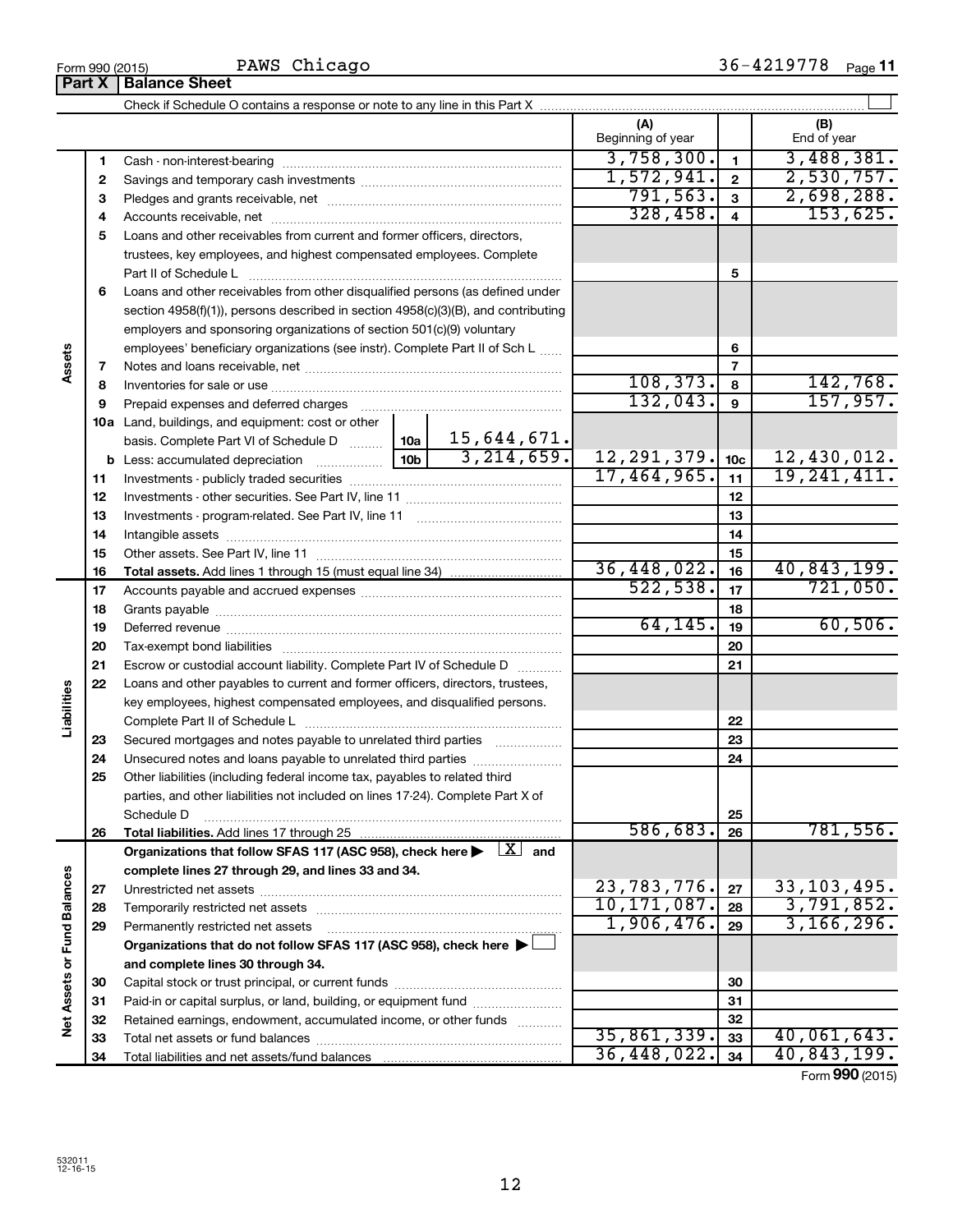|    | PAWS Chicago<br>Form 990 (2015)                                                                                                 |                         | 36-4219778    |                |     | Page 12     |
|----|---------------------------------------------------------------------------------------------------------------------------------|-------------------------|---------------|----------------|-----|-------------|
|    | Part XI   Reconciliation of Net Assets                                                                                          |                         |               |                |     |             |
|    | Check if Schedule O contains a response or note to any line in this Part XI                                                     |                         |               |                |     |             |
|    |                                                                                                                                 |                         |               |                |     |             |
| 1  |                                                                                                                                 | 1                       | 17,388,318.   |                |     |             |
| 2  |                                                                                                                                 | $\overline{2}$          | 11,735,017.   |                |     |             |
| 3  | Revenue less expenses. Subtract line 2 from line 1                                                                              | 3                       |               |                |     | 5,653,301.  |
| 4  |                                                                                                                                 | $\overline{\mathbf{A}}$ | 35,861,339.   |                |     |             |
| 5  |                                                                                                                                 | 5                       | $-1,088,443.$ |                |     |             |
| 6  | Donated services and use of facilities                                                                                          | 6                       |               |                |     |             |
| 7  | Investment expenses                                                                                                             | $\overline{\mathbf{r}}$ |               |                |     |             |
| 8  | Prior period adjustments                                                                                                        | 8                       |               |                |     | $-364,554.$ |
| 9  |                                                                                                                                 | 9                       |               |                |     | 0.          |
| 10 | Net assets or fund balances at end of year. Combine lines 3 through 9 (must equal Part X, line 33,                              |                         |               |                |     |             |
|    | column (B))                                                                                                                     | 10                      | 40,061,643.   |                |     |             |
|    | Part XII Financial Statements and Reporting                                                                                     |                         |               |                |     |             |
|    |                                                                                                                                 |                         |               |                |     |             |
|    |                                                                                                                                 |                         |               |                | Yes | <b>No</b>   |
| 1  | $\overline{\mathbf{X}}$ Accrual<br>Accounting method used to prepare the Form 990: $\Box$ Cash<br>$\Box$ Other                  |                         |               |                |     |             |
|    | If the organization changed its method of accounting from a prior year or checked "Other," explain in Schedule O.               |                         |               |                |     |             |
|    |                                                                                                                                 |                         |               | 2a             |     | x           |
|    | If "Yes," check a box below to indicate whether the financial statements for the year were compiled or reviewed on a            |                         |               |                |     |             |
|    | separate basis, consolidated basis, or both:                                                                                    |                         |               |                |     |             |
|    | Separate basis<br>Consolidated basis<br>Both consolidated and separate basis                                                    |                         |               |                |     |             |
|    |                                                                                                                                 |                         |               | 2 <sub>b</sub> | х   |             |
|    | If "Yes," check a box below to indicate whether the financial statements for the year were audited on a separate basis,         |                         |               |                |     |             |
|    | consolidated basis, or both:                                                                                                    |                         |               |                |     |             |
|    | $\lfloor \underline{X} \rfloor$ Separate basis<br>Consolidated basis<br>Both consolidated and separate basis                    |                         |               |                |     |             |
|    | c If "Yes" to line 2a or 2b, does the organization have a committee that assumes responsibility for oversight of the audit,     |                         |               |                |     |             |
|    | review, or compilation of its financial statements and selection of an independent accountant?                                  |                         |               | 2 <sub>c</sub> | х   |             |
|    | If the organization changed either its oversight process or selection process during the tax year, explain in Schedule O.       |                         |               |                |     |             |
|    | 3a As a result of a federal award, was the organization required to undergo an audit or audits as set forth in the Single Audit |                         |               |                |     |             |
|    |                                                                                                                                 |                         |               | За             |     | X           |
|    | b If "Yes," did the organization undergo the required audit or audits? If the organization did not undergo the required audit   |                         |               |                |     |             |
|    | or audits, explain why in Schedule O and describe any steps taken to undergo such audits matures and the matur                  |                         |               | 3b             |     |             |

Form (2015) **990**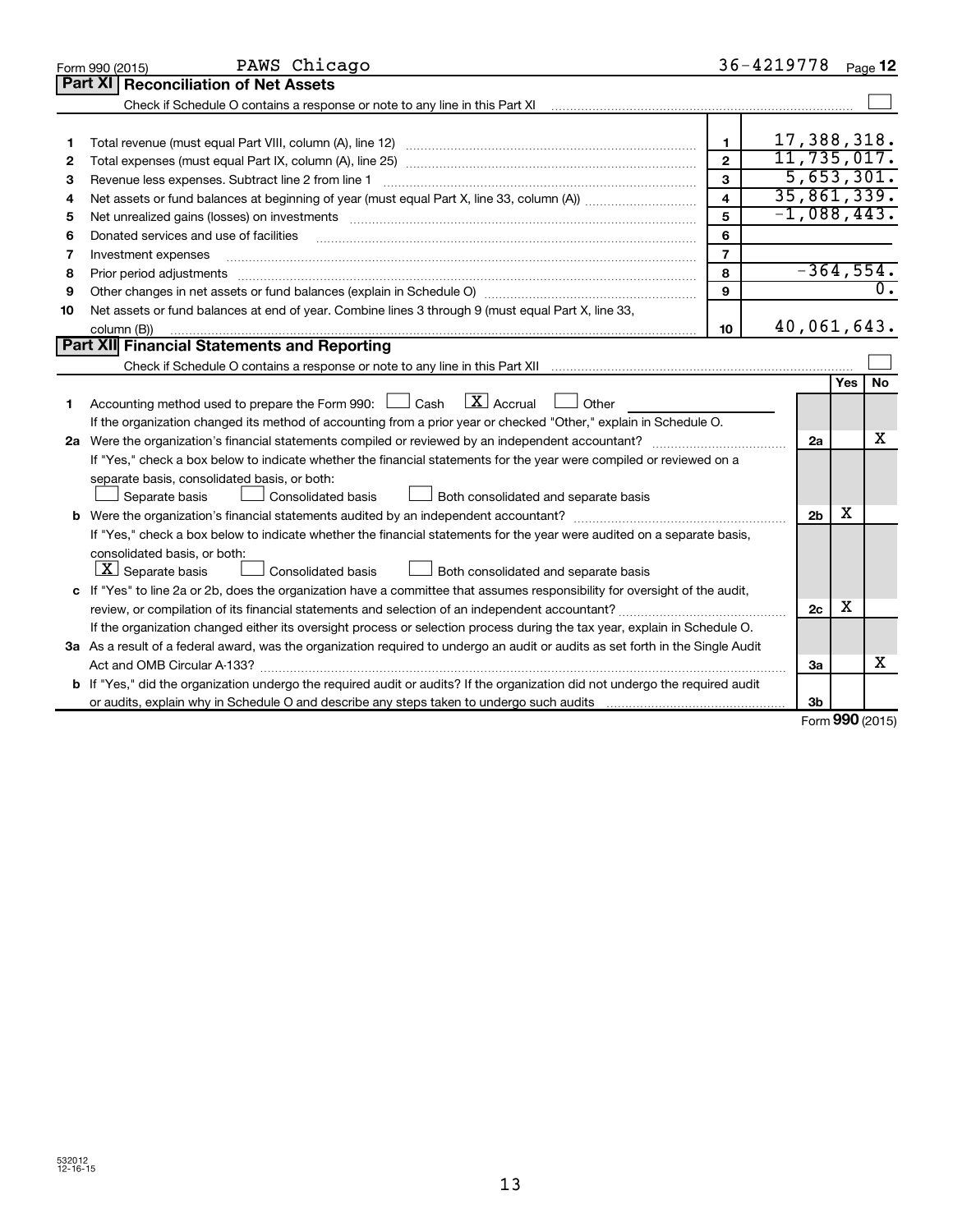| <b>SCHEDULE A</b> |  |
|-------------------|--|
|-------------------|--|

|  |  |  | (Form 990 or 990-EZ) |
|--|--|--|----------------------|
|--|--|--|----------------------|

# Form 990 or 990-EZ) Public Charity Status and Public Support<br>
Complete if the organization is a section 501(c)(3) organization or a section<br> **2015**

**4947(a)(1) nonexempt charitable trust.**

| <b>Open to Public</b><br><b>Inspection</b> |
|--------------------------------------------|

OMB No. 1545-0047

Department of the Treasury Internal Revenue Service

| Attach to Form 990 or Form 990-EZ.                                                                |  |
|---------------------------------------------------------------------------------------------------|--|
| Information about Schedule A (Form 990 or 990-EZ) and its instructions is at WWW.irs.gov/form990. |  |

|        | $5.1$ as set sono ano $1$ , $\frac{1}{1}$ s ses s. ses $\equiv$<br>Name of the organization<br><b>Employer identification number</b> |                                                                                                    |                                                                                                                                               |              |                            |                |                          |                        |  |                    |
|--------|--------------------------------------------------------------------------------------------------------------------------------------|----------------------------------------------------------------------------------------------------|-----------------------------------------------------------------------------------------------------------------------------------------------|--------------|----------------------------|----------------|--------------------------|------------------------|--|--------------------|
|        |                                                                                                                                      |                                                                                                    |                                                                                                                                               | PAWS Chicago |                            |                |                          |                        |  | 36-4219778         |
| Part I |                                                                                                                                      |                                                                                                    | Reason for Public Charity Status (All organizations must complete this part.) See instructions.                                               |              |                            |                |                          |                        |  |                    |
|        |                                                                                                                                      |                                                                                                    | The organization is not a private foundation because it is: (For lines 1 through 11, check only one box.)                                     |              |                            |                |                          |                        |  |                    |
| 1      |                                                                                                                                      | A church, convention of churches, or association of churches described in section 170(b)(1)(A)(i). |                                                                                                                                               |              |                            |                |                          |                        |  |                    |
| 2      |                                                                                                                                      |                                                                                                    | A school described in section 170(b)(1)(A)(ii). (Attach Schedule E (Form 990 or 990-EZ).)                                                     |              |                            |                |                          |                        |  |                    |
| з      |                                                                                                                                      |                                                                                                    | A hospital or a cooperative hospital service organization described in section 170(b)(1)(A)(iii).                                             |              |                            |                |                          |                        |  |                    |
| 4      |                                                                                                                                      |                                                                                                    | A medical research organization operated in conjunction with a hospital described in section 170(b)(1)(A)(iii). Enter the hospital's name,    |              |                            |                |                          |                        |  |                    |
|        | city, and state:                                                                                                                     |                                                                                                    |                                                                                                                                               |              |                            |                |                          |                        |  |                    |
| 5      |                                                                                                                                      |                                                                                                    | An organization operated for the benefit of a college or university owned or operated by a governmental unit described in                     |              |                            |                |                          |                        |  |                    |
|        |                                                                                                                                      |                                                                                                    | section 170(b)(1)(A)(iv). (Complete Part II.)                                                                                                 |              |                            |                |                          |                        |  |                    |
| 6      |                                                                                                                                      |                                                                                                    | A federal, state, or local government or governmental unit described in section 170(b)(1)(A)(v).                                              |              |                            |                |                          |                        |  |                    |
| 7      |                                                                                                                                      | <u>x</u>                                                                                           | An organization that normally receives a substantial part of its support from a governmental unit or from the general public described in     |              |                            |                |                          |                        |  |                    |
|        |                                                                                                                                      |                                                                                                    | section 170(b)(1)(A)(vi). (Complete Part II.)                                                                                                 |              |                            |                |                          |                        |  |                    |
| 8      |                                                                                                                                      |                                                                                                    | A community trust described in section 170(b)(1)(A)(vi). (Complete Part II.)                                                                  |              |                            |                |                          |                        |  |                    |
| 9      |                                                                                                                                      |                                                                                                    | An organization that normally receives: (1) more than 33 1/3% of its support from contributions, membership fees, and gross receipts from     |              |                            |                |                          |                        |  |                    |
|        |                                                                                                                                      |                                                                                                    | activities related to its exempt functions - subject to certain exceptions, and (2) no more than 33 1/3% of its support from gross investment |              |                            |                |                          |                        |  |                    |
|        |                                                                                                                                      |                                                                                                    | income and unrelated business taxable income (less section 511 tax) from businesses acquired by the organization after June 30, 1975.         |              |                            |                |                          |                        |  |                    |
|        |                                                                                                                                      |                                                                                                    | See section 509(a)(2). (Complete Part III.)                                                                                                   |              |                            |                |                          |                        |  |                    |
| 10     |                                                                                                                                      |                                                                                                    | An organization organized and operated exclusively to test for public safety. See section 509(a)(4).                                          |              |                            |                |                          |                        |  |                    |
| 11     |                                                                                                                                      |                                                                                                    | An organization organized and operated exclusively for the benefit of, to perform the functions of, or to carry out the purposes of one or    |              |                            |                |                          |                        |  |                    |
|        |                                                                                                                                      |                                                                                                    | more publicly supported organizations described in section 509(a)(1) or section 509(a)(2). See section 509(a)(3). Check the box in            |              |                            |                |                          |                        |  |                    |
|        |                                                                                                                                      |                                                                                                    | lines 11a through 11d that describes the type of supporting organization and complete lines 11e, 11f, and 11g.                                |              |                            |                |                          |                        |  |                    |
| а      |                                                                                                                                      |                                                                                                    | Type I. A supporting organization operated, supervised, or controlled by its supported organization(s), typically by giving                   |              |                            |                |                          |                        |  |                    |
|        |                                                                                                                                      |                                                                                                    | the supported organization(s) the power to regularly appoint or elect a majority of the directors or trustees of the supporting               |              |                            |                |                          |                        |  |                    |
|        |                                                                                                                                      |                                                                                                    | organization. You must complete Part IV, Sections A and B.                                                                                    |              |                            |                |                          |                        |  |                    |
| b      |                                                                                                                                      |                                                                                                    | Type II. A supporting organization supervised or controlled in connection with its supported organization(s), by having                       |              |                            |                |                          |                        |  |                    |
|        |                                                                                                                                      |                                                                                                    | control or management of the supporting organization vested in the same persons that control or manage the supported                          |              |                            |                |                          |                        |  |                    |
|        |                                                                                                                                      |                                                                                                    | organization(s). You must complete Part IV, Sections A and C.                                                                                 |              |                            |                |                          |                        |  |                    |
|        |                                                                                                                                      |                                                                                                    | Type III functionally integrated. A supporting organization operated in connection with, and functionally integrated with,                    |              |                            |                |                          |                        |  |                    |
| с      |                                                                                                                                      |                                                                                                    |                                                                                                                                               |              |                            |                |                          |                        |  |                    |
|        |                                                                                                                                      |                                                                                                    | its supported organization(s) (see instructions). You must complete Part IV, Sections A, D, and E.                                            |              |                            |                |                          |                        |  |                    |
| d      |                                                                                                                                      |                                                                                                    | Type III non-functionally integrated. A supporting organization operated in connection with its supported organization(s)                     |              |                            |                |                          |                        |  |                    |
|        |                                                                                                                                      |                                                                                                    | that is not functionally integrated. The organization generally must satisfy a distribution requirement and an attentiveness                  |              |                            |                |                          |                        |  |                    |
|        |                                                                                                                                      |                                                                                                    | requirement (see instructions). You must complete Part IV, Sections A and D, and Part V.                                                      |              |                            |                |                          |                        |  |                    |
| е      |                                                                                                                                      |                                                                                                    | Check this box if the organization received a written determination from the IRS that it is a Type I, Type II, Type III                       |              |                            |                |                          |                        |  |                    |
|        |                                                                                                                                      |                                                                                                    | functionally integrated, or Type III non-functionally integrated supporting organization.                                                     |              |                            |                |                          |                        |  |                    |
|        |                                                                                                                                      |                                                                                                    | f Enter the number of supported organizations                                                                                                 |              |                            |                |                          |                        |  |                    |
|        |                                                                                                                                      |                                                                                                    | g Provide the following information about the supported organization(s).<br>(i) Name of supported                                             | (ii) EIN     | (iii) Type of organization |                | (iv) Is the organization | (v) Amount of monetary |  | (vi) Amount of     |
|        |                                                                                                                                      |                                                                                                    | organization                                                                                                                                  |              | (described on lines 1-9    | listed in your |                          | support (see           |  | other support (see |
|        |                                                                                                                                      |                                                                                                    |                                                                                                                                               |              | above (see instructions))  | Yes            | governing document?      | instructions)          |  | instructions)      |
|        |                                                                                                                                      |                                                                                                    |                                                                                                                                               |              |                            |                | No                       |                        |  |                    |
|        |                                                                                                                                      |                                                                                                    |                                                                                                                                               |              |                            |                |                          |                        |  |                    |
|        |                                                                                                                                      |                                                                                                    |                                                                                                                                               |              |                            |                |                          |                        |  |                    |
|        |                                                                                                                                      |                                                                                                    |                                                                                                                                               |              |                            |                |                          |                        |  |                    |
|        |                                                                                                                                      |                                                                                                    |                                                                                                                                               |              |                            |                |                          |                        |  |                    |
|        |                                                                                                                                      |                                                                                                    |                                                                                                                                               |              |                            |                |                          |                        |  |                    |

**Total**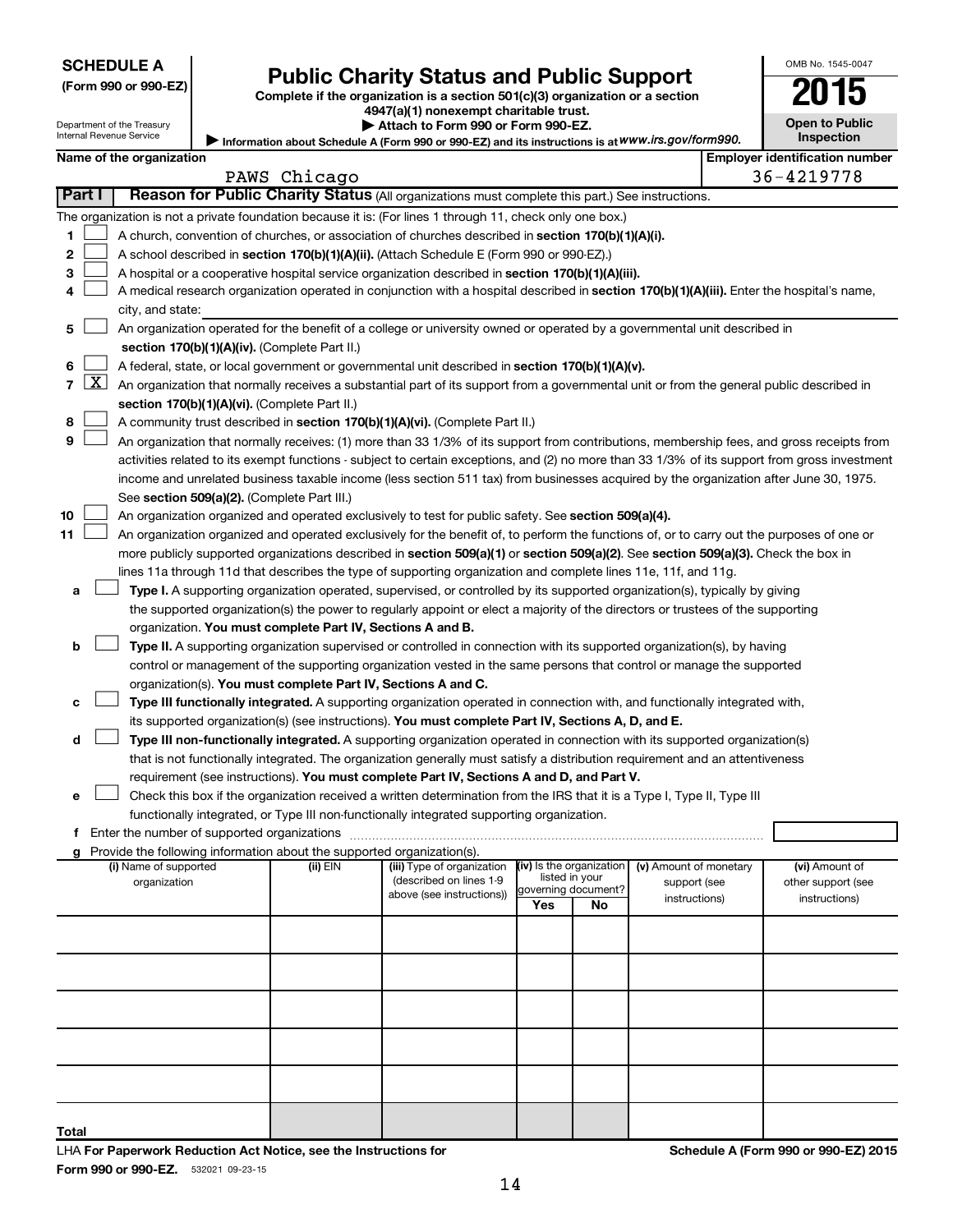#### Schedule A (Form 990 or 990-EZ) 2015 Page PAWS Chicago 36-4219778

36-4219778 Page 2

**Part II Support Schedule for Organizations Described in Sections 170(b)(1)(A)(iv) and 170(b)(1)(A)(vi)**

(Complete only if you checked the box on line 5, 7, or 8 of Part I or if the organization failed to qualify under Part III. If the organization fails to qualify under the tests listed below, please complete Part III.)

| Calendar year (or fiscal year beginning in)<br>(a) 2011<br>(f) Total<br>(b) 2012<br>$(c)$ 2013<br>$(d)$ 2014<br>(e) 2015<br>1 Gifts, grants, contributions, and<br>membership fees received. (Do not<br>5, 367, 311.<br>7,254,385.<br>11,609,561.<br>14,979,923.<br>include any "unusual grants.")<br>6,490,297.<br>45,701,477.<br>2 Tax revenues levied for the organ-<br>ization's benefit and either paid to<br>or expended on its behalf<br>3 The value of services or facilities<br>furnished by a governmental unit to<br>the organization without charge<br>5, 367, 311<br>7,254,385.<br>6,490,297.<br>11,609,561.<br>14,979,923<br>45,701,477.<br>4 Total. Add lines 1 through 3<br>5 The portion of total contributions<br>by each person (other than a<br>governmental unit or publicly<br>supported organization) included<br>on line 1 that exceeds 2% of the<br>amount shown on line 11,<br>762,765.<br>column (f)<br>44,938,712.<br>6 Public support. Subtract line 5 from line 4.<br><b>Section B. Total Support</b><br>Calendar year (or fiscal year beginning in)<br>(a) 2011<br>(b) 2012<br>(c) 2013<br>$(d)$ 2014<br>(f) Total<br>(e) 2015<br>6,490,297.<br>7,254,385.<br>11,609,561<br>14,979,923<br>5, 367, 311<br>45,701,477.<br><b>7</b> Amounts from line 4<br>8 Gross income from interest,<br>dividends, payments received on<br>securities loans, rents, royalties<br>577,388.<br>863,778.<br>428, 342.<br>411,458.<br>228,528.<br>2,509,494.<br>and income from similar sources<br>9 Net income from unrelated business<br>activities, whether or not the<br>business is regularly carried on<br>10 Other income. Do not include gain<br>or loss from the sale of capital<br>assets (Explain in Part VI.)<br>48, 210, 971.<br>11 Total support. Add lines 7 through 10<br>10,530,181.<br>12<br><b>12</b> Gross receipts from related activities, etc. (see instructions)<br>13 First five years. If the Form 990 is for the organization's first, second, third, fourth, or fifth tax year as a section 501(c)(3)<br>organization, check this box and stop here<br><b>Section C. Computation of Public Support Percentage</b><br>93.21<br>14<br>%<br>94.26<br>15<br>$\%$<br>16a 33 1/3% support test - 2015. If the organization did not check the box on line 13, and line 14 is 33 1/3% or more, check this box and<br>$\blacktriangleright$ $\mathbf{X}$<br>stop here. The organization qualifies as a publicly supported organization manufactured content and the organization of the state of the state of the state of the state of the state of the state of the state of the state o<br>b 33 1/3% support test - 2014. If the organization did not check a box on line 13 or 16a, and line 15 is 33 1/3% or more, check this box<br>17a 10% -facts-and-circumstances test - 2015. If the organization did not check a box on line 13, 16a, or 16b, and line 14 is 10% or more,<br>and if the organization meets the "facts-and-circumstances" test, check this box and stop here. Explain in Part VI how the organization<br>b 10% -facts-and-circumstances test - 2014. If the organization did not check a box on line 13, 16a, 16b, or 17a, and line 15 is 10% or<br>more, and if the organization meets the "facts-and-circumstances" test, check this box and <b>stop here.</b> Explain in Part VI how the<br>organization meets the "facts-and-circumstances" test. The organization qualifies as a publicly supported organization | <b>Section A. Public Support</b> |  |  |  |
|--------------------------------------------------------------------------------------------------------------------------------------------------------------------------------------------------------------------------------------------------------------------------------------------------------------------------------------------------------------------------------------------------------------------------------------------------------------------------------------------------------------------------------------------------------------------------------------------------------------------------------------------------------------------------------------------------------------------------------------------------------------------------------------------------------------------------------------------------------------------------------------------------------------------------------------------------------------------------------------------------------------------------------------------------------------------------------------------------------------------------------------------------------------------------------------------------------------------------------------------------------------------------------------------------------------------------------------------------------------------------------------------------------------------------------------------------------------------------------------------------------------------------------------------------------------------------------------------------------------------------------------------------------------------------------------------------------------------------------------------------------------------------------------------------------------------------------------------------------------------------------------------------------------------------------------------------------------------------------------------------------------------------------------------------------------------------------------------------------------------------------------------------------------------------------------------------------------------------------------------------------------------------------------------------------------------------------------------------------------------------------------------------------------------------------------------------------------------------------------------------------------------------------------------------------------------------------------------------------------------------------------------------------------------------------------------------------------------------------------------------------------------------------------------------------------------------------------------------------------------------------------------------------------------------------------------------------------------------------------------------------------------------------------------------------------------------------------------------------------------------------------------------------------------------------------------------------------------------------------------------------------------------------------------------------------------------------------------------------------------------------------------------------------------------------------------------------------------------------|----------------------------------|--|--|--|
|                                                                                                                                                                                                                                                                                                                                                                                                                                                                                                                                                                                                                                                                                                                                                                                                                                                                                                                                                                                                                                                                                                                                                                                                                                                                                                                                                                                                                                                                                                                                                                                                                                                                                                                                                                                                                                                                                                                                                                                                                                                                                                                                                                                                                                                                                                                                                                                                                                                                                                                                                                                                                                                                                                                                                                                                                                                                                                                                                                                                                                                                                                                                                                                                                                                                                                                                                                                                                                                                                |                                  |  |  |  |
|                                                                                                                                                                                                                                                                                                                                                                                                                                                                                                                                                                                                                                                                                                                                                                                                                                                                                                                                                                                                                                                                                                                                                                                                                                                                                                                                                                                                                                                                                                                                                                                                                                                                                                                                                                                                                                                                                                                                                                                                                                                                                                                                                                                                                                                                                                                                                                                                                                                                                                                                                                                                                                                                                                                                                                                                                                                                                                                                                                                                                                                                                                                                                                                                                                                                                                                                                                                                                                                                                |                                  |  |  |  |
|                                                                                                                                                                                                                                                                                                                                                                                                                                                                                                                                                                                                                                                                                                                                                                                                                                                                                                                                                                                                                                                                                                                                                                                                                                                                                                                                                                                                                                                                                                                                                                                                                                                                                                                                                                                                                                                                                                                                                                                                                                                                                                                                                                                                                                                                                                                                                                                                                                                                                                                                                                                                                                                                                                                                                                                                                                                                                                                                                                                                                                                                                                                                                                                                                                                                                                                                                                                                                                                                                |                                  |  |  |  |
|                                                                                                                                                                                                                                                                                                                                                                                                                                                                                                                                                                                                                                                                                                                                                                                                                                                                                                                                                                                                                                                                                                                                                                                                                                                                                                                                                                                                                                                                                                                                                                                                                                                                                                                                                                                                                                                                                                                                                                                                                                                                                                                                                                                                                                                                                                                                                                                                                                                                                                                                                                                                                                                                                                                                                                                                                                                                                                                                                                                                                                                                                                                                                                                                                                                                                                                                                                                                                                                                                |                                  |  |  |  |
|                                                                                                                                                                                                                                                                                                                                                                                                                                                                                                                                                                                                                                                                                                                                                                                                                                                                                                                                                                                                                                                                                                                                                                                                                                                                                                                                                                                                                                                                                                                                                                                                                                                                                                                                                                                                                                                                                                                                                                                                                                                                                                                                                                                                                                                                                                                                                                                                                                                                                                                                                                                                                                                                                                                                                                                                                                                                                                                                                                                                                                                                                                                                                                                                                                                                                                                                                                                                                                                                                |                                  |  |  |  |
|                                                                                                                                                                                                                                                                                                                                                                                                                                                                                                                                                                                                                                                                                                                                                                                                                                                                                                                                                                                                                                                                                                                                                                                                                                                                                                                                                                                                                                                                                                                                                                                                                                                                                                                                                                                                                                                                                                                                                                                                                                                                                                                                                                                                                                                                                                                                                                                                                                                                                                                                                                                                                                                                                                                                                                                                                                                                                                                                                                                                                                                                                                                                                                                                                                                                                                                                                                                                                                                                                |                                  |  |  |  |
|                                                                                                                                                                                                                                                                                                                                                                                                                                                                                                                                                                                                                                                                                                                                                                                                                                                                                                                                                                                                                                                                                                                                                                                                                                                                                                                                                                                                                                                                                                                                                                                                                                                                                                                                                                                                                                                                                                                                                                                                                                                                                                                                                                                                                                                                                                                                                                                                                                                                                                                                                                                                                                                                                                                                                                                                                                                                                                                                                                                                                                                                                                                                                                                                                                                                                                                                                                                                                                                                                |                                  |  |  |  |
|                                                                                                                                                                                                                                                                                                                                                                                                                                                                                                                                                                                                                                                                                                                                                                                                                                                                                                                                                                                                                                                                                                                                                                                                                                                                                                                                                                                                                                                                                                                                                                                                                                                                                                                                                                                                                                                                                                                                                                                                                                                                                                                                                                                                                                                                                                                                                                                                                                                                                                                                                                                                                                                                                                                                                                                                                                                                                                                                                                                                                                                                                                                                                                                                                                                                                                                                                                                                                                                                                |                                  |  |  |  |
|                                                                                                                                                                                                                                                                                                                                                                                                                                                                                                                                                                                                                                                                                                                                                                                                                                                                                                                                                                                                                                                                                                                                                                                                                                                                                                                                                                                                                                                                                                                                                                                                                                                                                                                                                                                                                                                                                                                                                                                                                                                                                                                                                                                                                                                                                                                                                                                                                                                                                                                                                                                                                                                                                                                                                                                                                                                                                                                                                                                                                                                                                                                                                                                                                                                                                                                                                                                                                                                                                |                                  |  |  |  |
|                                                                                                                                                                                                                                                                                                                                                                                                                                                                                                                                                                                                                                                                                                                                                                                                                                                                                                                                                                                                                                                                                                                                                                                                                                                                                                                                                                                                                                                                                                                                                                                                                                                                                                                                                                                                                                                                                                                                                                                                                                                                                                                                                                                                                                                                                                                                                                                                                                                                                                                                                                                                                                                                                                                                                                                                                                                                                                                                                                                                                                                                                                                                                                                                                                                                                                                                                                                                                                                                                |                                  |  |  |  |
|                                                                                                                                                                                                                                                                                                                                                                                                                                                                                                                                                                                                                                                                                                                                                                                                                                                                                                                                                                                                                                                                                                                                                                                                                                                                                                                                                                                                                                                                                                                                                                                                                                                                                                                                                                                                                                                                                                                                                                                                                                                                                                                                                                                                                                                                                                                                                                                                                                                                                                                                                                                                                                                                                                                                                                                                                                                                                                                                                                                                                                                                                                                                                                                                                                                                                                                                                                                                                                                                                |                                  |  |  |  |
|                                                                                                                                                                                                                                                                                                                                                                                                                                                                                                                                                                                                                                                                                                                                                                                                                                                                                                                                                                                                                                                                                                                                                                                                                                                                                                                                                                                                                                                                                                                                                                                                                                                                                                                                                                                                                                                                                                                                                                                                                                                                                                                                                                                                                                                                                                                                                                                                                                                                                                                                                                                                                                                                                                                                                                                                                                                                                                                                                                                                                                                                                                                                                                                                                                                                                                                                                                                                                                                                                |                                  |  |  |  |
|                                                                                                                                                                                                                                                                                                                                                                                                                                                                                                                                                                                                                                                                                                                                                                                                                                                                                                                                                                                                                                                                                                                                                                                                                                                                                                                                                                                                                                                                                                                                                                                                                                                                                                                                                                                                                                                                                                                                                                                                                                                                                                                                                                                                                                                                                                                                                                                                                                                                                                                                                                                                                                                                                                                                                                                                                                                                                                                                                                                                                                                                                                                                                                                                                                                                                                                                                                                                                                                                                |                                  |  |  |  |
|                                                                                                                                                                                                                                                                                                                                                                                                                                                                                                                                                                                                                                                                                                                                                                                                                                                                                                                                                                                                                                                                                                                                                                                                                                                                                                                                                                                                                                                                                                                                                                                                                                                                                                                                                                                                                                                                                                                                                                                                                                                                                                                                                                                                                                                                                                                                                                                                                                                                                                                                                                                                                                                                                                                                                                                                                                                                                                                                                                                                                                                                                                                                                                                                                                                                                                                                                                                                                                                                                |                                  |  |  |  |
|                                                                                                                                                                                                                                                                                                                                                                                                                                                                                                                                                                                                                                                                                                                                                                                                                                                                                                                                                                                                                                                                                                                                                                                                                                                                                                                                                                                                                                                                                                                                                                                                                                                                                                                                                                                                                                                                                                                                                                                                                                                                                                                                                                                                                                                                                                                                                                                                                                                                                                                                                                                                                                                                                                                                                                                                                                                                                                                                                                                                                                                                                                                                                                                                                                                                                                                                                                                                                                                                                |                                  |  |  |  |
|                                                                                                                                                                                                                                                                                                                                                                                                                                                                                                                                                                                                                                                                                                                                                                                                                                                                                                                                                                                                                                                                                                                                                                                                                                                                                                                                                                                                                                                                                                                                                                                                                                                                                                                                                                                                                                                                                                                                                                                                                                                                                                                                                                                                                                                                                                                                                                                                                                                                                                                                                                                                                                                                                                                                                                                                                                                                                                                                                                                                                                                                                                                                                                                                                                                                                                                                                                                                                                                                                |                                  |  |  |  |
|                                                                                                                                                                                                                                                                                                                                                                                                                                                                                                                                                                                                                                                                                                                                                                                                                                                                                                                                                                                                                                                                                                                                                                                                                                                                                                                                                                                                                                                                                                                                                                                                                                                                                                                                                                                                                                                                                                                                                                                                                                                                                                                                                                                                                                                                                                                                                                                                                                                                                                                                                                                                                                                                                                                                                                                                                                                                                                                                                                                                                                                                                                                                                                                                                                                                                                                                                                                                                                                                                |                                  |  |  |  |
|                                                                                                                                                                                                                                                                                                                                                                                                                                                                                                                                                                                                                                                                                                                                                                                                                                                                                                                                                                                                                                                                                                                                                                                                                                                                                                                                                                                                                                                                                                                                                                                                                                                                                                                                                                                                                                                                                                                                                                                                                                                                                                                                                                                                                                                                                                                                                                                                                                                                                                                                                                                                                                                                                                                                                                                                                                                                                                                                                                                                                                                                                                                                                                                                                                                                                                                                                                                                                                                                                |                                  |  |  |  |
|                                                                                                                                                                                                                                                                                                                                                                                                                                                                                                                                                                                                                                                                                                                                                                                                                                                                                                                                                                                                                                                                                                                                                                                                                                                                                                                                                                                                                                                                                                                                                                                                                                                                                                                                                                                                                                                                                                                                                                                                                                                                                                                                                                                                                                                                                                                                                                                                                                                                                                                                                                                                                                                                                                                                                                                                                                                                                                                                                                                                                                                                                                                                                                                                                                                                                                                                                                                                                                                                                |                                  |  |  |  |
|                                                                                                                                                                                                                                                                                                                                                                                                                                                                                                                                                                                                                                                                                                                                                                                                                                                                                                                                                                                                                                                                                                                                                                                                                                                                                                                                                                                                                                                                                                                                                                                                                                                                                                                                                                                                                                                                                                                                                                                                                                                                                                                                                                                                                                                                                                                                                                                                                                                                                                                                                                                                                                                                                                                                                                                                                                                                                                                                                                                                                                                                                                                                                                                                                                                                                                                                                                                                                                                                                |                                  |  |  |  |
|                                                                                                                                                                                                                                                                                                                                                                                                                                                                                                                                                                                                                                                                                                                                                                                                                                                                                                                                                                                                                                                                                                                                                                                                                                                                                                                                                                                                                                                                                                                                                                                                                                                                                                                                                                                                                                                                                                                                                                                                                                                                                                                                                                                                                                                                                                                                                                                                                                                                                                                                                                                                                                                                                                                                                                                                                                                                                                                                                                                                                                                                                                                                                                                                                                                                                                                                                                                                                                                                                |                                  |  |  |  |
|                                                                                                                                                                                                                                                                                                                                                                                                                                                                                                                                                                                                                                                                                                                                                                                                                                                                                                                                                                                                                                                                                                                                                                                                                                                                                                                                                                                                                                                                                                                                                                                                                                                                                                                                                                                                                                                                                                                                                                                                                                                                                                                                                                                                                                                                                                                                                                                                                                                                                                                                                                                                                                                                                                                                                                                                                                                                                                                                                                                                                                                                                                                                                                                                                                                                                                                                                                                                                                                                                |                                  |  |  |  |
|                                                                                                                                                                                                                                                                                                                                                                                                                                                                                                                                                                                                                                                                                                                                                                                                                                                                                                                                                                                                                                                                                                                                                                                                                                                                                                                                                                                                                                                                                                                                                                                                                                                                                                                                                                                                                                                                                                                                                                                                                                                                                                                                                                                                                                                                                                                                                                                                                                                                                                                                                                                                                                                                                                                                                                                                                                                                                                                                                                                                                                                                                                                                                                                                                                                                                                                                                                                                                                                                                |                                  |  |  |  |
|                                                                                                                                                                                                                                                                                                                                                                                                                                                                                                                                                                                                                                                                                                                                                                                                                                                                                                                                                                                                                                                                                                                                                                                                                                                                                                                                                                                                                                                                                                                                                                                                                                                                                                                                                                                                                                                                                                                                                                                                                                                                                                                                                                                                                                                                                                                                                                                                                                                                                                                                                                                                                                                                                                                                                                                                                                                                                                                                                                                                                                                                                                                                                                                                                                                                                                                                                                                                                                                                                |                                  |  |  |  |
|                                                                                                                                                                                                                                                                                                                                                                                                                                                                                                                                                                                                                                                                                                                                                                                                                                                                                                                                                                                                                                                                                                                                                                                                                                                                                                                                                                                                                                                                                                                                                                                                                                                                                                                                                                                                                                                                                                                                                                                                                                                                                                                                                                                                                                                                                                                                                                                                                                                                                                                                                                                                                                                                                                                                                                                                                                                                                                                                                                                                                                                                                                                                                                                                                                                                                                                                                                                                                                                                                |                                  |  |  |  |
|                                                                                                                                                                                                                                                                                                                                                                                                                                                                                                                                                                                                                                                                                                                                                                                                                                                                                                                                                                                                                                                                                                                                                                                                                                                                                                                                                                                                                                                                                                                                                                                                                                                                                                                                                                                                                                                                                                                                                                                                                                                                                                                                                                                                                                                                                                                                                                                                                                                                                                                                                                                                                                                                                                                                                                                                                                                                                                                                                                                                                                                                                                                                                                                                                                                                                                                                                                                                                                                                                |                                  |  |  |  |
|                                                                                                                                                                                                                                                                                                                                                                                                                                                                                                                                                                                                                                                                                                                                                                                                                                                                                                                                                                                                                                                                                                                                                                                                                                                                                                                                                                                                                                                                                                                                                                                                                                                                                                                                                                                                                                                                                                                                                                                                                                                                                                                                                                                                                                                                                                                                                                                                                                                                                                                                                                                                                                                                                                                                                                                                                                                                                                                                                                                                                                                                                                                                                                                                                                                                                                                                                                                                                                                                                |                                  |  |  |  |
|                                                                                                                                                                                                                                                                                                                                                                                                                                                                                                                                                                                                                                                                                                                                                                                                                                                                                                                                                                                                                                                                                                                                                                                                                                                                                                                                                                                                                                                                                                                                                                                                                                                                                                                                                                                                                                                                                                                                                                                                                                                                                                                                                                                                                                                                                                                                                                                                                                                                                                                                                                                                                                                                                                                                                                                                                                                                                                                                                                                                                                                                                                                                                                                                                                                                                                                                                                                                                                                                                |                                  |  |  |  |
|                                                                                                                                                                                                                                                                                                                                                                                                                                                                                                                                                                                                                                                                                                                                                                                                                                                                                                                                                                                                                                                                                                                                                                                                                                                                                                                                                                                                                                                                                                                                                                                                                                                                                                                                                                                                                                                                                                                                                                                                                                                                                                                                                                                                                                                                                                                                                                                                                                                                                                                                                                                                                                                                                                                                                                                                                                                                                                                                                                                                                                                                                                                                                                                                                                                                                                                                                                                                                                                                                |                                  |  |  |  |
|                                                                                                                                                                                                                                                                                                                                                                                                                                                                                                                                                                                                                                                                                                                                                                                                                                                                                                                                                                                                                                                                                                                                                                                                                                                                                                                                                                                                                                                                                                                                                                                                                                                                                                                                                                                                                                                                                                                                                                                                                                                                                                                                                                                                                                                                                                                                                                                                                                                                                                                                                                                                                                                                                                                                                                                                                                                                                                                                                                                                                                                                                                                                                                                                                                                                                                                                                                                                                                                                                |                                  |  |  |  |
|                                                                                                                                                                                                                                                                                                                                                                                                                                                                                                                                                                                                                                                                                                                                                                                                                                                                                                                                                                                                                                                                                                                                                                                                                                                                                                                                                                                                                                                                                                                                                                                                                                                                                                                                                                                                                                                                                                                                                                                                                                                                                                                                                                                                                                                                                                                                                                                                                                                                                                                                                                                                                                                                                                                                                                                                                                                                                                                                                                                                                                                                                                                                                                                                                                                                                                                                                                                                                                                                                |                                  |  |  |  |
|                                                                                                                                                                                                                                                                                                                                                                                                                                                                                                                                                                                                                                                                                                                                                                                                                                                                                                                                                                                                                                                                                                                                                                                                                                                                                                                                                                                                                                                                                                                                                                                                                                                                                                                                                                                                                                                                                                                                                                                                                                                                                                                                                                                                                                                                                                                                                                                                                                                                                                                                                                                                                                                                                                                                                                                                                                                                                                                                                                                                                                                                                                                                                                                                                                                                                                                                                                                                                                                                                |                                  |  |  |  |
|                                                                                                                                                                                                                                                                                                                                                                                                                                                                                                                                                                                                                                                                                                                                                                                                                                                                                                                                                                                                                                                                                                                                                                                                                                                                                                                                                                                                                                                                                                                                                                                                                                                                                                                                                                                                                                                                                                                                                                                                                                                                                                                                                                                                                                                                                                                                                                                                                                                                                                                                                                                                                                                                                                                                                                                                                                                                                                                                                                                                                                                                                                                                                                                                                                                                                                                                                                                                                                                                                |                                  |  |  |  |
|                                                                                                                                                                                                                                                                                                                                                                                                                                                                                                                                                                                                                                                                                                                                                                                                                                                                                                                                                                                                                                                                                                                                                                                                                                                                                                                                                                                                                                                                                                                                                                                                                                                                                                                                                                                                                                                                                                                                                                                                                                                                                                                                                                                                                                                                                                                                                                                                                                                                                                                                                                                                                                                                                                                                                                                                                                                                                                                                                                                                                                                                                                                                                                                                                                                                                                                                                                                                                                                                                |                                  |  |  |  |
|                                                                                                                                                                                                                                                                                                                                                                                                                                                                                                                                                                                                                                                                                                                                                                                                                                                                                                                                                                                                                                                                                                                                                                                                                                                                                                                                                                                                                                                                                                                                                                                                                                                                                                                                                                                                                                                                                                                                                                                                                                                                                                                                                                                                                                                                                                                                                                                                                                                                                                                                                                                                                                                                                                                                                                                                                                                                                                                                                                                                                                                                                                                                                                                                                                                                                                                                                                                                                                                                                |                                  |  |  |  |
|                                                                                                                                                                                                                                                                                                                                                                                                                                                                                                                                                                                                                                                                                                                                                                                                                                                                                                                                                                                                                                                                                                                                                                                                                                                                                                                                                                                                                                                                                                                                                                                                                                                                                                                                                                                                                                                                                                                                                                                                                                                                                                                                                                                                                                                                                                                                                                                                                                                                                                                                                                                                                                                                                                                                                                                                                                                                                                                                                                                                                                                                                                                                                                                                                                                                                                                                                                                                                                                                                |                                  |  |  |  |
|                                                                                                                                                                                                                                                                                                                                                                                                                                                                                                                                                                                                                                                                                                                                                                                                                                                                                                                                                                                                                                                                                                                                                                                                                                                                                                                                                                                                                                                                                                                                                                                                                                                                                                                                                                                                                                                                                                                                                                                                                                                                                                                                                                                                                                                                                                                                                                                                                                                                                                                                                                                                                                                                                                                                                                                                                                                                                                                                                                                                                                                                                                                                                                                                                                                                                                                                                                                                                                                                                |                                  |  |  |  |
|                                                                                                                                                                                                                                                                                                                                                                                                                                                                                                                                                                                                                                                                                                                                                                                                                                                                                                                                                                                                                                                                                                                                                                                                                                                                                                                                                                                                                                                                                                                                                                                                                                                                                                                                                                                                                                                                                                                                                                                                                                                                                                                                                                                                                                                                                                                                                                                                                                                                                                                                                                                                                                                                                                                                                                                                                                                                                                                                                                                                                                                                                                                                                                                                                                                                                                                                                                                                                                                                                |                                  |  |  |  |
|                                                                                                                                                                                                                                                                                                                                                                                                                                                                                                                                                                                                                                                                                                                                                                                                                                                                                                                                                                                                                                                                                                                                                                                                                                                                                                                                                                                                                                                                                                                                                                                                                                                                                                                                                                                                                                                                                                                                                                                                                                                                                                                                                                                                                                                                                                                                                                                                                                                                                                                                                                                                                                                                                                                                                                                                                                                                                                                                                                                                                                                                                                                                                                                                                                                                                                                                                                                                                                                                                |                                  |  |  |  |
|                                                                                                                                                                                                                                                                                                                                                                                                                                                                                                                                                                                                                                                                                                                                                                                                                                                                                                                                                                                                                                                                                                                                                                                                                                                                                                                                                                                                                                                                                                                                                                                                                                                                                                                                                                                                                                                                                                                                                                                                                                                                                                                                                                                                                                                                                                                                                                                                                                                                                                                                                                                                                                                                                                                                                                                                                                                                                                                                                                                                                                                                                                                                                                                                                                                                                                                                                                                                                                                                                |                                  |  |  |  |
|                                                                                                                                                                                                                                                                                                                                                                                                                                                                                                                                                                                                                                                                                                                                                                                                                                                                                                                                                                                                                                                                                                                                                                                                                                                                                                                                                                                                                                                                                                                                                                                                                                                                                                                                                                                                                                                                                                                                                                                                                                                                                                                                                                                                                                                                                                                                                                                                                                                                                                                                                                                                                                                                                                                                                                                                                                                                                                                                                                                                                                                                                                                                                                                                                                                                                                                                                                                                                                                                                |                                  |  |  |  |
|                                                                                                                                                                                                                                                                                                                                                                                                                                                                                                                                                                                                                                                                                                                                                                                                                                                                                                                                                                                                                                                                                                                                                                                                                                                                                                                                                                                                                                                                                                                                                                                                                                                                                                                                                                                                                                                                                                                                                                                                                                                                                                                                                                                                                                                                                                                                                                                                                                                                                                                                                                                                                                                                                                                                                                                                                                                                                                                                                                                                                                                                                                                                                                                                                                                                                                                                                                                                                                                                                |                                  |  |  |  |
|                                                                                                                                                                                                                                                                                                                                                                                                                                                                                                                                                                                                                                                                                                                                                                                                                                                                                                                                                                                                                                                                                                                                                                                                                                                                                                                                                                                                                                                                                                                                                                                                                                                                                                                                                                                                                                                                                                                                                                                                                                                                                                                                                                                                                                                                                                                                                                                                                                                                                                                                                                                                                                                                                                                                                                                                                                                                                                                                                                                                                                                                                                                                                                                                                                                                                                                                                                                                                                                                                |                                  |  |  |  |
|                                                                                                                                                                                                                                                                                                                                                                                                                                                                                                                                                                                                                                                                                                                                                                                                                                                                                                                                                                                                                                                                                                                                                                                                                                                                                                                                                                                                                                                                                                                                                                                                                                                                                                                                                                                                                                                                                                                                                                                                                                                                                                                                                                                                                                                                                                                                                                                                                                                                                                                                                                                                                                                                                                                                                                                                                                                                                                                                                                                                                                                                                                                                                                                                                                                                                                                                                                                                                                                                                |                                  |  |  |  |
|                                                                                                                                                                                                                                                                                                                                                                                                                                                                                                                                                                                                                                                                                                                                                                                                                                                                                                                                                                                                                                                                                                                                                                                                                                                                                                                                                                                                                                                                                                                                                                                                                                                                                                                                                                                                                                                                                                                                                                                                                                                                                                                                                                                                                                                                                                                                                                                                                                                                                                                                                                                                                                                                                                                                                                                                                                                                                                                                                                                                                                                                                                                                                                                                                                                                                                                                                                                                                                                                                |                                  |  |  |  |
|                                                                                                                                                                                                                                                                                                                                                                                                                                                                                                                                                                                                                                                                                                                                                                                                                                                                                                                                                                                                                                                                                                                                                                                                                                                                                                                                                                                                                                                                                                                                                                                                                                                                                                                                                                                                                                                                                                                                                                                                                                                                                                                                                                                                                                                                                                                                                                                                                                                                                                                                                                                                                                                                                                                                                                                                                                                                                                                                                                                                                                                                                                                                                                                                                                                                                                                                                                                                                                                                                |                                  |  |  |  |
|                                                                                                                                                                                                                                                                                                                                                                                                                                                                                                                                                                                                                                                                                                                                                                                                                                                                                                                                                                                                                                                                                                                                                                                                                                                                                                                                                                                                                                                                                                                                                                                                                                                                                                                                                                                                                                                                                                                                                                                                                                                                                                                                                                                                                                                                                                                                                                                                                                                                                                                                                                                                                                                                                                                                                                                                                                                                                                                                                                                                                                                                                                                                                                                                                                                                                                                                                                                                                                                                                |                                  |  |  |  |
|                                                                                                                                                                                                                                                                                                                                                                                                                                                                                                                                                                                                                                                                                                                                                                                                                                                                                                                                                                                                                                                                                                                                                                                                                                                                                                                                                                                                                                                                                                                                                                                                                                                                                                                                                                                                                                                                                                                                                                                                                                                                                                                                                                                                                                                                                                                                                                                                                                                                                                                                                                                                                                                                                                                                                                                                                                                                                                                                                                                                                                                                                                                                                                                                                                                                                                                                                                                                                                                                                |                                  |  |  |  |
|                                                                                                                                                                                                                                                                                                                                                                                                                                                                                                                                                                                                                                                                                                                                                                                                                                                                                                                                                                                                                                                                                                                                                                                                                                                                                                                                                                                                                                                                                                                                                                                                                                                                                                                                                                                                                                                                                                                                                                                                                                                                                                                                                                                                                                                                                                                                                                                                                                                                                                                                                                                                                                                                                                                                                                                                                                                                                                                                                                                                                                                                                                                                                                                                                                                                                                                                                                                                                                                                                |                                  |  |  |  |
|                                                                                                                                                                                                                                                                                                                                                                                                                                                                                                                                                                                                                                                                                                                                                                                                                                                                                                                                                                                                                                                                                                                                                                                                                                                                                                                                                                                                                                                                                                                                                                                                                                                                                                                                                                                                                                                                                                                                                                                                                                                                                                                                                                                                                                                                                                                                                                                                                                                                                                                                                                                                                                                                                                                                                                                                                                                                                                                                                                                                                                                                                                                                                                                                                                                                                                                                                                                                                                                                                |                                  |  |  |  |
| 18 Private foundation. If the organization did not check a box on line 13, 16a, 16b, 17a, or 17b, check this box and see instructions                                                                                                                                                                                                                                                                                                                                                                                                                                                                                                                                                                                                                                                                                                                                                                                                                                                                                                                                                                                                                                                                                                                                                                                                                                                                                                                                                                                                                                                                                                                                                                                                                                                                                                                                                                                                                                                                                                                                                                                                                                                                                                                                                                                                                                                                                                                                                                                                                                                                                                                                                                                                                                                                                                                                                                                                                                                                                                                                                                                                                                                                                                                                                                                                                                                                                                                                          |                                  |  |  |  |

**Schedule A (Form 990 or 990-EZ) 2015**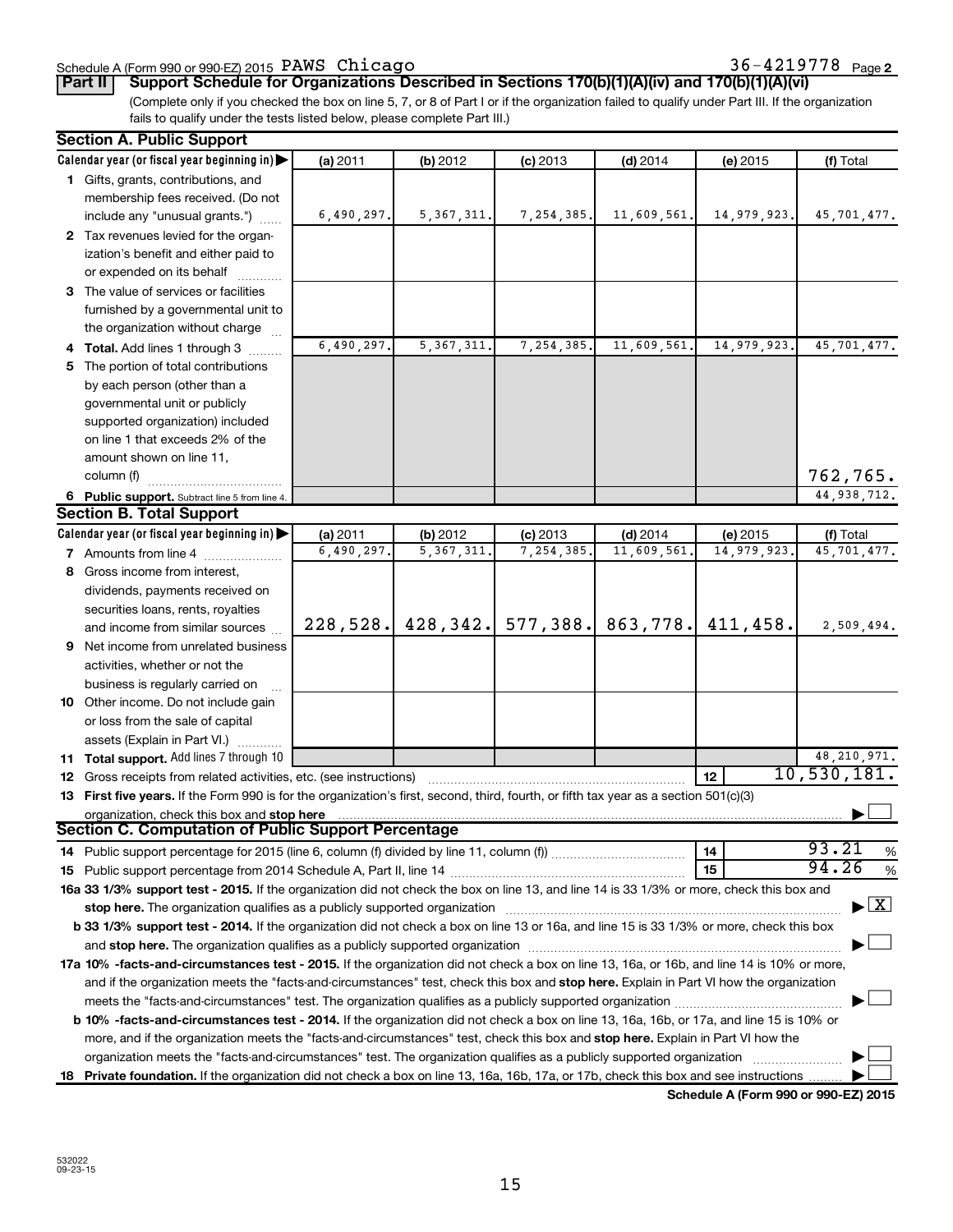#### Schedule A (Form 990 or 990-EZ) 2015 Page PAWS Chicago 36-4219778

## **Part III** Support Schedule for Organizations Described in Section 509(a)(2)

(Complete only if you checked the box on line 9 of Part I or if the organization failed to qualify under Part II. If the organization fails to qualify under the tests listed below, please complete Part II.)

| <b>Section A. Public Support</b>                                                                                                                                                                                               |          |          |            |            |          |                                      |
|--------------------------------------------------------------------------------------------------------------------------------------------------------------------------------------------------------------------------------|----------|----------|------------|------------|----------|--------------------------------------|
| Calendar year (or fiscal year beginning in)                                                                                                                                                                                    | (a) 2011 | (b) 2012 | $(c)$ 2013 | $(d)$ 2014 | (e) 2015 | (f) Total                            |
| 1 Gifts, grants, contributions, and                                                                                                                                                                                            |          |          |            |            |          |                                      |
| membership fees received. (Do not                                                                                                                                                                                              |          |          |            |            |          |                                      |
| include any "unusual grants.")                                                                                                                                                                                                 |          |          |            |            |          |                                      |
| 2 Gross receipts from admissions,<br>merchandise sold or services per-<br>formed, or facilities furnished in<br>any activity that is related to the<br>organization's tax-exempt purpose                                       |          |          |            |            |          |                                      |
| 3 Gross receipts from activities that                                                                                                                                                                                          |          |          |            |            |          |                                      |
| are not an unrelated trade or bus-<br>iness under section 513                                                                                                                                                                  |          |          |            |            |          |                                      |
| 4 Tax revenues levied for the organ-                                                                                                                                                                                           |          |          |            |            |          |                                      |
| ization's benefit and either paid to<br>or expended on its behalf                                                                                                                                                              |          |          |            |            |          |                                      |
| 5 The value of services or facilities                                                                                                                                                                                          |          |          |            |            |          |                                      |
| furnished by a governmental unit to<br>the organization without charge                                                                                                                                                         |          |          |            |            |          |                                      |
| <b>6 Total.</b> Add lines 1 through 5                                                                                                                                                                                          |          |          |            |            |          |                                      |
| 7a Amounts included on lines 1, 2, and                                                                                                                                                                                         |          |          |            |            |          |                                      |
| 3 received from disqualified persons                                                                                                                                                                                           |          |          |            |            |          |                                      |
| <b>b</b> Amounts included on lines 2 and 3 received<br>from other than disqualified persons that<br>exceed the greater of \$5,000 or 1% of the<br>amount on line 13 for the year                                               |          |          |            |            |          |                                      |
| c Add lines 7a and 7b                                                                                                                                                                                                          |          |          |            |            |          |                                      |
| 8 Public support. (Subtract line 7c from line 6.)                                                                                                                                                                              |          |          |            |            |          |                                      |
| <b>Section B. Total Support</b>                                                                                                                                                                                                |          |          |            |            |          |                                      |
| Calendar year (or fiscal year beginning in)                                                                                                                                                                                    | (a) 2011 | (b) 2012 | $(c)$ 2013 | $(d)$ 2014 | (e) 2015 | (f) Total                            |
| <b>9</b> Amounts from line 6                                                                                                                                                                                                   |          |          |            |            |          |                                      |
| <b>10a</b> Gross income from interest,<br>dividends, payments received on<br>securities loans, rents, royalties<br>and income from similar sources                                                                             |          |          |            |            |          |                                      |
| <b>b</b> Unrelated business taxable income                                                                                                                                                                                     |          |          |            |            |          |                                      |
| (less section 511 taxes) from businesses<br>acquired after June 30, 1975<br>$\mathcal{L}$ . The contract of $\mathcal{L}$                                                                                                      |          |          |            |            |          |                                      |
| c Add lines 10a and 10b                                                                                                                                                                                                        |          |          |            |            |          |                                      |
| <b>11</b> Net income from unrelated business<br>activities not included in line 10b.<br>whether or not the business is<br>regularly carried on                                                                                 |          |          |            |            |          |                                      |
| 12 Other income. Do not include gain<br>or loss from the sale of capital<br>assets (Explain in Part VI.)                                                                                                                       |          |          |            |            |          |                                      |
| <b>13</b> Total support. (Add lines 9, 10c, 11, and 12.)                                                                                                                                                                       |          |          |            |            |          |                                      |
| 14 First five years. If the Form 990 is for the organization's first, second, third, fourth, or fifth tax year as a section 501(c)(3) organization,                                                                            |          |          |            |            |          |                                      |
| check this box and stop here Mathematical Communication and stop here Mathematical Communication and stop here Mathematical Communication and Stop here Mathematical Communication and Stop here Mathematical Communication an |          |          |            |            |          |                                      |
| <b>Section C. Computation of Public Support Percentage</b>                                                                                                                                                                     |          |          |            |            |          |                                      |
|                                                                                                                                                                                                                                |          |          |            |            | 15       | %                                    |
| 16 Public support percentage from 2014 Schedule A, Part III, line 15                                                                                                                                                           |          |          |            |            | 16       | %                                    |
| Section D. Computation of Investment Income Percentage                                                                                                                                                                         |          |          |            |            |          |                                      |
|                                                                                                                                                                                                                                |          |          |            |            | 17       | %                                    |
| 18 Investment income percentage from 2014 Schedule A, Part III, line 17                                                                                                                                                        |          |          |            |            | 18       | %                                    |
| 19a 33 1/3% support tests - 2015. If the organization did not check the box on line 14, and line 15 is more than 33 1/3%, and line 17 is not                                                                                   |          |          |            |            |          |                                      |
| more than 33 1/3%, check this box and stop here. The organization qualifies as a publicly supported organization                                                                                                               |          |          |            |            |          |                                      |
| <b>b 33 1/3% support tests - 2014.</b> If the organization did not check a box on line 14 or line 19a, and line 16 is more than 33 1/3%, and                                                                                   |          |          |            |            |          |                                      |
| line 18 is not more than 33 1/3%, check this box and stop here. The organization qualifies as a publicly supported organization                                                                                                |          |          |            |            |          |                                      |
|                                                                                                                                                                                                                                |          |          |            |            |          |                                      |
| 532023 09-23-15                                                                                                                                                                                                                |          |          |            |            |          | Schedule A (Form 990 or 990-EZ) 2015 |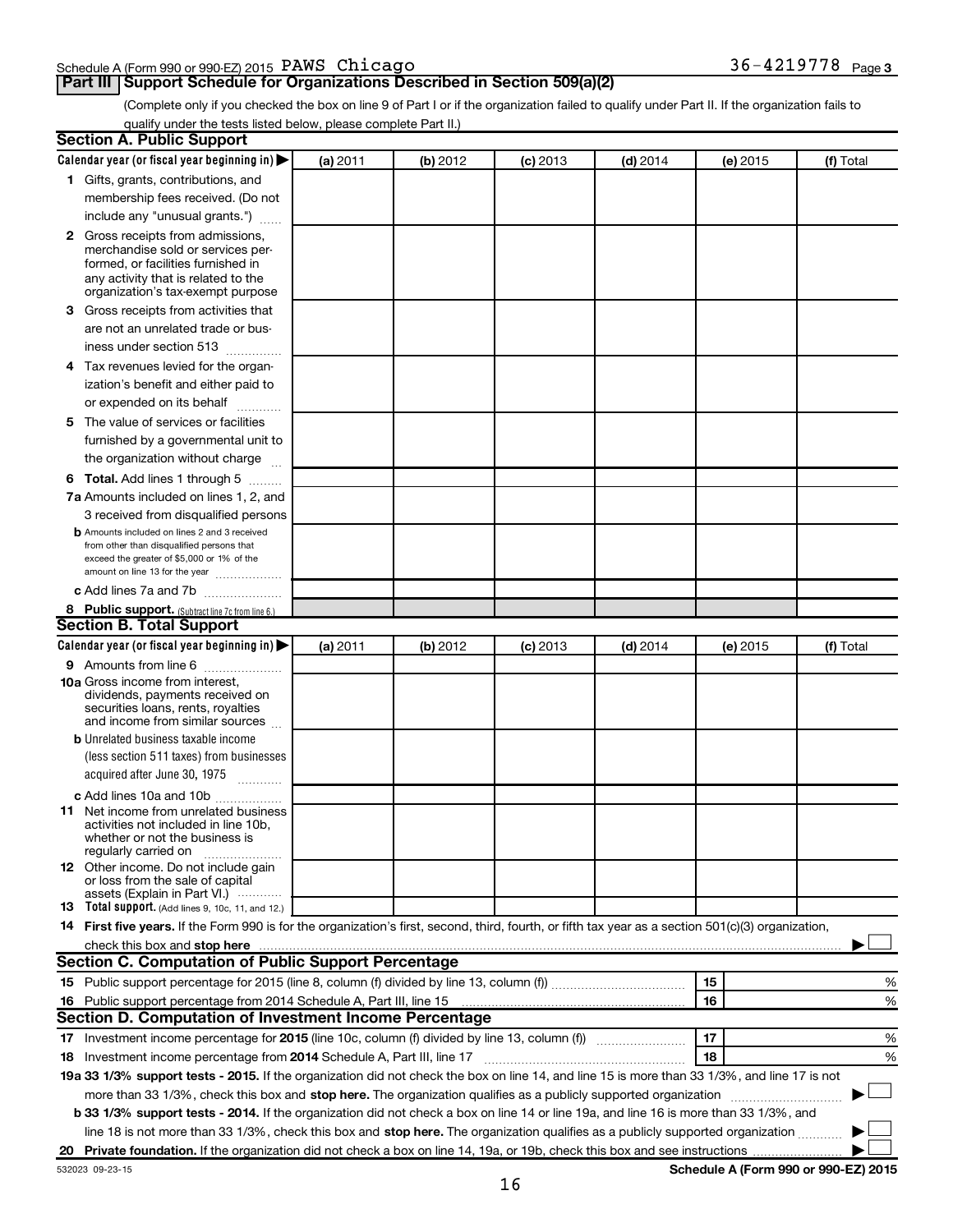**Yes No**

### **Part IV Supporting Organizations**

(Complete only if you checked a box in line 11 on Part I. If you checked 11a of Part I, complete Sections A and B. If you checked 11b of Part I, complete Sections A and C. If you checked 11c of Part I, complete Sections A, D, and E. If you checked 11d of Part I, complete Sections A and D, and complete Part V.)

#### **Section A. All Supporting Organizations**

- **1** Are all of the organization's supported organizations listed by name in the organization's governing documents? If "No" describe in Part VI how the supported organizations are designated. If designated by *class or purpose, describe the designation. If historic and continuing relationship, explain.*
- **2** Did the organization have any supported organization that does not have an IRS determination of status under section 509(a)(1) or (2)? If "Yes," explain in Part VI how the organization determined that the supported *organization was described in section 509(a)(1) or (2).*
- **3a** Did the organization have a supported organization described in section 501(c)(4), (5), or (6)? If "Yes," answer *(b) and (c) below.*
- **b** Did the organization confirm that each supported organization qualified under section 501(c)(4), (5), or (6) and satisfied the public support tests under section 509(a)(2)? If "Yes," describe in Part VI when and how the *organization made the determination.*
- **c** Did the organization ensure that all support to such organizations was used exclusively for section 170(c)(2)(B) purposes? If "Yes," explain in Part VI what controls the organization put in place to ensure such use.
- **4 a** *If* Was any supported organization not organized in the United States ("foreign supported organization")? *"Yes," and if you checked 11a or 11b in Part I, answer (b) and (c) below.*
- **b** Did the organization have ultimate control and discretion in deciding whether to make grants to the foreign supported organization? If "Yes," describe in Part VI how the organization had such control and discretion *despite being controlled or supervised by or in connection with its supported organizations.*
- **c** Did the organization support any foreign supported organization that does not have an IRS determination under sections 501(c)(3) and 509(a)(1) or (2)? If "Yes," explain in Part VI what controls the organization used *to ensure that all support to the foreign supported organization was used exclusively for section 170(c)(2)(B) purposes.*
- **5a** Did the organization add, substitute, or remove any supported organizations during the tax year? If "Yes," answer (b) and (c) below (if applicable). Also, provide detail in Part VI, including (i) the names and EIN *numbers of the supported organizations added, substituted, or removed; (ii) the reasons for each such action; (iii) the authority under the organization's organizing document authorizing such action; and (iv) how the action was accomplished (such as by amendment to the organizing document).*
- **b Type I or Type II only.** Was any added or substituted supported organization part of a class already designated in the organization's organizing document?
- **c Substitutions only.**  Was the substitution the result of an event beyond the organization's control?
- **6** Did the organization provide support (whether in the form of grants or the provision of services or facilities) to support or benefit one or more of the filing organization's supported organizations? If "Yes," provide detail in anyone other than (i) its supported organizations, (ii) individuals that are part of the charitable class benefited by one or more of its supported organizations, or (iii) other supporting organizations that also *Part VI.*
- **7** Did the organization provide a grant, loan, compensation, or other similar payment to a substantial contributor regard to a substantial contributor? If "Yes," complete Part I of Schedule L (Form 990 or 990-EZ). (defined in section 4958(c)(3)(C)), a family member of a substantial contributor, or a 35% controlled entity with
- **8** Did the organization make a loan to a disqualified person (as defined in section 4958) not described in line 7? *If "Yes," complete Part I of Schedule L (Form 990 or 990-EZ).*
- **9 a** Was the organization controlled directly or indirectly at any time during the tax year by one or more in section 509(a)(1) or (2))? If "Yes," provide detail in Part VI. disqualified persons as defined in section 4946 (other than foundation managers and organizations described
- **b** Did one or more disqualified persons (as defined in line 9a) hold a controlling interest in any entity in which the supporting organization had an interest? If "Yes," provide detail in Part VI.
- **c** Did a disqualified person (as defined in line 9a) have an ownership interest in, or derive any personal benefit from, assets in which the supporting organization also had an interest? If "Yes," provide detail in Part VI.
- **10 a** Was the organization subject to the excess business holdings rules of section 4943 because of section supporting organizations)? If "Yes," answer 10b below. 4943(f) (regarding certain Type II supporting organizations, and all Type III non-functionally integrated
- **b** Did the organization have any excess business holdings in the tax year? (Use Schedule C, Form 4720, to *determine whether the organization had excess business holdings.)*

**1 2 3a 3b 3c 4a 4b 4c 5a 5b 5c 6 7 8 9a 9b 9c 10a**

532024 09-23-15

**10b**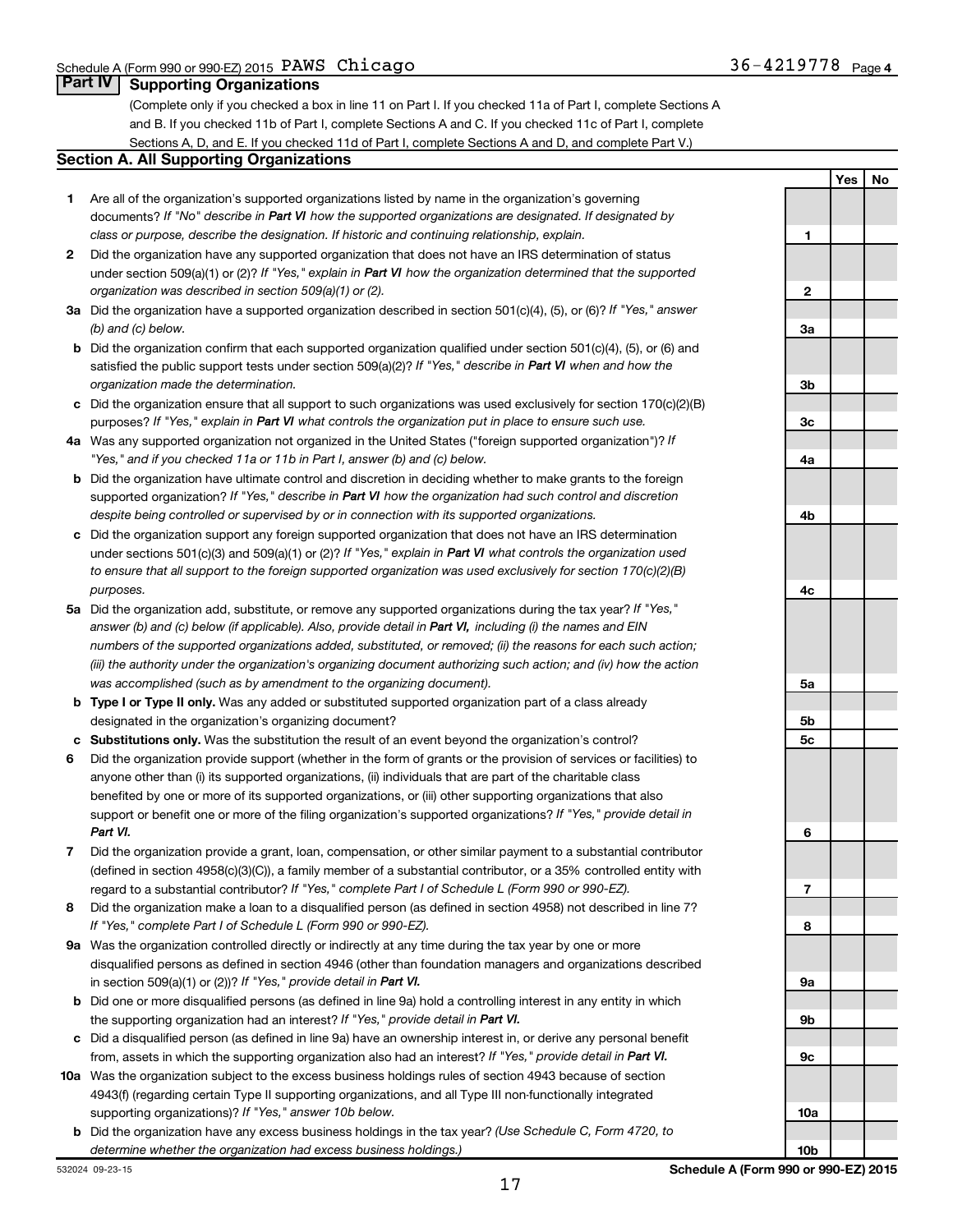|    |                                                                                                                                                                                                                      |                 | Yes | No |
|----|----------------------------------------------------------------------------------------------------------------------------------------------------------------------------------------------------------------------|-----------------|-----|----|
| 11 | Has the organization accepted a gift or contribution from any of the following persons?                                                                                                                              |                 |     |    |
|    | a A person who directly or indirectly controls, either alone or together with persons described in (b) and (c)                                                                                                       |                 |     |    |
|    | below, the governing body of a supported organization?                                                                                                                                                               | 11a             |     |    |
|    | <b>b</b> A family member of a person described in (a) above?                                                                                                                                                         | 11 <sub>b</sub> |     |    |
|    | c A 35% controlled entity of a person described in (a) or (b) above? If "Yes" to a, b, or c, provide detail in Part VI.                                                                                              | 11c             |     |    |
|    | <b>Section B. Type I Supporting Organizations</b>                                                                                                                                                                    |                 |     |    |
|    |                                                                                                                                                                                                                      |                 | Yes | No |
| 1  | Did the directors, trustees, or membership of one or more supported organizations have the power to                                                                                                                  |                 |     |    |
|    | regularly appoint or elect at least a majority of the organization's directors or trustees at all times during the                                                                                                   |                 |     |    |
|    | tax year? If "No," describe in Part VI how the supported organization(s) effectively operated, supervised, or                                                                                                        |                 |     |    |
|    | controlled the organization's activities. If the organization had more than one supported organization,                                                                                                              |                 |     |    |
|    | describe how the powers to appoint and/or remove directors or trustees were allocated among the supported                                                                                                            |                 |     |    |
|    | organizations and what conditions or restrictions, if any, applied to such powers during the tax year.                                                                                                               | 1               |     |    |
| 2  | Did the organization operate for the benefit of any supported organization other than the supported                                                                                                                  |                 |     |    |
|    | organization(s) that operated, supervised, or controlled the supporting organization? If "Yes," explain in                                                                                                           |                 |     |    |
|    | Part VI how providing such benefit carried out the purposes of the supported organization(s) that operated,                                                                                                          |                 |     |    |
|    | supervised, or controlled the supporting organization.                                                                                                                                                               | $\mathbf{2}$    |     |    |
|    | <b>Section C. Type II Supporting Organizations</b>                                                                                                                                                                   |                 |     |    |
|    |                                                                                                                                                                                                                      |                 | Yes | No |
| 1  | Were a majority of the organization's directors or trustees during the tax year also a majority of the directors                                                                                                     |                 |     |    |
|    | or trustees of each of the organization's supported organization(s)? If "No," describe in Part VI how control                                                                                                        |                 |     |    |
|    | or management of the supporting organization was vested in the same persons that controlled or managed                                                                                                               |                 |     |    |
|    | the supported organization(s).                                                                                                                                                                                       | 1               |     |    |
|    | <b>Section D. All Type III Supporting Organizations</b>                                                                                                                                                              |                 |     |    |
|    |                                                                                                                                                                                                                      |                 | Yes | No |
| 1  | Did the organization provide to each of its supported organizations, by the last day of the fifth month of the                                                                                                       |                 |     |    |
|    | organization's tax year, (i) a written notice describing the type and amount of support provided during the prior tax                                                                                                |                 |     |    |
|    | year, (ii) a copy of the Form 990 that was most recently filed as of the date of notification, and (iii) copies of the                                                                                               |                 |     |    |
|    | organization's governing documents in effect on the date of notification, to the extent not previously provided?                                                                                                     | 1               |     |    |
| 2  | Were any of the organization's officers, directors, or trustees either (i) appointed or elected by the supported                                                                                                     |                 |     |    |
|    | organization(s) or (ii) serving on the governing body of a supported organization? If "No," explain in Part VI how                                                                                                   |                 |     |    |
|    | the organization maintained a close and continuous working relationship with the supported organization(s).<br>By reason of the relationship described in (2), did the organization's supported organizations have a | 2               |     |    |
| 3  |                                                                                                                                                                                                                      |                 |     |    |
|    | significant voice in the organization's investment policies and in directing the use of the organization's                                                                                                           |                 |     |    |
|    | income or assets at all times during the tax year? If "Yes," describe in Part VI the role the organization's                                                                                                         | З               |     |    |
|    | supported organizations played in this regard.<br>Section E. Type III Functionally-Integrated Supporting Organizations                                                                                               |                 |     |    |
| 1. | Check the box next to the method that the organization used to satisfy the Integral Part Test during the yealsee instructions):                                                                                      |                 |     |    |
| a  | The organization satisfied the Activities Test. Complete line 2 below.                                                                                                                                               |                 |     |    |
| b  | The organization is the parent of each of its supported organizations. Complete line 3 below.                                                                                                                        |                 |     |    |
| c  | The organization supported a governmental entity. Describe in Part VI how you supported a government entity (see instructions).                                                                                      |                 |     |    |
| 2  | Activities Test. Answer (a) and (b) below.                                                                                                                                                                           |                 | Yes | No |
| a  | Did substantially all of the organization's activities during the tax year directly further the exempt purposes of                                                                                                   |                 |     |    |
|    | the supported organization(s) to which the organization was responsive? If "Yes," then in Part VI identify                                                                                                           |                 |     |    |
|    | how these activities directly furthered their exempt purposes,<br>those supported organizations and explain                                                                                                          |                 |     |    |
|    | how the organization was responsive to those supported organizations, and how the organization determined                                                                                                            |                 |     |    |
|    | that these activities constituted substantially all of its activities.                                                                                                                                               | 2a              |     |    |
|    | <b>b</b> Did the activities described in (a) constitute activities that, but for the organization's involvement, one or more                                                                                         |                 |     |    |
|    | of the organization's supported organization(s) would have been engaged in? If "Yes," explain in Part VI the                                                                                                         |                 |     |    |
|    | reasons for the organization's position that its supported organization(s) would have engaged in these                                                                                                               |                 |     |    |
|    | activities but for the organization's involvement.                                                                                                                                                                   | 2b              |     |    |
| з  | Parent of Supported Organizations. Answer (a) and (b) below.                                                                                                                                                         |                 |     |    |
|    | a Did the organization have the power to regularly appoint or elect a majority of the officers, directors, or                                                                                                        |                 |     |    |
|    | trustees of each of the supported organizations? Provide details in Part VI.                                                                                                                                         | За              |     |    |
|    | b Did the organization exercise a substantial degree of direction over the policies, programs, and activities of each                                                                                                |                 |     |    |
|    | of its supported organizations? If "Yes," describe in Part VI the role played by the organization in this regard.                                                                                                    | Зb              |     |    |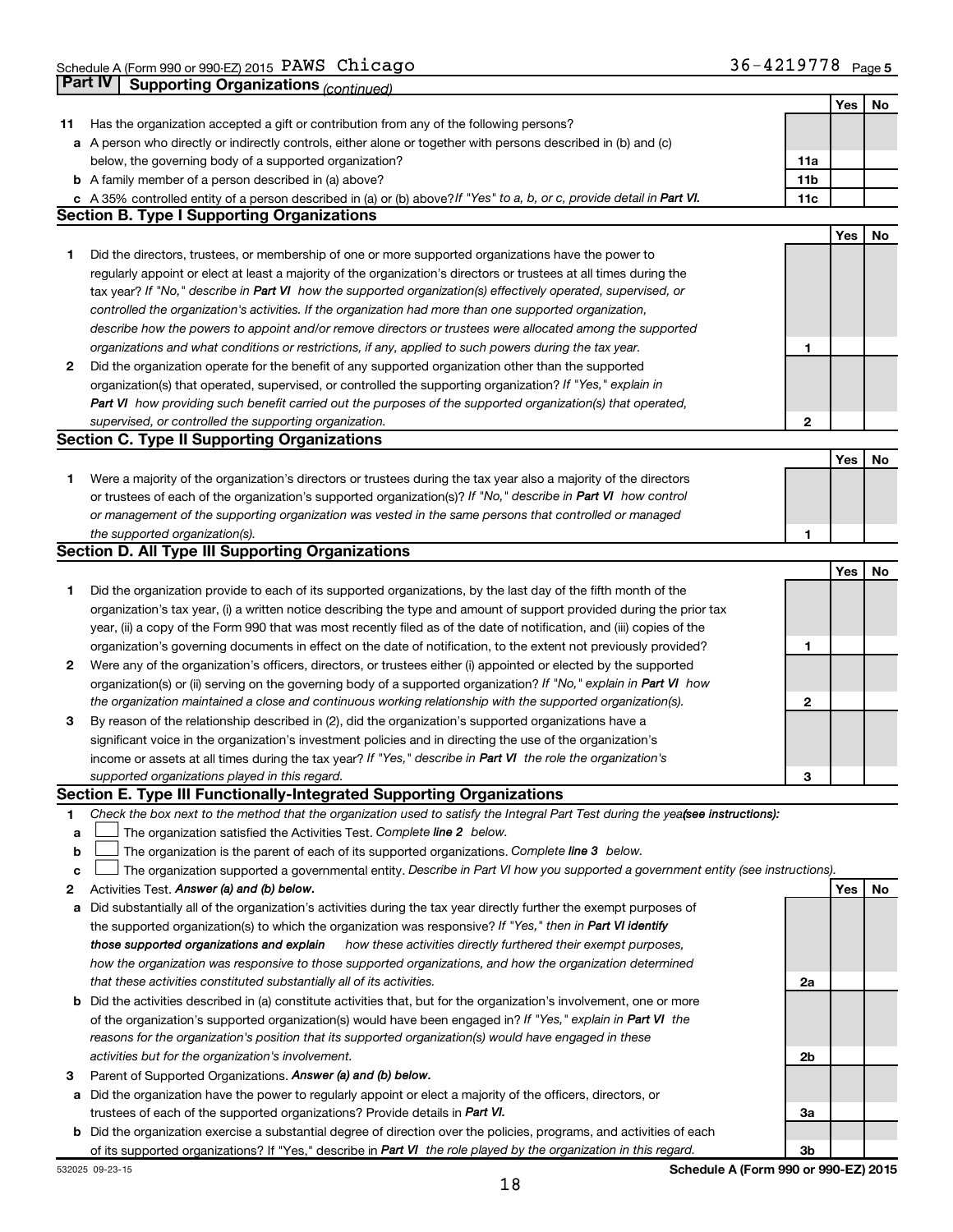Schedule A (Form 990 or 990-EZ) 2015 Page PAWS Chicago 36-4219778

1  $\Box$  Check here if the organization satisfied the Integral Part Test as a qualifying trust on Nov. 20, 1970. See instructions. All other Type III non-functionally integrated supporting organizations must complete Sections A through E. **Part V Type III Non-Functionally Integrated 509(a)(3) Supporting Organizations**   $\Box$ 

|   | Section A - Adjusted Net Income                                              |                | (A) Prior Year | (B) Current Year<br>(optional) |
|---|------------------------------------------------------------------------------|----------------|----------------|--------------------------------|
| 1 | Net short-term capital gain                                                  | 1              |                |                                |
| 2 | Recoveries of prior-year distributions                                       | $\mathbf{2}$   |                |                                |
| 3 | Other gross income (see instructions)                                        | 3              |                |                                |
| 4 | Add lines 1 through 3                                                        | 4              |                |                                |
| 5 | Depreciation and depletion                                                   | 5              |                |                                |
| 6 | Portion of operating expenses paid or incurred for production or             |                |                |                                |
|   | collection of gross income or for management, conservation, or               |                |                |                                |
|   | maintenance of property held for production of income (see instructions)     | 6              |                |                                |
| 7 | Other expenses (see instructions)                                            | $\overline{7}$ |                |                                |
| 8 | Adjusted Net Income (subtract lines 5, 6 and 7 from line 4)                  | 8              |                |                                |
|   | <b>Section B - Minimum Asset Amount</b>                                      |                | (A) Prior Year | (B) Current Year<br>(optional) |
| 1 | Aggregate fair market value of all non-exempt-use assets (see                |                |                |                                |
|   | instructions for short tax year or assets held for part of year):            |                |                |                                |
|   | a Average monthly value of securities                                        | 1a             |                |                                |
|   | <b>b</b> Average monthly cash balances                                       | 1b             |                |                                |
|   | c Fair market value of other non-exempt-use assets                           | 1c             |                |                                |
|   | <b>d</b> Total (add lines 1a, 1b, and 1c)                                    | 1d             |                |                                |
|   | e Discount claimed for blockage or other                                     |                |                |                                |
|   | factors (explain in detail in Part VI):                                      |                |                |                                |
| 2 | Acquisition indebtedness applicable to non-exempt-use assets                 | $\mathbf{2}$   |                |                                |
| 3 | Subtract line 2 from line 1d                                                 | 3              |                |                                |
| 4 | Cash deemed held for exempt use. Enter 1-1/2% of line 3 (for greater amount, |                |                |                                |
|   | see instructions).                                                           | 4              |                |                                |
| 5 | Net value of non-exempt-use assets (subtract line 4 from line 3)             | 5              |                |                                |
| 6 | Multiply line 5 by .035                                                      | 6              |                |                                |
| 7 | Recoveries of prior-year distributions                                       | $\overline{7}$ |                |                                |
| 8 | <b>Minimum Asset Amount (add line 7 to line 6)</b>                           | 8              |                |                                |
|   | <b>Section C - Distributable Amount</b>                                      |                |                | <b>Current Year</b>            |
| 1 | Adjusted net income for prior year (from Section A, line 8, Column A)        | 1              |                |                                |
| 2 | Enter 85% of line 1                                                          | $\mathbf{2}$   |                |                                |
| 3 | Minimum asset amount for prior year (from Section B, line 8, Column A)       | 3              |                |                                |
| 4 | Enter greater of line 2 or line 3                                            | 4              |                |                                |
| 5 | Income tax imposed in prior year                                             | 5              |                |                                |
| 6 | Distributable Amount. Subtract line 5 from line 4, unless subject to         |                |                |                                |
|   | emergency temporary reduction (see instructions)                             | 6              |                |                                |
|   |                                                                              |                |                |                                |

**7** Check here if the current year is the organization's first as a non-functionally-integrated Type III supporting organization (see † instructions).

**Schedule A (Form 990 or 990-EZ) 2015**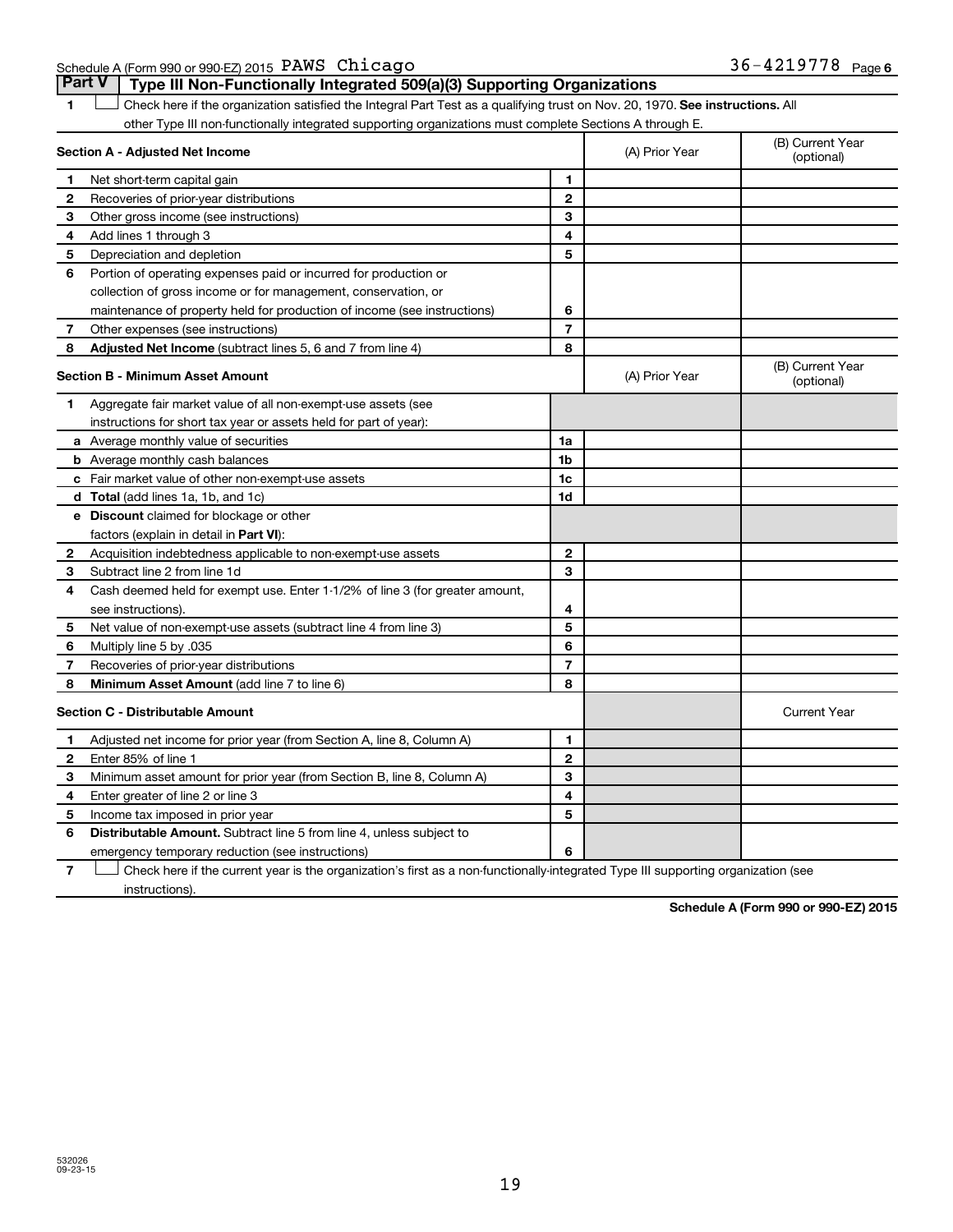| <b>Part V</b> | Type III Non-Functionally Integrated 509(a)(3) Supporting Organizations (continued)                                                                     |     |      |                     |
|---------------|---------------------------------------------------------------------------------------------------------------------------------------------------------|-----|------|---------------------|
|               | <b>Section D - Distributions</b>                                                                                                                        |     |      | <b>Current Year</b> |
| 1             | Amounts paid to supported organizations to accomplish exempt purposes                                                                                   |     |      |                     |
| 2             | Amounts paid to perform activity that directly furthers exempt purposes of supported                                                                    |     |      |                     |
|               | organizations, in excess of income from activity                                                                                                        |     |      |                     |
| 3             | Administrative expenses paid to accomplish exempt purposes of supported organizations                                                                   |     |      |                     |
| 4             | Amounts paid to acquire exempt-use assets                                                                                                               |     |      |                     |
| 5             | Qualified set-aside amounts (prior IRS approval required)                                                                                               |     |      |                     |
| 6             | Other distributions (describe in Part VI). See instructions.                                                                                            |     |      |                     |
| 7             | Total annual distributions. Add lines 1 through 6.                                                                                                      |     |      |                     |
| 8             | Distributions to attentive supported organizations to which the organization is responsive                                                              |     |      |                     |
|               | (provide details in Part VI). See instructions.                                                                                                         |     |      |                     |
| 9             | Distributable amount for 2015 from Section C, line 6                                                                                                    |     |      |                     |
| 10            | Line 8 amount divided by Line 9 amount                                                                                                                  |     |      |                     |
|               |                                                                                                                                                         | (i) | (ii) | (iii)               |
|               | <b>Underdistributions</b><br><b>Distributable</b><br><b>Excess Distributions</b><br>Section E - Distribution Allocations (see instructions)<br>Pre-2015 |     |      | Amount for 2015     |
|               |                                                                                                                                                         |     |      |                     |
| 1             | Distributable amount for 2015 from Section C, line 6                                                                                                    |     |      |                     |
| $\mathbf{2}$  | Underdistributions, if any, for years prior to 2015                                                                                                     |     |      |                     |
|               | (reasonable cause required-see instructions)                                                                                                            |     |      |                     |
| 3             | Excess distributions carryover, if any, to 2015:                                                                                                        |     |      |                     |
| a             |                                                                                                                                                         |     |      |                     |
| b             |                                                                                                                                                         |     |      |                     |
| c             |                                                                                                                                                         |     |      |                     |
|               | d From 2013                                                                                                                                             |     |      |                     |
|               | e From 2014                                                                                                                                             |     |      |                     |
|               | <b>Total</b> of lines 3a through e                                                                                                                      |     |      |                     |
|               | <b>g</b> Applied to underdistributions of prior years                                                                                                   |     |      |                     |
|               | <b>h</b> Applied to 2015 distributable amount                                                                                                           |     |      |                     |
|               | Carryover from 2010 not applied (see instructions)                                                                                                      |     |      |                     |
| 4             | Remainder. Subtract lines 3g, 3h, and 3i from 3f.<br>Distributions for 2015 from Section D,                                                             |     |      |                     |
|               | $line 7$ :                                                                                                                                              |     |      |                     |
|               | a Applied to underdistributions of prior years                                                                                                          |     |      |                     |
|               | <b>b</b> Applied to 2015 distributable amount                                                                                                           |     |      |                     |
| с             | Remainder. Subtract lines 4a and 4b from 4.                                                                                                             |     |      |                     |
| 5             | Remaining underdistributions for years prior to 2015, if                                                                                                |     |      |                     |
|               | any. Subtract lines 3g and 4a from line 2 (if amount                                                                                                    |     |      |                     |
|               | greater than zero, see instructions).                                                                                                                   |     |      |                     |
| 6             | Remaining underdistributions for 2015. Subtract lines 3h                                                                                                |     |      |                     |
|               | and 4b from line 1 (if amount greater than zero, see                                                                                                    |     |      |                     |
|               | instructions).                                                                                                                                          |     |      |                     |
| $\mathbf{7}$  | Excess distributions carryover to 2016. Add lines 3j                                                                                                    |     |      |                     |
|               | and 4c.                                                                                                                                                 |     |      |                     |
| 8             | Breakdown of line 7:                                                                                                                                    |     |      |                     |
| a             |                                                                                                                                                         |     |      |                     |
| b             |                                                                                                                                                         |     |      |                     |
|               | c Excess from 2013                                                                                                                                      |     |      |                     |
|               | d Excess from 2014                                                                                                                                      |     |      |                     |
|               | e Excess from 2015                                                                                                                                      |     |      |                     |

**Schedule A (Form 990 or 990-EZ) 2015**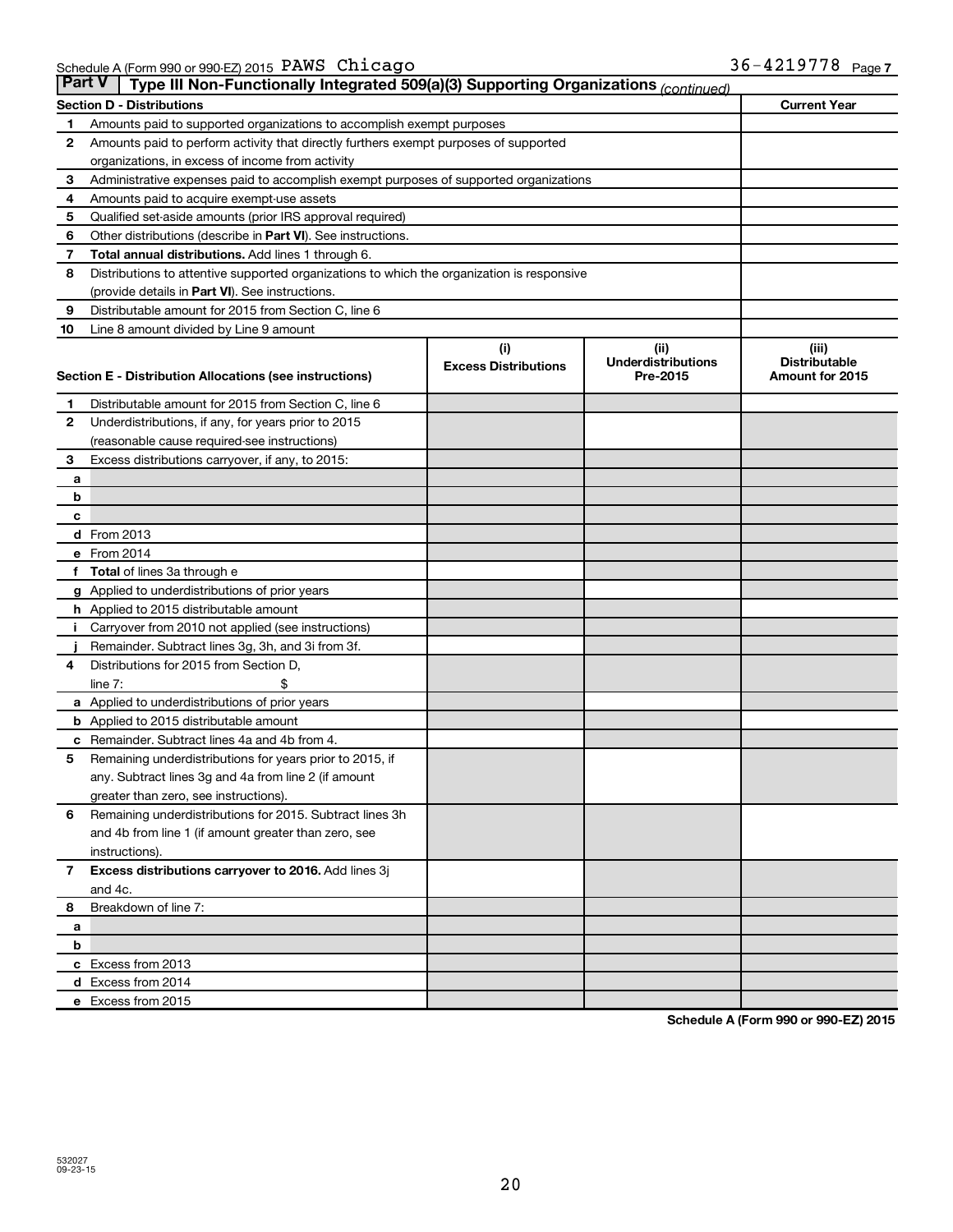| <b>Part VI</b> | Supplemental Information. Provide the explanations required by Part II, line 10; Part II, line 17a or 17b; Part III, line 12;                                                                                                  |
|----------------|--------------------------------------------------------------------------------------------------------------------------------------------------------------------------------------------------------------------------------|
|                |                                                                                                                                                                                                                                |
|                | Part IV, Section A, lines 1, 2, 3b, 3c, 4b, 4c, 5a, 6, 9a, 9b, 9c, 11a, 11b, and 11c; Part IV, Section B, lines 1 and 2; Part IV, Section C, line 1; Part IV, Section D, lines 2 and 3; Part IV, Section E, lines 1 c, 2a, 2b, |
|                | Section D, lines 5, 6, and 8; and Part V, Section E, lines 2, 5, and 6. Also complete this part for any additional information.                                                                                                |
|                | (See instructions.)                                                                                                                                                                                                            |
|                |                                                                                                                                                                                                                                |
|                |                                                                                                                                                                                                                                |
|                |                                                                                                                                                                                                                                |
|                |                                                                                                                                                                                                                                |
|                |                                                                                                                                                                                                                                |
|                |                                                                                                                                                                                                                                |
|                |                                                                                                                                                                                                                                |
|                |                                                                                                                                                                                                                                |
|                |                                                                                                                                                                                                                                |
|                |                                                                                                                                                                                                                                |
|                |                                                                                                                                                                                                                                |
|                |                                                                                                                                                                                                                                |
|                |                                                                                                                                                                                                                                |
|                |                                                                                                                                                                                                                                |
|                |                                                                                                                                                                                                                                |
|                |                                                                                                                                                                                                                                |
|                |                                                                                                                                                                                                                                |
|                |                                                                                                                                                                                                                                |
|                |                                                                                                                                                                                                                                |
|                |                                                                                                                                                                                                                                |
|                |                                                                                                                                                                                                                                |
|                |                                                                                                                                                                                                                                |
|                |                                                                                                                                                                                                                                |
|                |                                                                                                                                                                                                                                |
|                |                                                                                                                                                                                                                                |
|                |                                                                                                                                                                                                                                |
|                |                                                                                                                                                                                                                                |
|                |                                                                                                                                                                                                                                |
|                |                                                                                                                                                                                                                                |
|                |                                                                                                                                                                                                                                |
|                |                                                                                                                                                                                                                                |
|                |                                                                                                                                                                                                                                |
|                |                                                                                                                                                                                                                                |
|                |                                                                                                                                                                                                                                |
|                |                                                                                                                                                                                                                                |
|                |                                                                                                                                                                                                                                |
|                |                                                                                                                                                                                                                                |
|                |                                                                                                                                                                                                                                |
|                |                                                                                                                                                                                                                                |
|                |                                                                                                                                                                                                                                |
|                |                                                                                                                                                                                                                                |
|                |                                                                                                                                                                                                                                |
|                |                                                                                                                                                                                                                                |
|                |                                                                                                                                                                                                                                |
|                |                                                                                                                                                                                                                                |
|                |                                                                                                                                                                                                                                |
|                |                                                                                                                                                                                                                                |
|                |                                                                                                                                                                                                                                |
|                |                                                                                                                                                                                                                                |
|                |                                                                                                                                                                                                                                |
|                |                                                                                                                                                                                                                                |
|                |                                                                                                                                                                                                                                |
|                |                                                                                                                                                                                                                                |
|                |                                                                                                                                                                                                                                |
|                |                                                                                                                                                                                                                                |
|                |                                                                                                                                                                                                                                |
|                |                                                                                                                                                                                                                                |
|                |                                                                                                                                                                                                                                |
|                |                                                                                                                                                                                                                                |
|                |                                                                                                                                                                                                                                |
|                |                                                                                                                                                                                                                                |
|                |                                                                                                                                                                                                                                |
|                |                                                                                                                                                                                                                                |
|                |                                                                                                                                                                                                                                |
|                |                                                                                                                                                                                                                                |
|                |                                                                                                                                                                                                                                |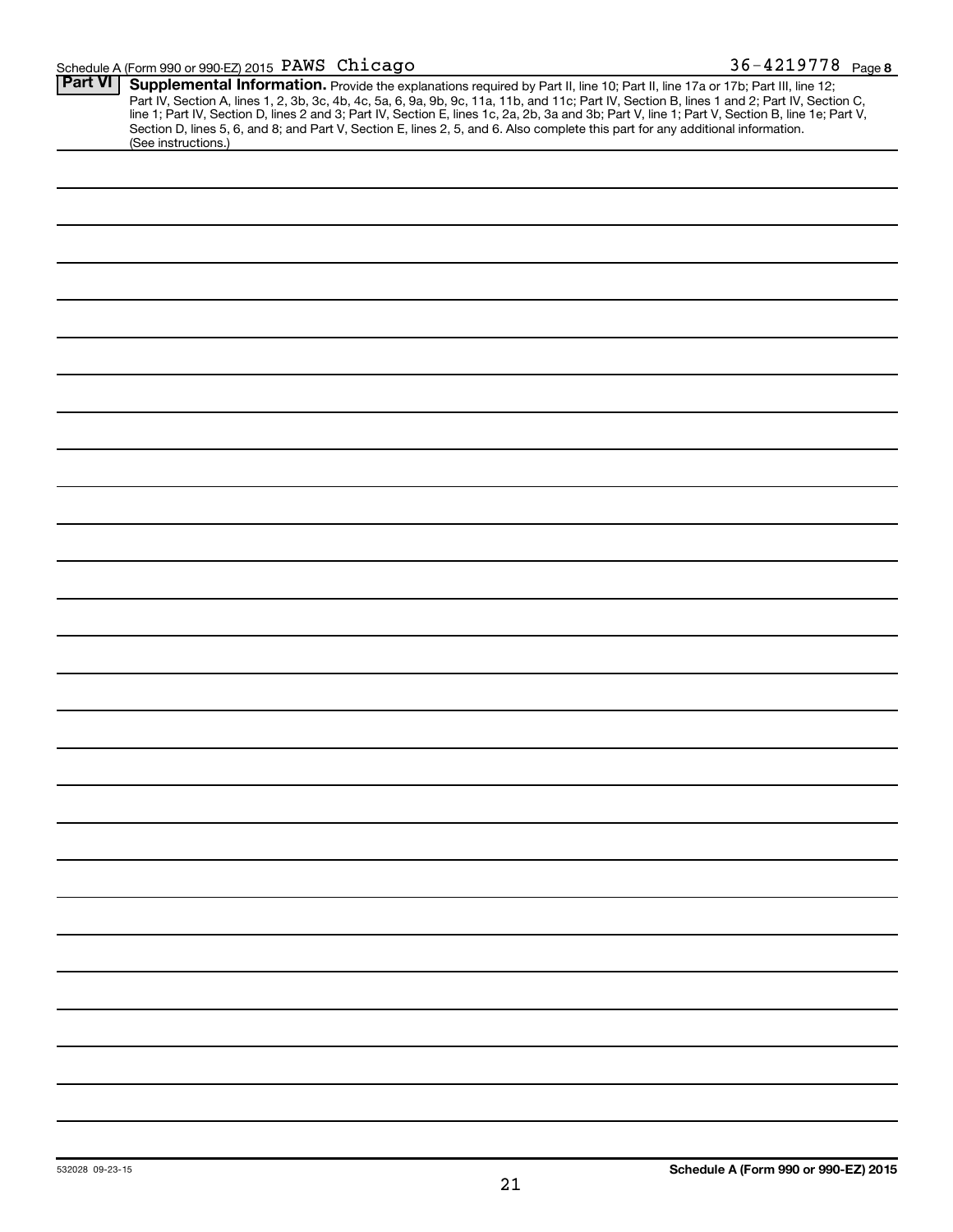Department of the Treasury Internal Revenue Service **(Form 990, 990-EZ,**

**Organization type** (check one):

#### \*\* PUBLIC DISCLOSURE COPY \*\*

# **Schedule B Schedule of Contributors**

**or 990-PF) | Attach to Form 990, Form 990-EZ, or Form 990-PF. | Information about Schedule B (Form 990, 990-EZ, or 990-PF) and** its instructions is at www.irs.gov/form990.

OMB No. 1545-0047

# **2015**

**Name of the organization Employer identification number**

| 36-4219778<br>PAWS Chicago |
|----------------------------|
|----------------------------|

| Filers of:         | Section:                                                                  |
|--------------------|---------------------------------------------------------------------------|
| Form 990 or 990-FZ | $ \mathbf{X} $ 501(c)( 3) (enter number) organization                     |
|                    | 4947(a)(1) nonexempt charitable trust not treated as a private foundation |
|                    | 527 political organization                                                |
| Form 990-PF        | 501(c)(3) exempt private foundation                                       |
|                    | 4947(a)(1) nonexempt charitable trust treated as a private foundation     |
|                    | 501(c)(3) taxable private foundation                                      |

Check if your organization is covered by the General Rule or a Special Rule.

**Note.**  Only a section 501(c)(7), (8), or (10) organization can check boxes for both the General Rule and a Special Rule. See instructions.

#### **General Rule**

 $\Box$ 

For an organization filing Form 990, 990-EZ, or 990-PF that received, during the year, contributions totaling \$5,000 or more (in money or property) from any one contributor. Complete Parts I and II. See instructions for determining a contributor's total contributions.

#### **Special Rules**

any one contributor, during the year, total contributions of the greater of **(1)** \$5,000 or **(2)** 2% of the amount on (i) Form 990, Part VIII, line 1h,  $\boxed{\text{X}}$  For an organization described in section 501(c)(3) filing Form 990 or 990-EZ that met the 33 1/3% support test of the regulations under sections 509(a)(1) and 170(b)(1)(A)(vi), that checked Schedule A (Form 990 or 990-EZ), Part II, line 13, 16a, or 16b, and that received from or (ii) Form 990-EZ, line 1. Complete Parts I and II.

year, total contributions of more than \$1,000 *exclusively* for religious, charitable, scientific, literary, or educational purposes, or for For an organization described in section 501(c)(7), (8), or (10) filing Form 990 or 990-EZ that received from any one contributor, during the the prevention of cruelty to children or animals. Complete Parts I, II, and III.  $\Box$ 

purpose. Do not complete any of the parts unless the General Rule applies to this organization because it received nonexclusively year, contributions exclusively for religious, charitable, etc., purposes, but no such contributions totaled more than \$1,000. If this box is checked, enter here the total contributions that were received during the year for an exclusively religious, charitable, etc., For an organization described in section 501(c)(7), (8), or (10) filing Form 990 or 990-EZ that received from any one contributor, during the religious, charitable, etc., contributions totaling \$5,000 or more during the year  $\ldots$  $\ldots$  $\ldots$  $\ldots$  $\ldots$  $\ldots$  $\Box$ 

**Caution.** An organization that is not covered by the General Rule and/or the Special Rules does not file Schedule B (Form 990, 990-EZ, or 990-PF),  **must** but it answer "No" on Part IV, line 2, of its Form 990; or check the box on line H of its Form 990-EZ or on its Form 990-PF, Part I, line 2, to certify that it does not meet the filing requirements of Schedule B (Form 990, 990-EZ, or 990-PF).

LHA For Paperwork Reduction Act Notice, see the Instructions for Form 990, 990-EZ, or 990-PF. Schedule B (Form 990, 990-EZ, or 990-PF) (2015)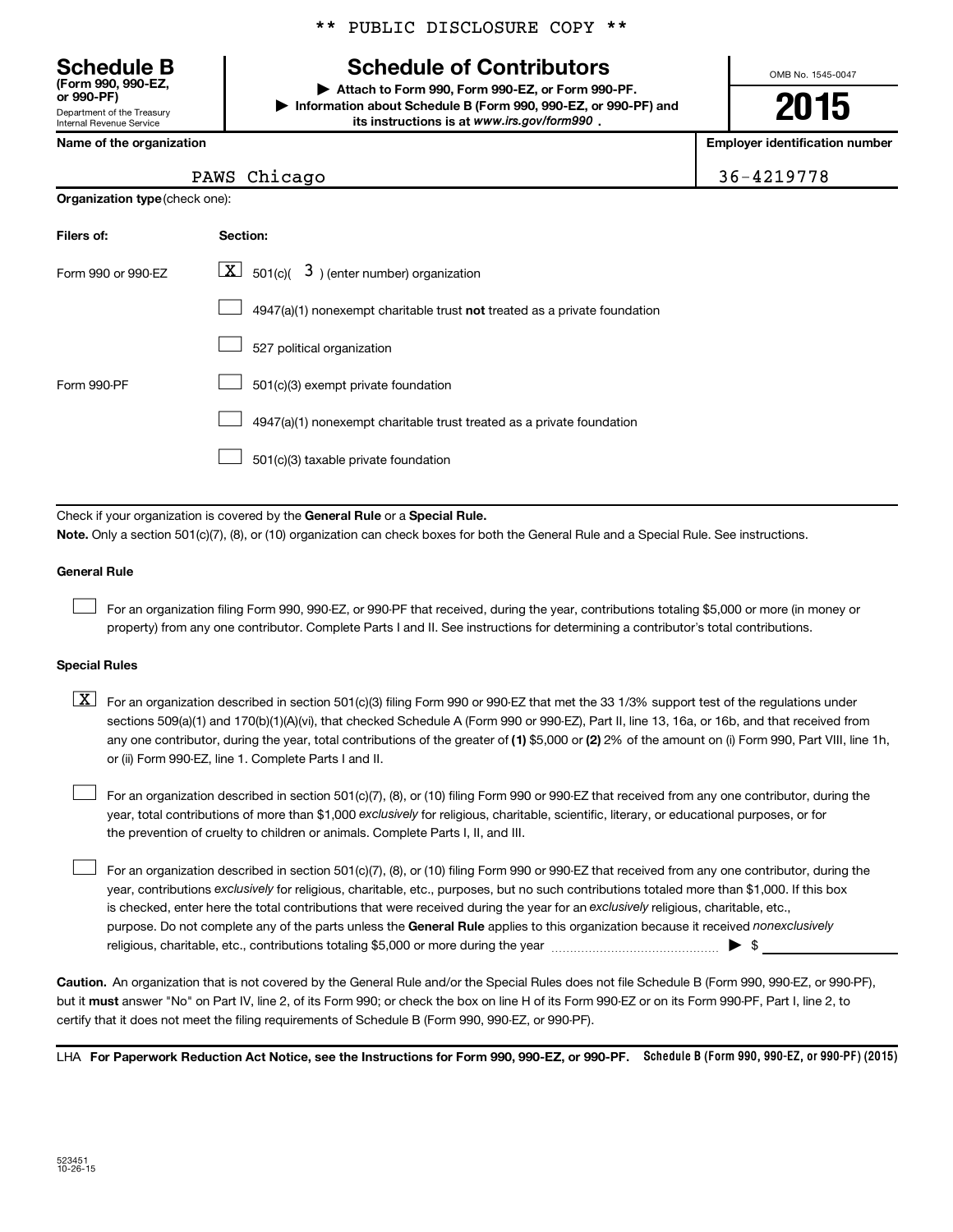| PAWS       | Chicago                                                                                        |                                   | 36-4219778                                                                                                         |
|------------|------------------------------------------------------------------------------------------------|-----------------------------------|--------------------------------------------------------------------------------------------------------------------|
| Part I     | Contributors (see instructions). Use duplicate copies of Part I if additional space is needed. |                                   |                                                                                                                    |
| (a)<br>No. | (b)<br>Name, address, and ZIP + 4                                                              | (c)<br><b>Total contributions</b> | (d)<br>Type of contribution                                                                                        |
| 1          |                                                                                                | 1, 173, 807.<br>\$                | $\mathbf{X}$<br>Person<br>Payroll<br>Noncash<br>(Complete Part II for<br>noncash contributions.)                   |
| (a)<br>No. | (b)<br>Name, address, and ZIP + 4                                                              | (c)<br><b>Total contributions</b> | (d)<br>Type of contribution                                                                                        |
| 2          |                                                                                                | 1,000,000.<br>\$                  | $\mathbf{X}$<br>Person<br>Payroll<br>Noncash<br>(Complete Part II for<br>noncash contributions.)                   |
| (a)<br>No. | (b)<br>Name, address, and ZIP + 4                                                              | (c)<br><b>Total contributions</b> | (d)<br>Type of contribution                                                                                        |
| 3          |                                                                                                | 750, 100.<br>\$                   | $\mathbf{X}$<br>Person<br>Payroll<br>Noncash<br>(Complete Part II for<br>noncash contributions.)                   |
| (a)<br>No. | (b)<br>Name, address, and ZIP + 4                                                              | (c)<br><b>Total contributions</b> | (d)<br>Type of contribution                                                                                        |
| 4          |                                                                                                | 582,806.<br>\$                    | $\mathbf{X}$<br>Person<br>Payroll<br>Noncash<br>(Complete Part II for<br>noncash contributions.)                   |
| (a)<br>No. | (b)<br>Name, address, and ZIP + 4                                                              | (c)<br><b>Total contributions</b> | (d)<br>Type of contribution                                                                                        |
| 5          |                                                                                                | 355,523.<br>\$                    | $\overline{\mathbf{x}}$<br>Person<br>Payroll<br><b>Noncash</b><br>(Complete Part II for<br>noncash contributions.) |
| (a)<br>No. | (b)<br>Name, address, and ZIP + 4                                                              | (c)<br><b>Total contributions</b> | (d)<br>Type of contribution                                                                                        |
| 6          |                                                                                                | 339,866.<br>\$                    | $\overline{\mathbf{X}}$<br>Person<br>Payroll<br>Noncash<br>(Complete Part II for<br>noncash contributions.)        |

**Name of organization Employer identification number**

**Schedule B (Form 990, 990-EZ, or 990-PF) (2015)**

523452 10-26-15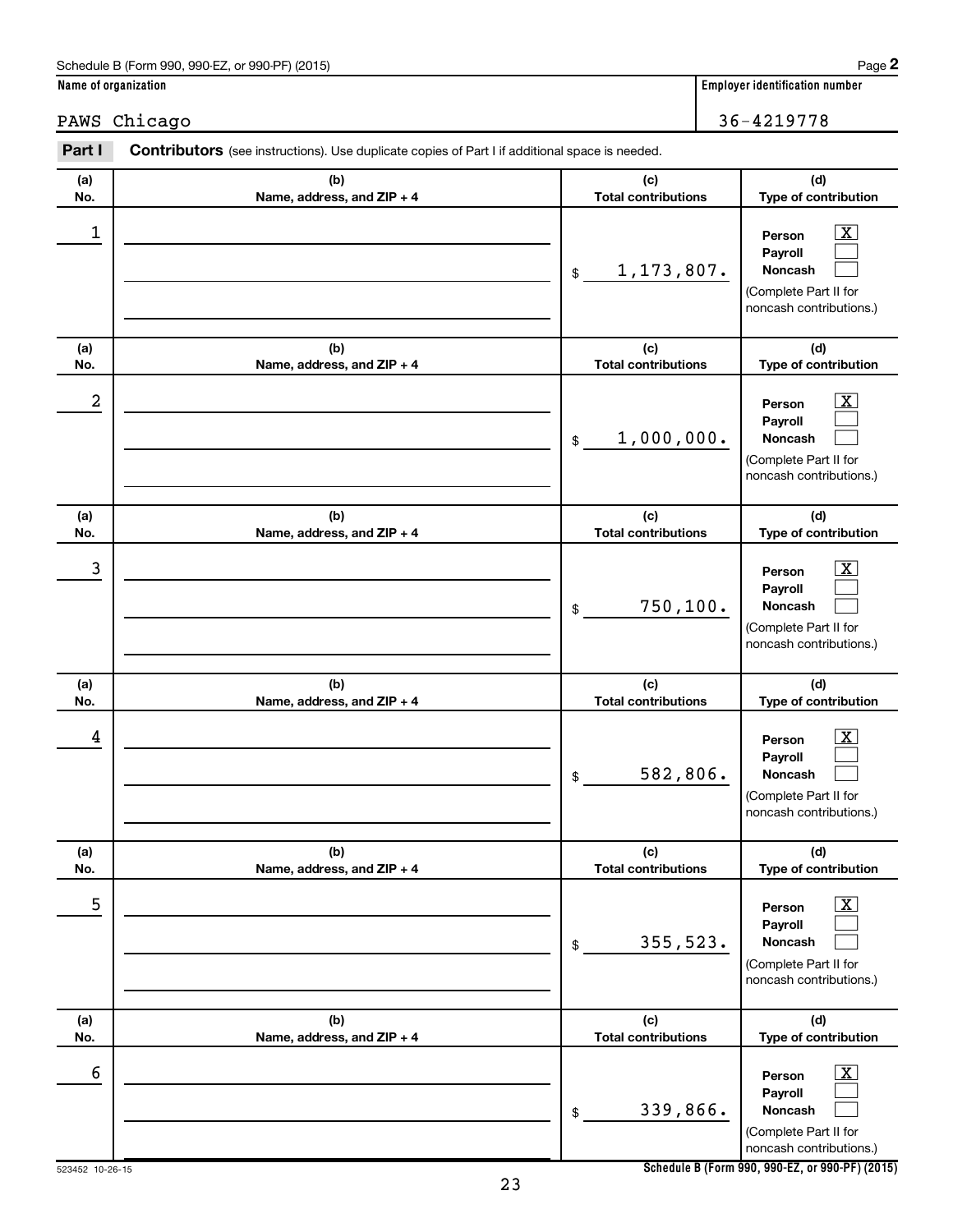|            | PAWS Chicago                                                                                   |                                   | 36-4219778                                                                                                       |
|------------|------------------------------------------------------------------------------------------------|-----------------------------------|------------------------------------------------------------------------------------------------------------------|
| Part I     | Contributors (see instructions). Use duplicate copies of Part I if additional space is needed. |                                   |                                                                                                                  |
| (a)<br>No. | (b)<br>Name, address, and ZIP + 4                                                              | (c)<br><b>Total contributions</b> | (d)<br>Type of contribution                                                                                      |
| 7          |                                                                                                | 339,611.<br>\$                    | $\overline{\text{X}}$<br>Person<br>Payroll<br><b>Noncash</b><br>(Complete Part II for<br>noncash contributions.) |
| (a)<br>No. | (b)<br>Name, address, and ZIP + 4                                                              | (c)<br><b>Total contributions</b> | (d)<br>Type of contribution                                                                                      |
|            |                                                                                                | \$                                | Person<br>Payroll<br>Noncash<br>(Complete Part II for<br>noncash contributions.)                                 |
| (a)<br>No. | (b)<br>Name, address, and ZIP + 4                                                              | (c)<br><b>Total contributions</b> | (d)<br>Type of contribution                                                                                      |
|            |                                                                                                | \$                                | Person<br>Payroll<br>Noncash<br>(Complete Part II for<br>noncash contributions.)                                 |
| (a)<br>No. | (b)<br>Name, address, and ZIP + 4                                                              | (c)<br><b>Total contributions</b> | (d)<br>Type of contribution                                                                                      |
|            |                                                                                                | \$                                | Person<br>Payroll<br>Noncash<br>(Complete Part II for<br>noncash contributions.)                                 |
| (a)<br>No. | (b)<br>Name, address, and ZIP + 4                                                              | (c)<br><b>Total contributions</b> | (d)<br>Type of contribution                                                                                      |
|            |                                                                                                | \$                                | Person<br>Payroll<br>Noncash<br>(Complete Part II for<br>noncash contributions.)                                 |
| (a)<br>No. | (b)<br>Name, address, and ZIP + 4                                                              | (c)<br><b>Total contributions</b> | (d)<br>Type of contribution                                                                                      |
|            |                                                                                                | \$                                | Person<br>Payroll<br>Noncash<br>(Complete Part II for<br>noncash contributions.)                                 |

**Name of organization Employer identification number**

**Schedule B (Form 990, 990-EZ, or 990-PF) (2015)**

523452 10-26-15

| . |
|---|
|   |
|   |
|   |
|   |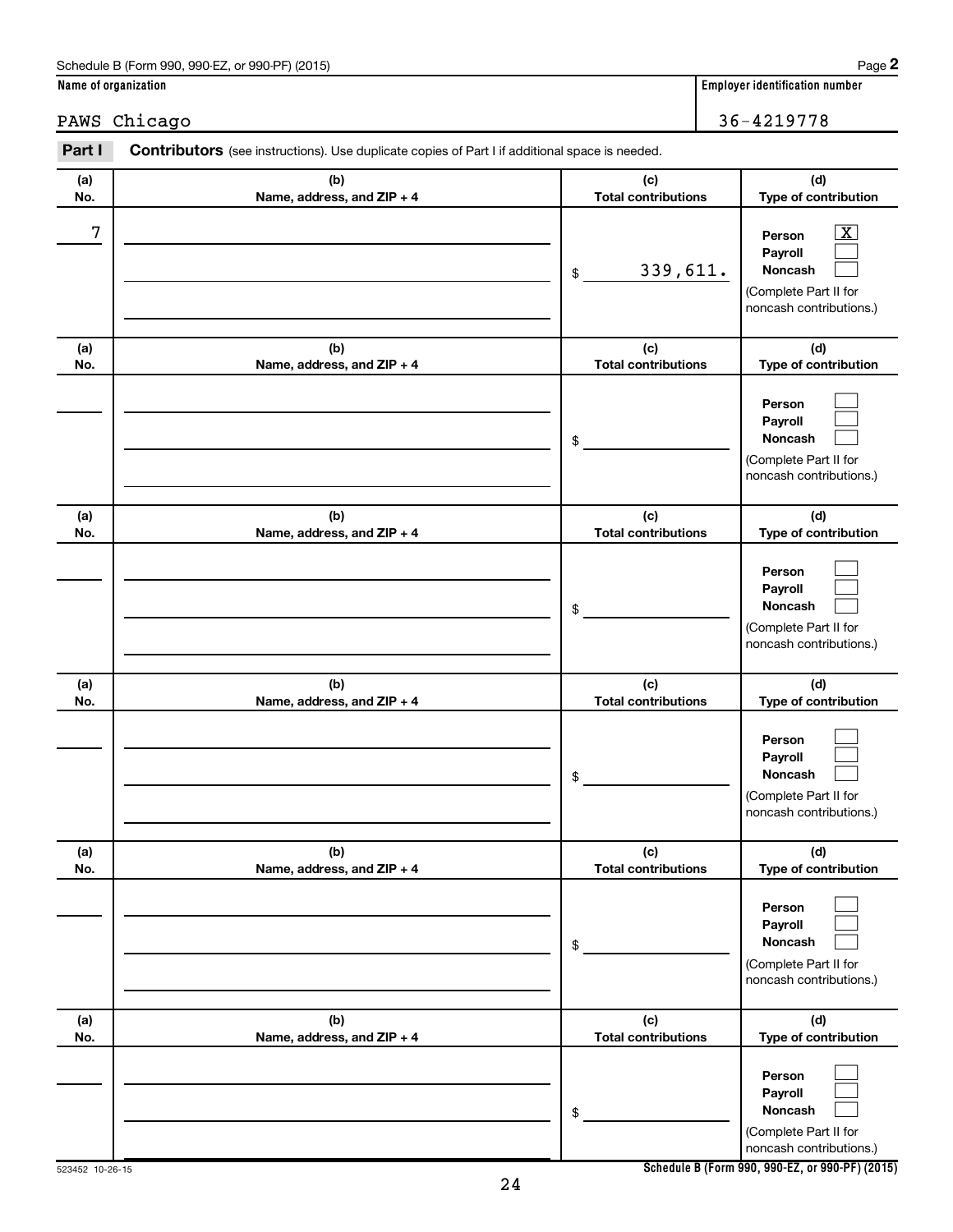## PAWS Chicago 26-4219778

Part II Noncash Property (see instructions). Use duplicate copies of Part II if additional space is needed.

| (a)<br>No.<br>from<br>Part I | (b)<br>Description of noncash property given | (c)<br>FMV (or estimate)<br>(see instructions) | (d)<br>Date received |
|------------------------------|----------------------------------------------|------------------------------------------------|----------------------|
|                              |                                              |                                                |                      |
|                              |                                              | $\frac{1}{2}$                                  |                      |
| (a)<br>No.<br>from<br>Part I | (b)<br>Description of noncash property given | (c)<br>FMV (or estimate)<br>(see instructions) | (d)<br>Date received |
|                              |                                              |                                                |                      |
|                              |                                              | $\circ$                                        |                      |
| (a)<br>No.<br>from<br>Part I | (b)<br>Description of noncash property given | (c)<br>FMV (or estimate)<br>(see instructions) | (d)<br>Date received |
|                              |                                              |                                                |                      |
|                              |                                              | $\frac{1}{2}$                                  |                      |
| (a)<br>No.<br>from<br>Part I | (b)<br>Description of noncash property given | (c)<br>FMV (or estimate)<br>(see instructions) | (d)<br>Date received |
|                              |                                              |                                                |                      |
|                              |                                              | $$^{\circ}$                                    |                      |
| (a)<br>No.<br>from<br>Part I | (b)<br>Description of noncash property given | (c)<br>FMV (or estimate)<br>(see instructions) | (d)<br>Date received |
|                              |                                              |                                                |                      |
|                              |                                              | \$                                             |                      |
| (a)<br>No.<br>from<br>Part I | (b)<br>Description of noncash property given | (c)<br>FMV (or estimate)<br>(see instructions) | (d)<br>Date received |
|                              |                                              |                                                |                      |
|                              |                                              | \$                                             |                      |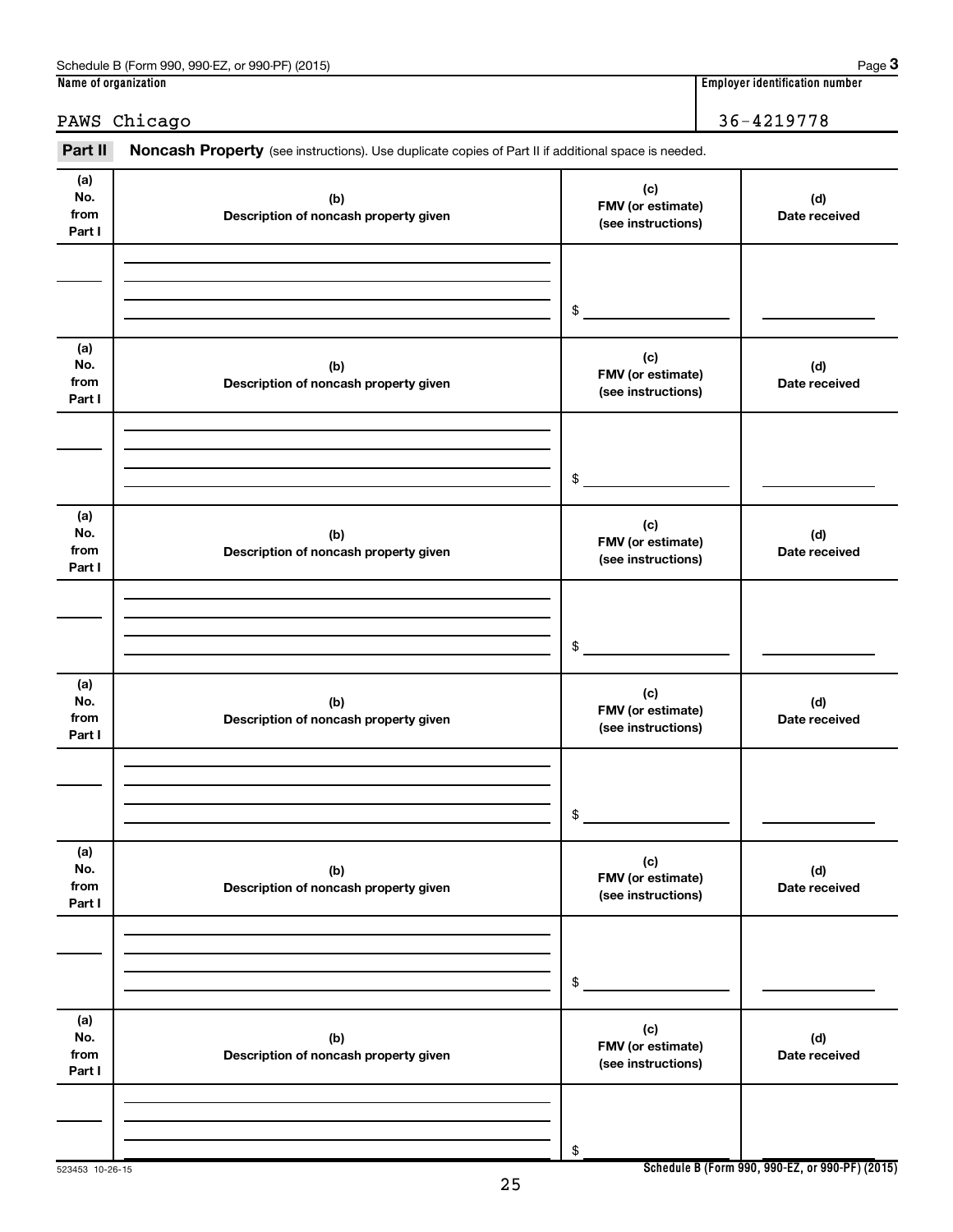| Name of organization |                                                                                                                                                                                                                                                                              |                      |                                          | <b>Employer identification number</b> |
|----------------------|------------------------------------------------------------------------------------------------------------------------------------------------------------------------------------------------------------------------------------------------------------------------------|----------------------|------------------------------------------|---------------------------------------|
| PAWS Chicago         |                                                                                                                                                                                                                                                                              |                      |                                          | 36-4219778                            |
| Part III             | Exclusively religious, charitable, etc., contributions to organizations described in section 501(c)(7), (8), or (10) that total more than \$1,000 for<br>the year from any one contributor. Complete columns (a) through (e) and the following line entry. For organizations |                      |                                          |                                       |
|                      | completing Part III, enter the total of exclusively religious, charitable, etc., contributions of \$1,000 or less for the year. (Enter this info. once.)                                                                                                                     |                      | $\blacktriangleright$ \$                 |                                       |
| (a) No.              | Use duplicate copies of Part III if additional space is needed.                                                                                                                                                                                                              |                      |                                          |                                       |
| from<br>Part I       | (b) Purpose of gift                                                                                                                                                                                                                                                          | (c) Use of gift      |                                          | (d) Description of how gift is held   |
|                      |                                                                                                                                                                                                                                                                              |                      |                                          |                                       |
|                      |                                                                                                                                                                                                                                                                              |                      |                                          |                                       |
|                      |                                                                                                                                                                                                                                                                              |                      |                                          |                                       |
|                      |                                                                                                                                                                                                                                                                              | (e) Transfer of gift |                                          |                                       |
|                      |                                                                                                                                                                                                                                                                              |                      |                                          |                                       |
|                      | Transferee's name, address, and ZIP + 4                                                                                                                                                                                                                                      |                      | Relationship of transferor to transferee |                                       |
|                      |                                                                                                                                                                                                                                                                              |                      |                                          |                                       |
|                      |                                                                                                                                                                                                                                                                              |                      |                                          |                                       |
| (a) No.              |                                                                                                                                                                                                                                                                              |                      |                                          |                                       |
| from<br>Part I       | (b) Purpose of gift                                                                                                                                                                                                                                                          | (c) Use of gift      |                                          | (d) Description of how gift is held   |
|                      |                                                                                                                                                                                                                                                                              |                      |                                          |                                       |
|                      |                                                                                                                                                                                                                                                                              |                      |                                          |                                       |
|                      |                                                                                                                                                                                                                                                                              |                      |                                          |                                       |
|                      |                                                                                                                                                                                                                                                                              | (e) Transfer of gift |                                          |                                       |
|                      | Transferee's name, address, and ZIP + 4                                                                                                                                                                                                                                      |                      | Relationship of transferor to transferee |                                       |
|                      |                                                                                                                                                                                                                                                                              |                      |                                          |                                       |
|                      |                                                                                                                                                                                                                                                                              |                      |                                          |                                       |
|                      |                                                                                                                                                                                                                                                                              |                      |                                          |                                       |
| (a) No.              |                                                                                                                                                                                                                                                                              |                      |                                          |                                       |
| from<br>Part I       | (b) Purpose of gift                                                                                                                                                                                                                                                          | (c) Use of gift      |                                          | (d) Description of how gift is held   |
|                      |                                                                                                                                                                                                                                                                              |                      |                                          |                                       |
|                      |                                                                                                                                                                                                                                                                              |                      |                                          |                                       |
|                      |                                                                                                                                                                                                                                                                              |                      |                                          |                                       |
|                      |                                                                                                                                                                                                                                                                              | (e) Transfer of gift |                                          |                                       |
|                      | Transferee's name, address, and ZIP + 4                                                                                                                                                                                                                                      |                      | Relationship of transferor to transferee |                                       |
|                      |                                                                                                                                                                                                                                                                              |                      |                                          |                                       |
|                      |                                                                                                                                                                                                                                                                              |                      |                                          |                                       |
|                      |                                                                                                                                                                                                                                                                              |                      |                                          |                                       |
| (a) No.<br>from      | (b) Purpose of gift                                                                                                                                                                                                                                                          | (c) Use of gift      |                                          | (d) Description of how gift is held   |
| Part I               |                                                                                                                                                                                                                                                                              |                      |                                          |                                       |
|                      |                                                                                                                                                                                                                                                                              |                      |                                          |                                       |
|                      |                                                                                                                                                                                                                                                                              |                      |                                          |                                       |
|                      |                                                                                                                                                                                                                                                                              | (e) Transfer of gift |                                          |                                       |
|                      |                                                                                                                                                                                                                                                                              |                      |                                          |                                       |
|                      | Transferee's name, address, and ZIP + 4                                                                                                                                                                                                                                      |                      | Relationship of transferor to transferee |                                       |
|                      |                                                                                                                                                                                                                                                                              |                      |                                          |                                       |
|                      |                                                                                                                                                                                                                                                                              |                      |                                          |                                       |
|                      |                                                                                                                                                                                                                                                                              |                      |                                          |                                       |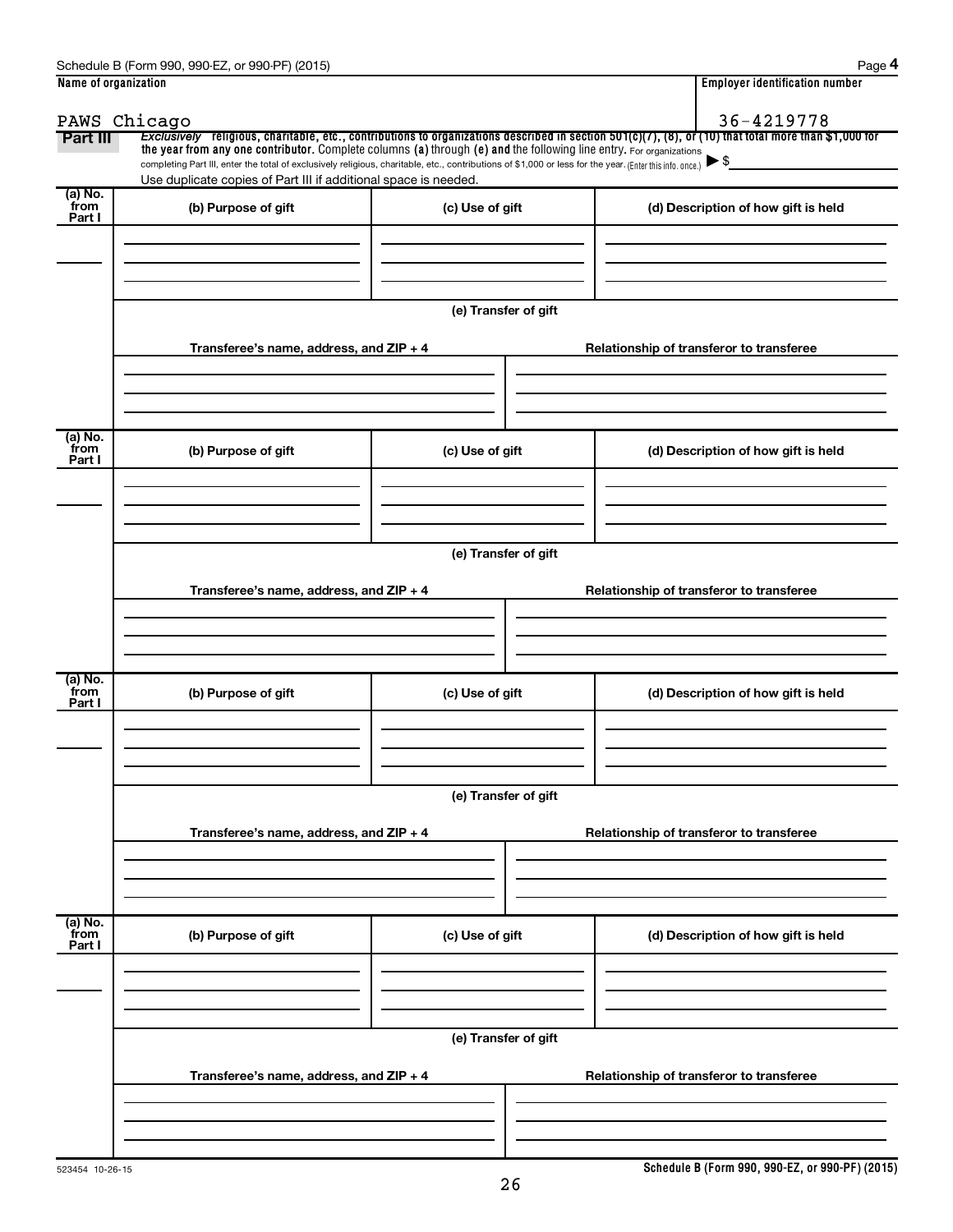| <b>SCHEDULE D</b> |
|-------------------|
|-------------------|

Department of the Treasury Internal Revenue Service

# **SCHEDULE D Supplemental Financial Statements**<br> **Form 990 2015**<br> **Part IV** line 6.7.8.9.10, 11a, 11b, 11d, 11d, 11d, 11d, 11d, 12a, 0r, 12b

**(Form 990) | Complete if the organization answered "Yes" on Form 990, Part IV, line 6, 7, 8, 9, 10, 11a, 11b, 11c, 11d, 11e, 11f, 12a, or 12b.**

**| Attach to Form 990. | Information about Schedule D (Form 990) and its instructions is at**  *www.irs.gov/form990.*



|                | Name of the organization<br>PAWS Chicago                                                                                                                  |                                                    |    | <b>Employer identification number</b><br>36-4219778 |
|----------------|-----------------------------------------------------------------------------------------------------------------------------------------------------------|----------------------------------------------------|----|-----------------------------------------------------|
| Part I         | Organizations Maintaining Donor Advised Funds or Other Similar Funds or Accounts. Complete if the                                                         |                                                    |    |                                                     |
|                | organization answered "Yes" on Form 990, Part IV, line 6.                                                                                                 |                                                    |    |                                                     |
|                |                                                                                                                                                           | (a) Donor advised funds                            |    | (b) Funds and other accounts                        |
| 1              |                                                                                                                                                           |                                                    |    |                                                     |
| 2              | Aggregate value of contributions to (during year)                                                                                                         |                                                    |    |                                                     |
| З              | Aggregate value of grants from (during year)                                                                                                              |                                                    |    |                                                     |
| 4              |                                                                                                                                                           |                                                    |    |                                                     |
| 5              | Did the organization inform all donors and donor advisors in writing that the assets held in donor advised funds                                          |                                                    |    |                                                     |
|                |                                                                                                                                                           |                                                    |    | Yes<br>No                                           |
| 6              | Did the organization inform all grantees, donors, and donor advisors in writing that grant funds can be used only                                         |                                                    |    |                                                     |
|                | for charitable purposes and not for the benefit of the donor or donor advisor, or for any other purpose conferring                                        |                                                    |    |                                                     |
|                | impermissible private benefit?                                                                                                                            |                                                    |    | Yes<br>No                                           |
| <b>Part II</b> | <b>Conservation Easements.</b> Complete if the organization answered "Yes" on Form 990, Part IV, line 7.                                                  |                                                    |    |                                                     |
| 1              | Purpose(s) of conservation easements held by the organization (check all that apply).                                                                     |                                                    |    |                                                     |
|                | Preservation of land for public use (e.g., recreation or education)                                                                                       | Preservation of a historically important land area |    |                                                     |
|                | Protection of natural habitat                                                                                                                             | Preservation of a certified historic structure     |    |                                                     |
|                | Preservation of open space                                                                                                                                |                                                    |    |                                                     |
| 2              | Complete lines 2a through 2d if the organization held a qualified conservation contribution in the form of a conservation easement on the last            |                                                    |    |                                                     |
|                | day of the tax year.                                                                                                                                      |                                                    |    | Held at the End of the Tax Year                     |
|                |                                                                                                                                                           |                                                    | 2a |                                                     |
|                | Total acreage restricted by conservation easements                                                                                                        |                                                    |    | 2b                                                  |
|                |                                                                                                                                                           |                                                    |    | 2c                                                  |
|                | Number of conservation easements included in (c) acquired after 8/17/06, and not on a historic structure                                                  |                                                    |    |                                                     |
|                |                                                                                                                                                           |                                                    |    | 2d                                                  |
| 3              | Number of conservation easements modified, transferred, released, extinguished, or terminated by the organization during the tax                          |                                                    |    |                                                     |
|                | $\vee$ ear $\blacktriangleright$                                                                                                                          |                                                    |    |                                                     |
| 4              | Number of states where property subject to conservation easement is located >                                                                             |                                                    |    |                                                     |
| 5              | Does the organization have a written policy regarding the periodic monitoring, inspection, handling of                                                    |                                                    |    |                                                     |
|                | violations, and enforcement of the conservation easements it holds?                                                                                       |                                                    |    | Yes<br>No                                           |
| 6              | Staff and volunteer hours devoted to monitoring, inspecting, handling of violations, and enforcing conservation easements during the year                 |                                                    |    |                                                     |
|                |                                                                                                                                                           |                                                    |    |                                                     |
| 7              | Amount of expenses incurred in monitoring, inspecting, handling of violations, and enforcing conservation easements during the year                       |                                                    |    |                                                     |
|                | ► \$                                                                                                                                                      |                                                    |    |                                                     |
| 8              | Does each conservation easement reported on line 2(d) above satisfy the requirements of section 170(h)(4)(B)(i)                                           |                                                    |    | Yes<br>No                                           |
|                | In Part XIII, describe how the organization reports conservation easements in its revenue and expense statement, and balance sheet, and                   |                                                    |    |                                                     |
|                | include, if applicable, the text of the footnote to the organization's financial statements that describes the organization's accounting for              |                                                    |    |                                                     |
|                | conservation easements.                                                                                                                                   |                                                    |    |                                                     |
|                | Organizations Maintaining Collections of Art, Historical Treasures, or Other Similar Assets.<br><b>Part III</b>                                           |                                                    |    |                                                     |
|                | Complete if the organization answered "Yes" on Form 990, Part IV, line 8.                                                                                 |                                                    |    |                                                     |
|                | 1a If the organization elected, as permitted under SFAS 116 (ASC 958), not to report in its revenue statement and balance sheet works of art,             |                                                    |    |                                                     |
|                | historical treasures, or other similar assets held for public exhibition, education, or research in furtherance of public service, provide, in Part XIII, |                                                    |    |                                                     |
|                | the text of the footnote to its financial statements that describes these items.                                                                          |                                                    |    |                                                     |
| b              | If the organization elected, as permitted under SFAS 116 (ASC 958), to report in its revenue statement and balance sheet works of art, historical         |                                                    |    |                                                     |
|                | treasures, or other similar assets held for public exhibition, education, or research in furtherance of public service, provide the following amounts     |                                                    |    |                                                     |
|                | relating to these items:                                                                                                                                  |                                                    |    |                                                     |
|                |                                                                                                                                                           |                                                    |    | \$                                                  |
|                | (ii) Assets included in Form 990, Part X                                                                                                                  |                                                    |    | $\frac{1}{2}$                                       |
| 2              | If the organization received or held works of art, historical treasures, or other similar assets for financial gain, provide                              |                                                    |    |                                                     |
|                | the following amounts required to be reported under SFAS 116 (ASC 958) relating to these items:                                                           |                                                    |    |                                                     |
|                |                                                                                                                                                           |                                                    | ▶  | - \$                                                |
|                |                                                                                                                                                           |                                                    |    | - \$                                                |

532051 11-02-15 **For Paperwork Reduction Act Notice, see the Instructions for Form 990. Schedule D (Form 990) 2015** LHA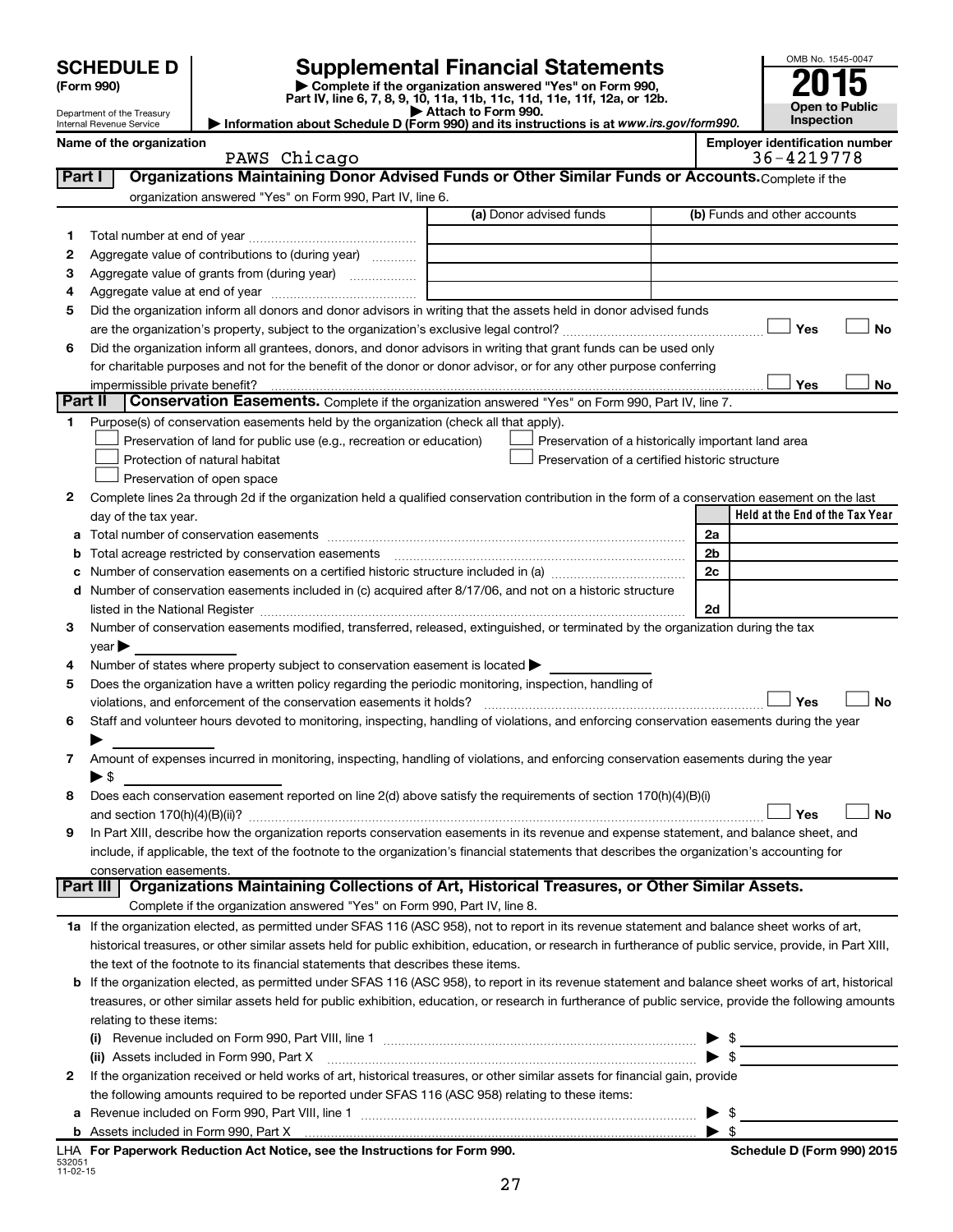|                | PAWS Chicago<br>Schedule D (Form 990) 2015                                                                                                                                                                                     |                    |                |                                                         |                 | 36-4219778 <sub>Page</sub> 2 |                     |           |            |
|----------------|--------------------------------------------------------------------------------------------------------------------------------------------------------------------------------------------------------------------------------|--------------------|----------------|---------------------------------------------------------|-----------------|------------------------------|---------------------|-----------|------------|
|                | Part III<br>Organizations Maintaining Collections of Art, Historical Treasures, or Other Similar Assets (continued)                                                                                                            |                    |                |                                                         |                 |                              |                     |           |            |
| 3              | Using the organization's acquisition, accession, and other records, check any of the following that are a significant use of its collection items                                                                              |                    |                |                                                         |                 |                              |                     |           |            |
|                | (check all that apply):                                                                                                                                                                                                        |                    |                |                                                         |                 |                              |                     |           |            |
| a              | Public exhibition                                                                                                                                                                                                              | d                  |                | Loan or exchange programs                               |                 |                              |                     |           |            |
| b              | Scholarly research                                                                                                                                                                                                             | e                  | Other          |                                                         |                 |                              |                     |           |            |
| c              | Preservation for future generations                                                                                                                                                                                            |                    |                |                                                         |                 |                              |                     |           |            |
| 4              | Provide a description of the organization's collections and explain how they further the organization's exempt purpose in Part XIII.                                                                                           |                    |                |                                                         |                 |                              |                     |           |            |
| 5              | During the year, did the organization solicit or receive donations of art, historical treasures, or other similar assets                                                                                                       |                    |                |                                                         |                 |                              |                     |           |            |
|                |                                                                                                                                                                                                                                |                    |                |                                                         |                 |                              | Yes                 |           | No         |
| <b>Part IV</b> | Escrow and Custodial Arrangements. Complete if the organization answered "Yes" on Form 990, Part IV, line 9, or                                                                                                                |                    |                |                                                         |                 |                              |                     |           |            |
|                | reported an amount on Form 990, Part X, line 21.                                                                                                                                                                               |                    |                |                                                         |                 |                              |                     |           |            |
|                | 1a Is the organization an agent, trustee, custodian or other intermediary for contributions or other assets not included                                                                                                       |                    |                |                                                         |                 |                              |                     |           |            |
|                |                                                                                                                                                                                                                                |                    |                |                                                         |                 |                              | Yes                 |           | <b>No</b>  |
|                | b If "Yes," explain the arrangement in Part XIII and complete the following table:                                                                                                                                             |                    |                |                                                         |                 |                              |                     |           |            |
|                |                                                                                                                                                                                                                                |                    |                |                                                         |                 |                              | Amount              |           |            |
|                | c Beginning balance measurements and the contract of the contract of the contract of the contract of the contract of the contract of the contract of the contract of the contract of the contract of the contract of the contr |                    |                |                                                         | 1c              |                              |                     |           |            |
|                |                                                                                                                                                                                                                                |                    |                |                                                         | 1d              |                              |                     |           |            |
|                | e Distributions during the year manufactured and content to the content of the content of the content of the content of the content of the content of the content of the content of the content of the content of the content  |                    |                |                                                         | 1e              |                              |                     |           |            |
|                |                                                                                                                                                                                                                                |                    |                |                                                         | 1f              |                              |                     |           |            |
|                | 2a Did the organization include an amount on Form 990, Part X, line 21, for escrow or custodial account liability?                                                                                                             |                    |                |                                                         |                 |                              | Yes                 |           | No         |
|                | <b>b</b> If "Yes," explain the arrangement in Part XIII. Check here if the explanation has been provided on Part XIII                                                                                                          |                    |                |                                                         |                 |                              |                     |           |            |
| <b>Part V</b>  | Endowment Funds. Complete if the organization answered "Yes" on Form 990, Part IV, line 10.                                                                                                                                    |                    |                |                                                         |                 |                              |                     |           |            |
|                |                                                                                                                                                                                                                                | (a) Current year   | (b) Prior year | (c) Two years back $\vert$ (d) Three years back $\vert$ |                 |                              | (e) Four years back |           |            |
| ٦а             | Beginning of year balance <i>manumman</i>                                                                                                                                                                                      | 13,478,832.        | 10,859,822.    | 7,283,370.                                              | 2,622,688.      |                              |                     |           | 1,324,098. |
| b              |                                                                                                                                                                                                                                | 4,031,884.         | 1, 244, 550.   | 837,336.                                                | 1,994,501.      |                              |                     |           | 1,298,590. |
|                | Net investment earnings, gains, and losses                                                                                                                                                                                     |                    | 1,374,460.     | 2,739,116.                                              | 2,683,507.      |                              |                     |           |            |
|                |                                                                                                                                                                                                                                |                    |                |                                                         |                 |                              |                     |           |            |
|                | e Other expenditures for facilities                                                                                                                                                                                            |                    |                |                                                         |                 |                              |                     |           |            |
|                | and programs                                                                                                                                                                                                                   |                    |                |                                                         |                 |                              |                     |           |            |
|                | Administrative expenses                                                                                                                                                                                                        |                    |                |                                                         |                 | 17,326.                      |                     |           |            |
| g              | End of year balance                                                                                                                                                                                                            | 17,510,716.        | 13,478,832.    | 10,859,822.                                             | 7,283,370.      |                              |                     |           | 2,622,688. |
| 2              | Provide the estimated percentage of the current year end balance (line 1g, column (a)) held as:                                                                                                                                | 81.92              |                |                                                         |                 |                              |                     |           |            |
|                | Board designated or quasi-endowment ><br>18.08<br>Permanent endowment                                                                                                                                                          |                    | %              |                                                         |                 |                              |                     |           |            |
| b              |                                                                                                                                                                                                                                | %                  |                |                                                         |                 |                              |                     |           |            |
|                | c Temporarily restricted endowment $\blacktriangleright$<br>The percentages on lines 2a, 2b, and 2c should equal 100%.                                                                                                         | %                  |                |                                                         |                 |                              |                     |           |            |
|                | 3a Are there endowment funds not in the possession of the organization that are held and administered for the organization                                                                                                     |                    |                |                                                         |                 |                              |                     |           |            |
|                |                                                                                                                                                                                                                                |                    |                |                                                         |                 |                              |                     | Yes       | No         |
|                | by:<br>(i)                                                                                                                                                                                                                     |                    |                |                                                         |                 |                              | 3a(i)               |           | X          |
|                | (ii) related organizations                                                                                                                                                                                                     |                    |                |                                                         |                 |                              | 3a(ii)              |           | х          |
|                |                                                                                                                                                                                                                                |                    |                |                                                         |                 |                              | 3b                  |           |            |
|                | Describe in Part XIII the intended uses of the organization's endowment funds.                                                                                                                                                 |                    |                |                                                         |                 |                              |                     |           |            |
|                | Land, Buildings, and Equipment.<br><b>Part VI</b>                                                                                                                                                                              |                    |                |                                                         |                 |                              |                     |           |            |
|                | Complete if the organization answered "Yes" on Form 990, Part IV, line 11a. See Form 990, Part X, line 10.                                                                                                                     |                    |                |                                                         |                 |                              |                     |           |            |
|                | Description of property                                                                                                                                                                                                        | (a) Cost or other  |                | (b) Cost or other                                       | (c) Accumulated |                              | (d) Book value      |           |            |
|                |                                                                                                                                                                                                                                | basis (investment) |                | basis (other)                                           | depreciation    |                              |                     |           |            |
|                |                                                                                                                                                                                                                                |                    |                | 4,319,619.                                              |                 |                              | 4,319,619.          |           |            |
|                |                                                                                                                                                                                                                                |                    |                | 8,602,138.                                              | 2,023,492.      |                              | 6,578,646.          |           |            |
|                |                                                                                                                                                                                                                                |                    |                | 1,138,609.                                              | 423,509.        |                              |                     |           | 715, 100.  |
|                |                                                                                                                                                                                                                                |                    |                | 947,557.                                                | 541,199.        |                              |                     | 406, 358. |            |
|                |                                                                                                                                                                                                                                |                    |                | 636,748.                                                | 226,459.        |                              |                     | 410,289.  |            |
|                | Total. Add lines 1a through 1e. (Column (d) must equal Form 990, Part X, column (B), line 10c.)                                                                                                                                |                    |                |                                                         |                 |                              | 12,430,012.         |           |            |
|                |                                                                                                                                                                                                                                |                    |                |                                                         |                 |                              |                     |           |            |

**Schedule D (Form 990) 2015**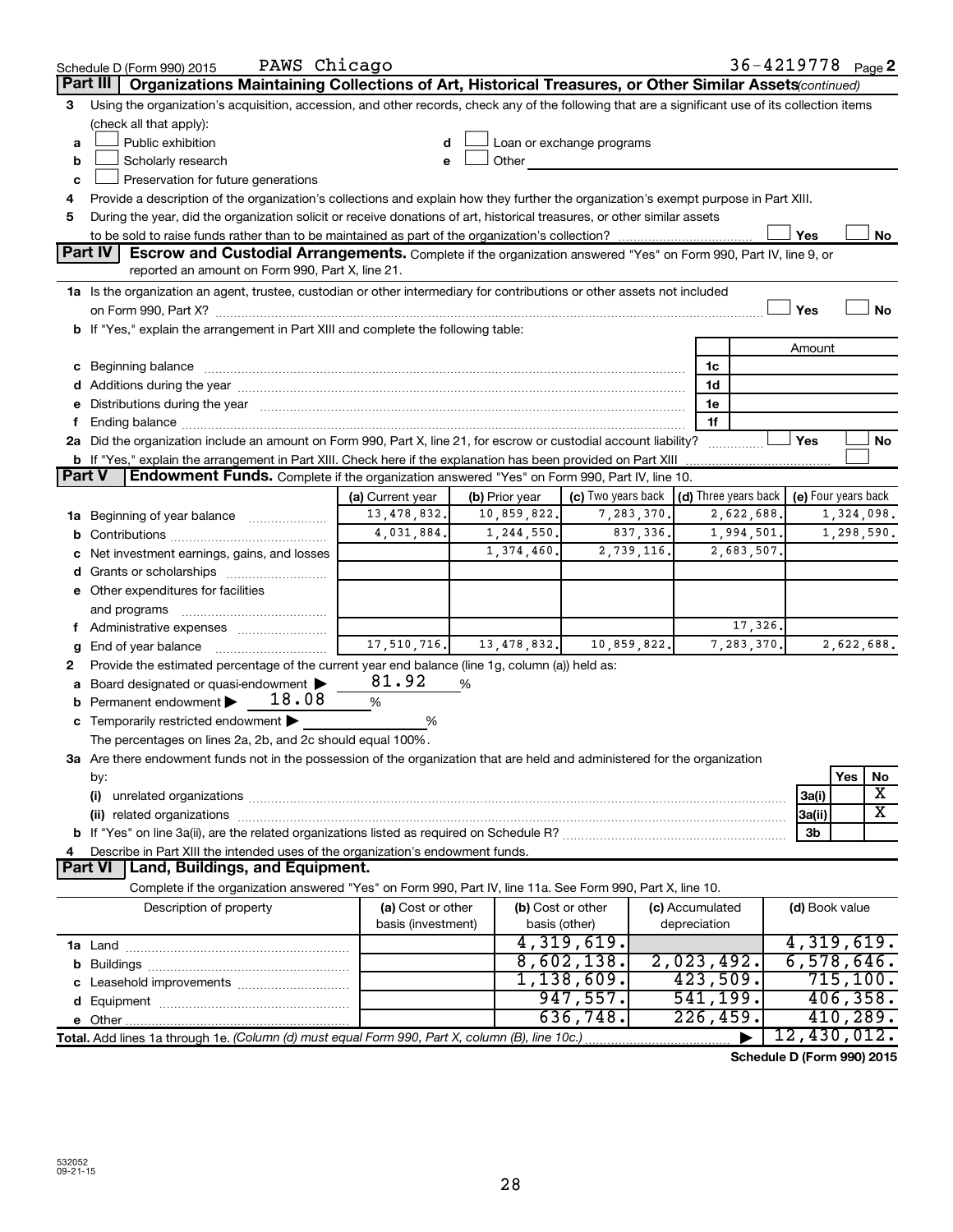PAWS Chicago 36-4219778

| Complete if the organization answered "Yes" on Form 990, Part IV, line 11b. See Form 990, Part X, line 12.                                             |                 |                                                           |                |
|--------------------------------------------------------------------------------------------------------------------------------------------------------|-----------------|-----------------------------------------------------------|----------------|
| (a) Description of security or category (including name of security)                                                                                   | (b) Book value  | (c) Method of valuation: Cost or end-of-year market value |                |
|                                                                                                                                                        |                 |                                                           |                |
|                                                                                                                                                        |                 |                                                           |                |
| (3) Other                                                                                                                                              |                 |                                                           |                |
| (A)                                                                                                                                                    |                 |                                                           |                |
| (B)                                                                                                                                                    |                 |                                                           |                |
| (C)                                                                                                                                                    |                 |                                                           |                |
| (D)                                                                                                                                                    |                 |                                                           |                |
| (E)                                                                                                                                                    |                 |                                                           |                |
| (F)                                                                                                                                                    |                 |                                                           |                |
| (G)                                                                                                                                                    |                 |                                                           |                |
| (H)                                                                                                                                                    |                 |                                                           |                |
| Total. (Col. (b) must equal Form 990, Part X, col. (B) line 12.)                                                                                       |                 |                                                           |                |
| Part VIII Investments - Program Related.<br>Complete if the organization answered "Yes" on Form 990, Part IV, line 11c. See Form 990, Part X, line 13. |                 |                                                           |                |
| (a) Description of investment                                                                                                                          | (b) Book value  | (c) Method of valuation: Cost or end-of-year market value |                |
| (1)                                                                                                                                                    |                 |                                                           |                |
| (2)                                                                                                                                                    |                 |                                                           |                |
| (3)                                                                                                                                                    |                 |                                                           |                |
| (4)                                                                                                                                                    |                 |                                                           |                |
| (5)                                                                                                                                                    |                 |                                                           |                |
| (6)                                                                                                                                                    |                 |                                                           |                |
| (7)                                                                                                                                                    |                 |                                                           |                |
| (8)                                                                                                                                                    |                 |                                                           |                |
| (9)                                                                                                                                                    |                 |                                                           |                |
| Total. (Col. (b) must equal Form 990, Part X, col. (B) line 13.) $\blacktriangleright$                                                                 |                 |                                                           |                |
| Part IX<br><b>Other Assets.</b>                                                                                                                        |                 |                                                           |                |
| Complete if the organization answered "Yes" on Form 990, Part IV, line 11d. See Form 990, Part X, line 15.                                             |                 |                                                           |                |
|                                                                                                                                                        | (a) Description |                                                           | (b) Book value |
| (1)                                                                                                                                                    |                 |                                                           |                |
| (2)                                                                                                                                                    |                 |                                                           |                |
| (3)                                                                                                                                                    |                 |                                                           |                |
| (4)                                                                                                                                                    |                 |                                                           |                |
| (5)                                                                                                                                                    |                 |                                                           |                |
| (6)                                                                                                                                                    |                 |                                                           |                |
| (7)                                                                                                                                                    |                 |                                                           |                |
| (8)                                                                                                                                                    |                 |                                                           |                |
| (9)                                                                                                                                                    |                 |                                                           |                |
| Total. (Column (b) must equal Form 990, Part X, col. (B) line 15.)                                                                                     |                 |                                                           |                |
| <b>Other Liabilities.</b><br>Part X                                                                                                                    |                 |                                                           |                |
| Complete if the organization answered "Yes" on Form 990, Part IV, line 11e or 11f. See Form 990, Part X, line 25.                                      |                 |                                                           |                |
| (a) Description of liability<br>1.                                                                                                                     |                 | (b) Book value                                            |                |
| Federal income taxes<br>(1)                                                                                                                            |                 |                                                           |                |
| (2)                                                                                                                                                    |                 |                                                           |                |
| (3)                                                                                                                                                    |                 |                                                           |                |
| (4)                                                                                                                                                    |                 |                                                           |                |
| (5)                                                                                                                                                    |                 |                                                           |                |
| (6)                                                                                                                                                    |                 |                                                           |                |
| (7)                                                                                                                                                    |                 |                                                           |                |
| (8)                                                                                                                                                    |                 |                                                           |                |
| (9)                                                                                                                                                    |                 |                                                           |                |
| Total. (Column (b) must equal Form 990, Part X, col. (B) line 25.).                                                                                    |                 |                                                           |                |
| 2. Liability for uncertain tax positions. In Part XIII, provide the text of the footnote to the organization's financial statements that reports the   |                 |                                                           |                |

organization's liability for uncertain tax positions under FIN 48 (ASC 740). Check here if the text of the footnote has been provided in Part XIII  $\boxed{\text{X}}$ 

**Schedule D (Form 990) 2015**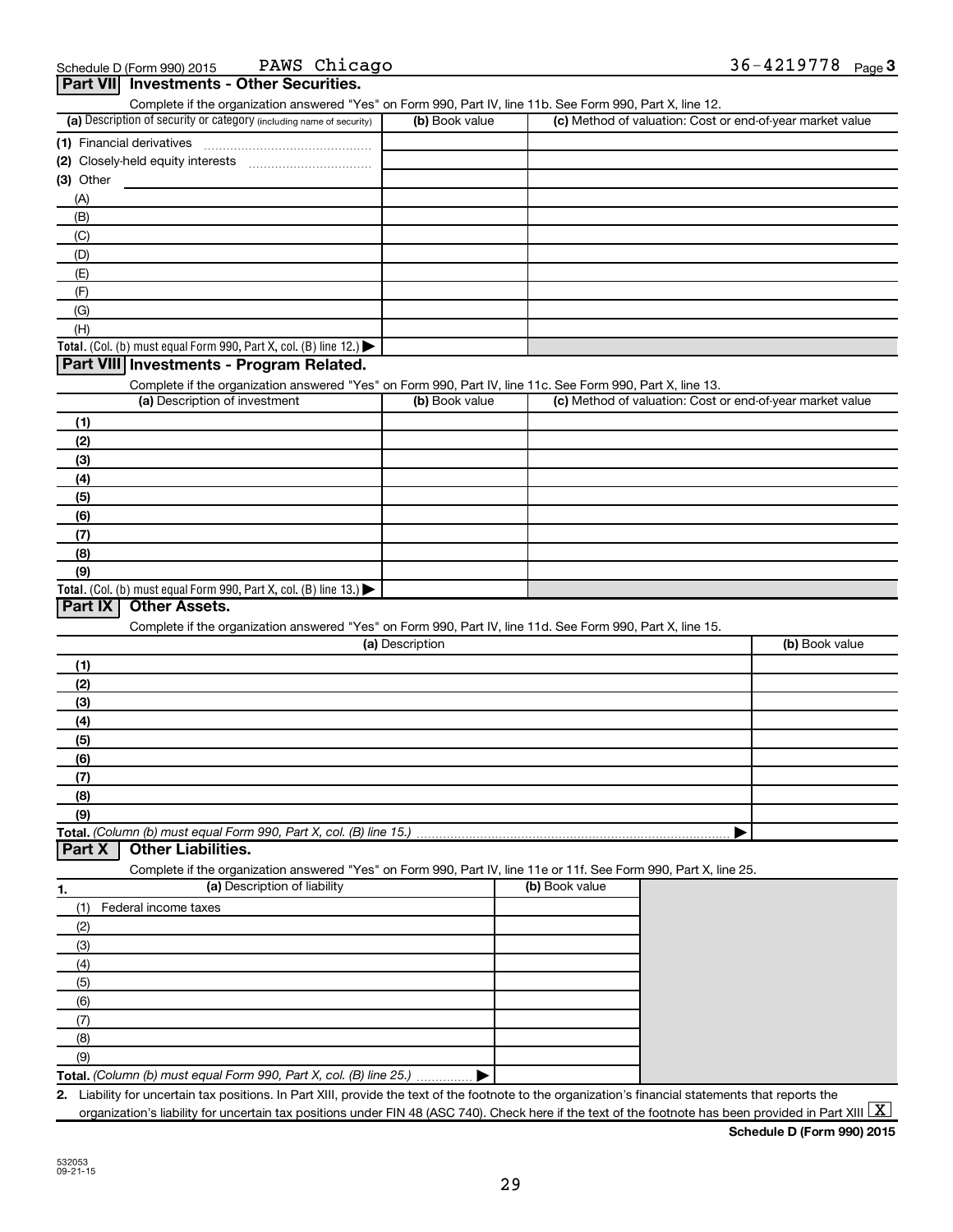|    | PAWS Chicago<br>Schedule D (Form 990) 2015                                                                                                                                                                                         |                |               |                | 36-4219778 Page 4                |
|----|------------------------------------------------------------------------------------------------------------------------------------------------------------------------------------------------------------------------------------|----------------|---------------|----------------|----------------------------------|
|    | Reconciliation of Revenue per Audited Financial Statements With Revenue per Return.<br><b>Part XI</b>                                                                                                                              |                |               |                |                                  |
|    | Complete if the organization answered "Yes" on Form 990, Part IV, line 12a.                                                                                                                                                        |                |               |                |                                  |
| 1  | Total revenue, gains, and other support per audited financial statements                                                                                                                                                           |                |               | $\blacksquare$ | 17,374,468.                      |
| 2  | Amounts included on line 1 but not on Form 990, Part VIII, line 12:                                                                                                                                                                |                |               |                |                                  |
| a  |                                                                                                                                                                                                                                    | 2a             | $-1,088,443.$ |                |                                  |
|    |                                                                                                                                                                                                                                    | 2 <sub>b</sub> |               |                |                                  |
| с  |                                                                                                                                                                                                                                    | 2 <sub>c</sub> |               |                |                                  |
| d  | Other (Describe in Part XIII.) <b>Construction (Construction Construction</b> of Chern Construction Construction Const                                                                                                             | 2d             | 1,074,593.    |                |                                  |
| е  | Add lines 2a through 2d                                                                                                                                                                                                            |                |               | 2e             | $-13,850.$                       |
| з  |                                                                                                                                                                                                                                    |                |               | $\mathbf{3}$   | 17,388,318.                      |
| 4  | Amounts included on Form 990, Part VIII, line 12, but not on line 1:                                                                                                                                                               |                |               |                |                                  |
|    | Investment expenses not included on Form 990, Part VIII, line 7b [[[[[[[[[[[[[[[[[[[[[[]]]]]]]                                                                                                                                     | 4a             |               |                |                                  |
|    |                                                                                                                                                                                                                                    | 4 <sub>h</sub> |               |                |                                  |
| c. | Add lines 4a and 4b                                                                                                                                                                                                                |                |               | 4c             | $0$ .                            |
|    |                                                                                                                                                                                                                                    |                |               | $\overline{5}$ | 17,388,318.                      |
|    |                                                                                                                                                                                                                                    |                |               |                |                                  |
|    | Part XII   Reconciliation of Expenses per Audited Financial Statements With Expenses per Return.                                                                                                                                   |                |               |                |                                  |
|    | Complete if the organization answered "Yes" on Form 990, Part IV, line 12a.                                                                                                                                                        |                |               |                |                                  |
| 1  |                                                                                                                                                                                                                                    |                |               | $\blacksquare$ | 12,809,610.                      |
| 2  | Amounts included on line 1 but not on Form 990, Part IX, line 25:                                                                                                                                                                  |                |               |                |                                  |
| a  |                                                                                                                                                                                                                                    | 2a             |               |                |                                  |
| b  |                                                                                                                                                                                                                                    | 2 <sub>b</sub> |               |                |                                  |
| с  |                                                                                                                                                                                                                                    | 2c             |               |                |                                  |
| d  |                                                                                                                                                                                                                                    | 2d             | 1,074,593.    |                |                                  |
| е  | Add lines 2a through 2d <b>must be a constructed as the constant of the construction</b> and the state of the state of the state of the state of the state of the state of the state of the state of the state of the state of the |                |               | 2e             |                                  |
| з  |                                                                                                                                                                                                                                    |                |               | 3              | $\frac{1,074,593.}{11,735,017.}$ |
| 4  | Amounts included on Form 990, Part IX, line 25, but not on line 1:                                                                                                                                                                 |                |               |                |                                  |
| a  |                                                                                                                                                                                                                                    | 4a             |               |                |                                  |
|    |                                                                                                                                                                                                                                    | 4 <sub>b</sub> |               |                |                                  |
| c. | Add lines 4a and 4b                                                                                                                                                                                                                |                |               | 4c             | ο.                               |
|    | Part XIII Supplemental Information.                                                                                                                                                                                                |                |               | $\mathbf{5}$   | 11,735,017.                      |

Provide the descriptions required for Part II, lines 3, 5, and 9; Part III, lines 1a and 4; Part IV, lines 1b and 2b; Part V, line 4; Part X, line 2; Part XI, lines 2d and 4b; and Part XII, lines 2d and 4b. Also complete this part to provide any additional information.

### Part V, line 4:

The Board has designated funds for long-term sustainability.

Part X, Line 2:

The Organization is a not-for-profit corporation exempt from income taxes

under Section 501(c)(3) of the Internal Revenue Code except for income

derived from unrelated business activities, as defined under the Internal

Revenue Code. There was no provision for income tax required for 2015. The

Organization's federal Forms 990 and 990-T for 2015, 2014, and 2013 are

subject to examination by the Internal Revenue Service, generally for

three years after they are filed. In addition, the Organization's state

532054 09-21-15 **Schedule D (Form 990) 2015** Forms AG990-IL and IL990-T are subject to examination by the state tax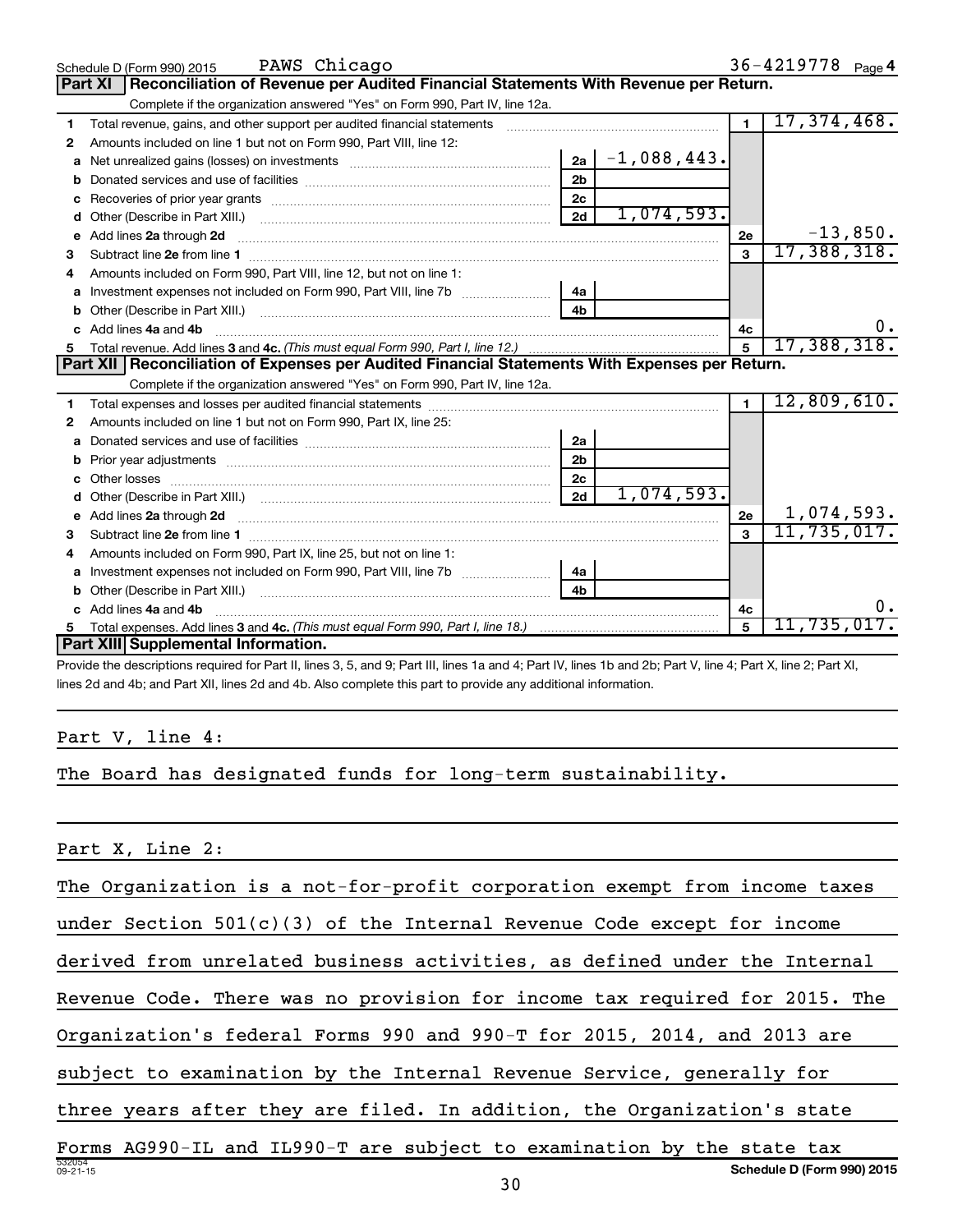| PAWS Chicago<br>Schedule D (Form 990) 2015<br><b>Part XIII Supplemental Information (continued)</b> | 36-4219778 Page 5 |
|-----------------------------------------------------------------------------------------------------|-------------------|
| authority for similar years.                                                                        |                   |
| Part XI, Line 2d - Other Adjustments:                                                               |                   |
| Special Events Expenses                                                                             | 1,074,593.        |
| Part XII, Line 2d - Other Adjustments:                                                              |                   |
| Special Events Expenses                                                                             | 1,074,593.        |
|                                                                                                     |                   |
|                                                                                                     |                   |
|                                                                                                     |                   |
|                                                                                                     |                   |
|                                                                                                     |                   |
|                                                                                                     |                   |
|                                                                                                     |                   |
|                                                                                                     |                   |
|                                                                                                     |                   |
|                                                                                                     |                   |
|                                                                                                     |                   |
|                                                                                                     |                   |
|                                                                                                     |                   |
|                                                                                                     |                   |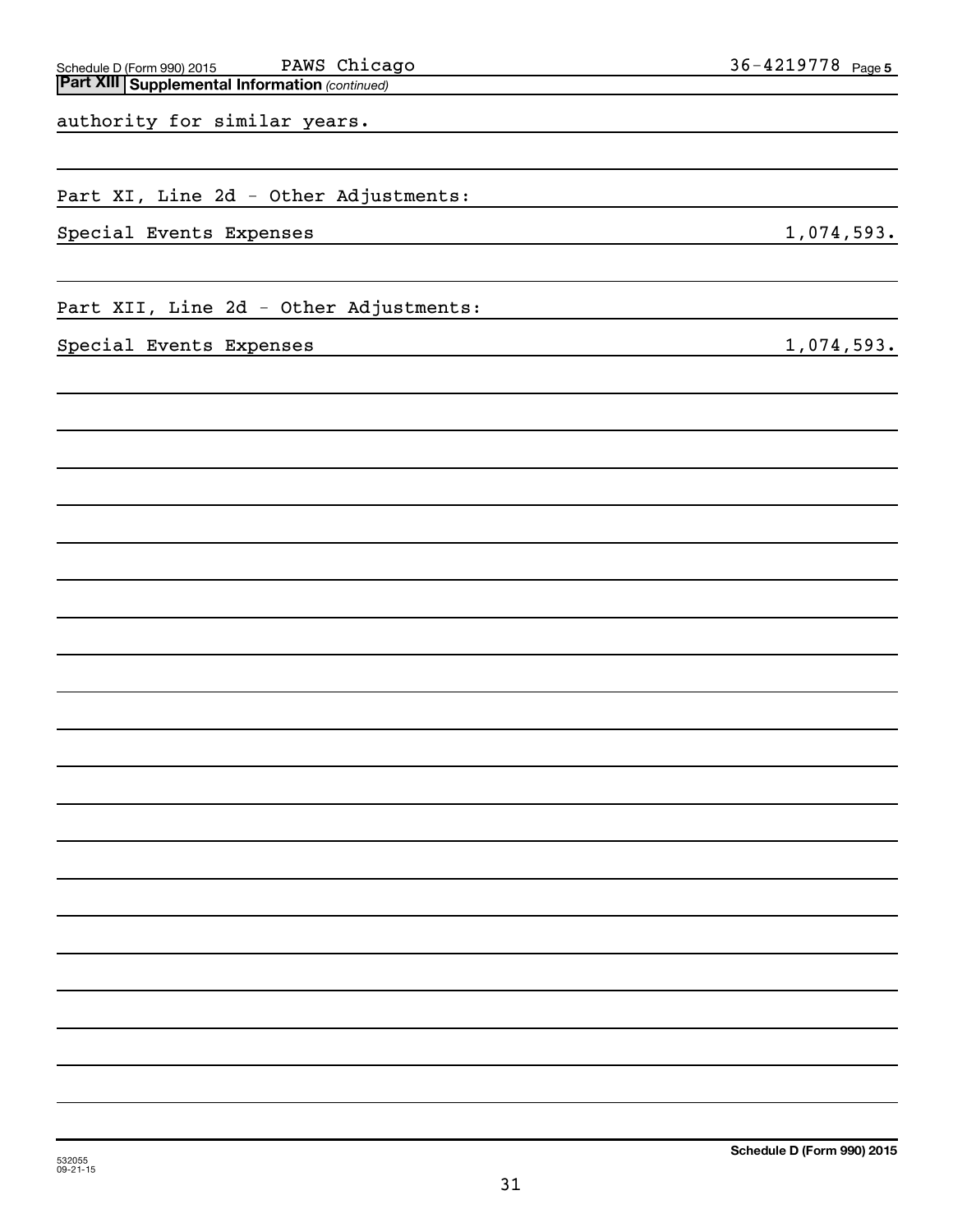| <b>SCHEDULE G</b><br>(Form 990 or 990-EZ)<br>Department of the Treasury                                                                                                                                                                                                                                                                                                                                                                          | Supplemental Information Regarding Fundraising or Gaming Activities<br>Complete if the organization answered "Yes" on Form 990, Part IV, lines 17, 18, or 19, or if the<br>organization entered more than \$15,000 on Form 990-EZ, line 6a.<br>Attach to Form 990 or Form 990-EZ.                  |                                                          |                |                                                                            |                                                                            | OMB No. 1545-0047<br>015<br><b>Open to Public</b>       |
|--------------------------------------------------------------------------------------------------------------------------------------------------------------------------------------------------------------------------------------------------------------------------------------------------------------------------------------------------------------------------------------------------------------------------------------------------|----------------------------------------------------------------------------------------------------------------------------------------------------------------------------------------------------------------------------------------------------------------------------------------------------|----------------------------------------------------------|----------------|----------------------------------------------------------------------------|----------------------------------------------------------------------------|---------------------------------------------------------|
| Internal Revenue Service                                                                                                                                                                                                                                                                                                                                                                                                                         | Information about Schedule G (Form 990 or 990-EZ) and its instructions is at www.irs.gov/form990.                                                                                                                                                                                                  |                                                          |                |                                                                            |                                                                            | Inspection                                              |
| Name of the organization                                                                                                                                                                                                                                                                                                                                                                                                                         | PAWS Chicago                                                                                                                                                                                                                                                                                       |                                                          |                |                                                                            | 36-4219778                                                                 | <b>Employer identification number</b>                   |
|                                                                                                                                                                                                                                                                                                                                                                                                                                                  | Fundraising Activities. Complete if the organization answered "Yes" on Form 990, Part IV, line 17. Form 990-EZ filers are not                                                                                                                                                                      |                                                          |                |                                                                            |                                                                            |                                                         |
| Part I<br>required to complete this part.                                                                                                                                                                                                                                                                                                                                                                                                        |                                                                                                                                                                                                                                                                                                    |                                                          |                |                                                                            |                                                                            |                                                         |
| 1 Indicate whether the organization raised funds through any of the following activities. Check all that apply.<br>$\overline{X}$ Mail solicitations<br>a<br>Internet and email solicitations<br>b<br>Phone solicitations<br>с<br>In-person solicitations<br>d<br>2 a Did the organization have a written or oral agreement with any individual (including officers, directors, trustees or<br>compensated at least \$5,000 by the organization. | е<br>f<br>Special fundraising events<br>g<br>key employees listed in Form 990, Part VII) or entity in connection with professional fundraising services?<br>b If "Yes," list the ten highest paid individuals or entities (fundraisers) pursuant to agreements under which the fundraiser is to be |                                                          |                | Solicitation of non-government grants<br>Solicitation of government grants | $\boxed{\text{X}}$ Yes                                                     | <b>No</b>                                               |
| (i) Name and address of individual<br>or entity (fundraiser)                                                                                                                                                                                                                                                                                                                                                                                     | (ii) Activity                                                                                                                                                                                                                                                                                      | (iii) Did<br>fundraiser<br>have custody<br>or control of | contributions? | (iv) Gross receipts<br>from activity                                       | (v) Amount paid<br>to (or retained by)<br>fundraiser<br>listed in col. (i) | (vi) Amount paid<br>to (or retained by)<br>organization |
| Griswold & Griswold, Inc. -                                                                                                                                                                                                                                                                                                                                                                                                                      |                                                                                                                                                                                                                                                                                                    | Yes                                                      | No             |                                                                            |                                                                            |                                                         |
| 1196 Jamneys Lane.                                                                                                                                                                                                                                                                                                                                                                                                                               | Fundraising Consultant                                                                                                                                                                                                                                                                             |                                                          | x              | 0                                                                          | 48,000.                                                                    | $-48,000.$                                              |
|                                                                                                                                                                                                                                                                                                                                                                                                                                                  |                                                                                                                                                                                                                                                                                                    |                                                          |                |                                                                            |                                                                            |                                                         |
|                                                                                                                                                                                                                                                                                                                                                                                                                                                  |                                                                                                                                                                                                                                                                                                    |                                                          |                |                                                                            |                                                                            |                                                         |
|                                                                                                                                                                                                                                                                                                                                                                                                                                                  |                                                                                                                                                                                                                                                                                                    |                                                          |                |                                                                            |                                                                            |                                                         |
|                                                                                                                                                                                                                                                                                                                                                                                                                                                  |                                                                                                                                                                                                                                                                                                    |                                                          |                |                                                                            |                                                                            |                                                         |
|                                                                                                                                                                                                                                                                                                                                                                                                                                                  |                                                                                                                                                                                                                                                                                                    |                                                          |                |                                                                            |                                                                            |                                                         |
|                                                                                                                                                                                                                                                                                                                                                                                                                                                  |                                                                                                                                                                                                                                                                                                    |                                                          |                |                                                                            |                                                                            |                                                         |
|                                                                                                                                                                                                                                                                                                                                                                                                                                                  |                                                                                                                                                                                                                                                                                                    |                                                          |                |                                                                            |                                                                            |                                                         |
|                                                                                                                                                                                                                                                                                                                                                                                                                                                  |                                                                                                                                                                                                                                                                                                    |                                                          |                |                                                                            |                                                                            |                                                         |
|                                                                                                                                                                                                                                                                                                                                                                                                                                                  |                                                                                                                                                                                                                                                                                                    |                                                          |                |                                                                            |                                                                            |                                                         |
|                                                                                                                                                                                                                                                                                                                                                                                                                                                  |                                                                                                                                                                                                                                                                                                    |                                                          |                |                                                                            |                                                                            |                                                         |
|                                                                                                                                                                                                                                                                                                                                                                                                                                                  |                                                                                                                                                                                                                                                                                                    |                                                          |                |                                                                            |                                                                            |                                                         |
|                                                                                                                                                                                                                                                                                                                                                                                                                                                  |                                                                                                                                                                                                                                                                                                    |                                                          |                |                                                                            |                                                                            |                                                         |
|                                                                                                                                                                                                                                                                                                                                                                                                                                                  |                                                                                                                                                                                                                                                                                                    |                                                          |                |                                                                            |                                                                            |                                                         |
|                                                                                                                                                                                                                                                                                                                                                                                                                                                  |                                                                                                                                                                                                                                                                                                    |                                                          |                |                                                                            |                                                                            |                                                         |
| Total                                                                                                                                                                                                                                                                                                                                                                                                                                            |                                                                                                                                                                                                                                                                                                    |                                                          |                |                                                                            | 48,000.                                                                    | $-48,000.$                                              |
| 3 List all states in which the organization is registered or licensed to solicit contributions or has been notified it is exempt from registration                                                                                                                                                                                                                                                                                               |                                                                                                                                                                                                                                                                                                    |                                                          |                |                                                                            |                                                                            |                                                         |
| or licensing.<br>IL                                                                                                                                                                                                                                                                                                                                                                                                                              |                                                                                                                                                                                                                                                                                                    |                                                          |                |                                                                            |                                                                            |                                                         |
|                                                                                                                                                                                                                                                                                                                                                                                                                                                  |                                                                                                                                                                                                                                                                                                    |                                                          |                |                                                                            |                                                                            |                                                         |
|                                                                                                                                                                                                                                                                                                                                                                                                                                                  |                                                                                                                                                                                                                                                                                                    |                                                          |                |                                                                            |                                                                            |                                                         |
|                                                                                                                                                                                                                                                                                                                                                                                                                                                  |                                                                                                                                                                                                                                                                                                    |                                                          |                |                                                                            |                                                                            |                                                         |
|                                                                                                                                                                                                                                                                                                                                                                                                                                                  |                                                                                                                                                                                                                                                                                                    |                                                          |                |                                                                            |                                                                            |                                                         |
|                                                                                                                                                                                                                                                                                                                                                                                                                                                  |                                                                                                                                                                                                                                                                                                    |                                                          |                |                                                                            |                                                                            |                                                         |
|                                                                                                                                                                                                                                                                                                                                                                                                                                                  |                                                                                                                                                                                                                                                                                                    |                                                          |                |                                                                            |                                                                            |                                                         |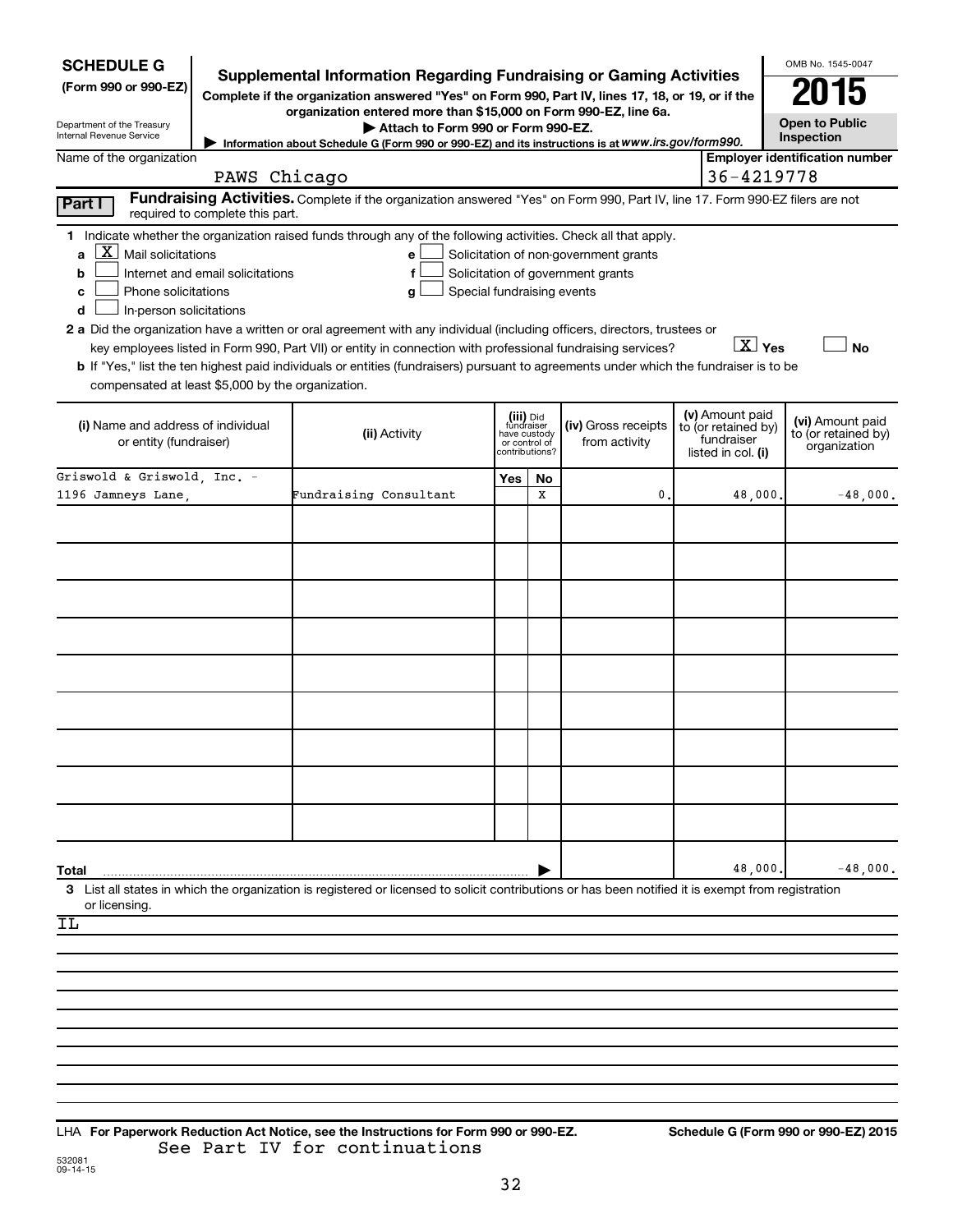#### Schedule G (Form 990 or 990-EZ) 2015 Page PAWS Chicago 36-4219778

Part II | Fundraising Events. Complete if the organization answered "Yes" on Form 990, Part IV, line 18, or reported more than \$15,000 of fundraising event contributions and gross income on Form 990-EZ, lines 1 and 6b. List events with gross receipts greater than \$5,000.

|                        |              |                                                                                                                                                                                                                                | (a) Event $#1$ | $(b)$ Event #2                                   | (c) Other events | (d) Total events                                    |
|------------------------|--------------|--------------------------------------------------------------------------------------------------------------------------------------------------------------------------------------------------------------------------------|----------------|--------------------------------------------------|------------------|-----------------------------------------------------|
|                        |              |                                                                                                                                                                                                                                |                | TEAM PAWS                                        |                  | (add col. (a) through                               |
|                        |              |                                                                                                                                                                                                                                | Fur Ball       | Chicago                                          | 4                | col. (c)                                            |
|                        |              |                                                                                                                                                                                                                                | (event type)   | (event type)                                     | (total number)   |                                                     |
| Revenue                |              | Gross receipts <b>State State State</b>                                                                                                                                                                                        | 1,755,057.     | 936,475.                                         | 899,199.         | 3,590,731.                                          |
|                        | $\mathbf{2}$ | Less: Contributions <b>Example 20</b>                                                                                                                                                                                          | 1,311,018.     | 901,141.                                         | 882,054.         | 3,094,213.                                          |
|                        | 3            | Gross income (line 1 minus line 2)                                                                                                                                                                                             | 444,039.       | 35,334.                                          | 17,145.          | 496,518.                                            |
|                        |              | 4 Cash prizes and the cash of the cash of the cash of the cash of the cash of the cash of the cash of the cash                                                                                                                 |                |                                                  |                  |                                                     |
|                        | 5            | Noncash prizes <b>Noncestandal</b>                                                                                                                                                                                             | 154,104.       | 13,500.                                          | 187,509.         | 355, 113.                                           |
|                        | 6            |                                                                                                                                                                                                                                | 29,743.        | 4,410.                                           | 77,384.          | 111,537.                                            |
| <b>Direct Expenses</b> |              | Food and beverages                                                                                                                                                                                                             | 122,518.       | 1,173.                                           | 73,948.          | 197,639.                                            |
|                        | 8            |                                                                                                                                                                                                                                | 2,750.         |                                                  | 1,150.           | 3,900.                                              |
|                        | 9            | Other direct expenses of the state of the state of the state of the state of the state of the state of the state of the state of the state of the state of the state of the state of the state of the state of the state of th | 114,939.       | 165,099.                                         | 81,464.          | 361,502.                                            |
|                        | 10           | Direct expense summary. Add lines 4 through 9 in column (d)                                                                                                                                                                    |                |                                                  |                  | 1,029,691.                                          |
|                        |              | 11 Net income summary. Subtract line 10 from line 3, column (d)                                                                                                                                                                |                |                                                  |                  | $-533, 173.$                                        |
| <b>Part III</b>        |              | Gaming. Complete if the organization answered "Yes" on Form 990, Part IV, line 19, or reported more than                                                                                                                       |                |                                                  |                  |                                                     |
|                        |              | \$15,000 on Form 990-EZ, line 6a.                                                                                                                                                                                              |                |                                                  |                  |                                                     |
| evenue                 |              |                                                                                                                                                                                                                                | (a) Bingo      | (b) Pull tabs/instant<br>bingo/progressive bingo | (c) Other gaming | (d) Total gaming (add<br>col. (a) through col. (c)) |
|                        |              |                                                                                                                                                                                                                                |                |                                                  |                  |                                                     |

| Revenue         |   |                                                                                                                                           | (a) Bingo             | bingo/progressive bingo      | (c) Other gaming      | $\frac{1}{2}$ . $\frac{1}{2}$ . $\frac{1}{2}$ . $\frac{1}{2}$ . $\frac{1}{2}$ . $\frac{1}{2}$ . $\frac{1}{2}$<br>col. (a) through col. (c)) |
|-----------------|---|-------------------------------------------------------------------------------------------------------------------------------------------|-----------------------|------------------------------|-----------------------|---------------------------------------------------------------------------------------------------------------------------------------------|
|                 |   |                                                                                                                                           |                       |                              | 43,473.               | 43,473.                                                                                                                                     |
|                 | 2 |                                                                                                                                           |                       |                              |                       |                                                                                                                                             |
| Direct Expenses | 3 |                                                                                                                                           |                       |                              | 24,493.               | 24,493.                                                                                                                                     |
|                 |   |                                                                                                                                           |                       |                              |                       |                                                                                                                                             |
|                 | 5 |                                                                                                                                           |                       |                              |                       |                                                                                                                                             |
|                 | 6 |                                                                                                                                           | Yes<br>%<br><b>No</b> | <b>Yes</b><br>%<br><b>No</b> | Yes<br>$\%$<br>$X$ No |                                                                                                                                             |
|                 | 7 | Direct expense summary. Add lines 2 through 5 in column (d) manufactured contains an expense summary. Add lines 2 through 5 in column (d) |                       |                              |                       | 24,493.                                                                                                                                     |
|                 | 8 |                                                                                                                                           |                       |                              |                       | 18,980.                                                                                                                                     |
| 9               |   | Enter the state(s) in which the organization conducts gaming activities: $\texttt{IL}$                                                    |                       |                              |                       |                                                                                                                                             |
|                 |   | <b>b</b> If "No," explain:                                                                                                                |                       |                              |                       | $\lfloor X \rfloor$ Yes<br><b>No</b>                                                                                                        |
|                 |   |                                                                                                                                           |                       |                              |                       |                                                                                                                                             |
|                 |   | 10a Were any of the organization's gaming licenses revoked, suspended or terminated during the tax year?                                  |                       |                              |                       | $\overline{\text{X}}$ No<br>Yes                                                                                                             |

**b** If "Yes," explain:

532082 09-14-15

**Schedule G (Form 990 or 990-EZ) 2015**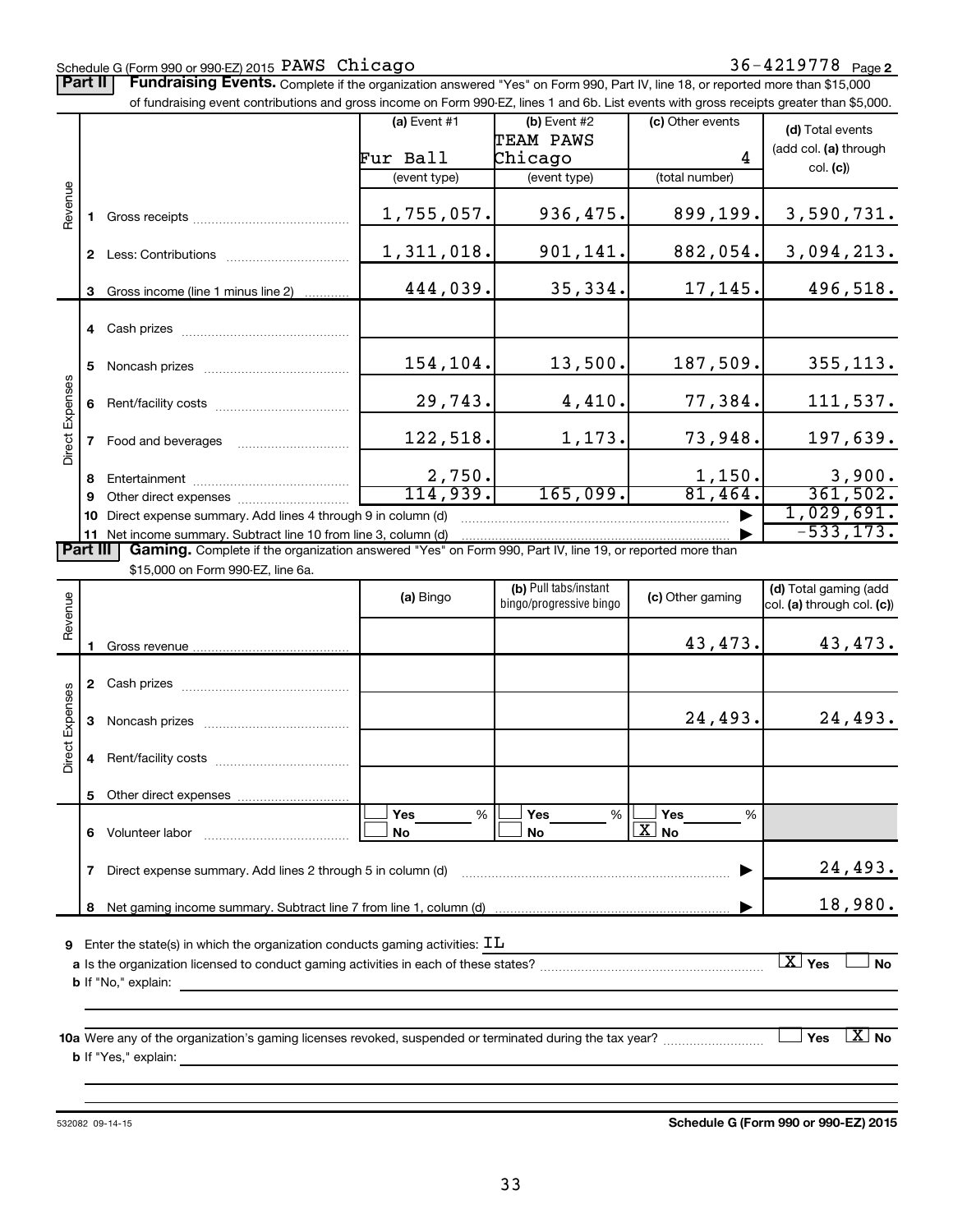|     | Schedule G (Form 990 or 990-EZ) 2015 PAWS Chicago                                                                                                                                                                                                             | $36 - 4219778$ Page 3 |                        |                                                 |               |
|-----|---------------------------------------------------------------------------------------------------------------------------------------------------------------------------------------------------------------------------------------------------------------|-----------------------|------------------------|-------------------------------------------------|---------------|
|     |                                                                                                                                                                                                                                                               |                       | $\boxed{\text{X}}$ Yes |                                                 | <b>No</b>     |
|     | 12 Is the organization a grantor, beneficiary or trustee of a trust or a member of a partnership or other entity formed                                                                                                                                       |                       |                        |                                                 |               |
|     |                                                                                                                                                                                                                                                               |                       |                        | $\boxed{\phantom{1}}$ Yes $\boxed{\text{X}}$ No |               |
|     | 13 Indicate the percentage of gaming activity conducted in:                                                                                                                                                                                                   |                       |                        |                                                 |               |
|     |                                                                                                                                                                                                                                                               |                       |                        |                                                 | %             |
|     | <b>b</b> An outside facility <b>contact and the 100 .00</b>                                                                                                                                                                                                   |                       |                        |                                                 | $\frac{0}{6}$ |
|     | 14 Enter the name and address of the person who prepares the organization's gaming/special events books and records:                                                                                                                                          |                       |                        |                                                 |               |
|     | Name $\blacktriangleright$ Alisa Brill<br><u> 1989 - Johann Harry Harry Harry Harry Harry Harry Harry Harry Harry Harry Harry Harry Harry Harry Harry Harry</u>                                                                                               |                       |                        |                                                 |               |
|     | Address > 1933 N. Marcey Street - Chicago, IL 60614                                                                                                                                                                                                           |                       |                        |                                                 |               |
|     |                                                                                                                                                                                                                                                               |                       |                        |                                                 |               |
|     |                                                                                                                                                                                                                                                               |                       |                        |                                                 |               |
|     | of gaming revenue retained by the third party $\triangleright$ \$ ____________________.                                                                                                                                                                       |                       |                        |                                                 |               |
|     | c If "Yes," enter name and address of the third party:                                                                                                                                                                                                        |                       |                        |                                                 |               |
|     |                                                                                                                                                                                                                                                               |                       |                        |                                                 |               |
|     | Name $\blacktriangleright$                                                                                                                                                                                                                                    |                       |                        |                                                 |               |
|     |                                                                                                                                                                                                                                                               |                       |                        |                                                 |               |
|     | Address $\blacktriangleright$<br><u> 1989 - Johann Stein, mars an deus Amerikaansk kommunister (</u>                                                                                                                                                          |                       |                        |                                                 |               |
| 16  | Gaming manager information:                                                                                                                                                                                                                                   |                       |                        |                                                 |               |
|     | Name $\blacktriangleright$<br><u> 1980 - Jan Samuel Barbara, martin da shekara tsara 1980 - An tsara 1980 - An tsara 1980 - An tsara 1980 - An</u>                                                                                                            |                       |                        |                                                 |               |
|     | Gaming manager compensation > \$                                                                                                                                                                                                                              |                       |                        |                                                 |               |
|     |                                                                                                                                                                                                                                                               |                       |                        |                                                 |               |
|     |                                                                                                                                                                                                                                                               |                       |                        |                                                 |               |
|     | Director/officer<br>Employee<br>Independent contractor                                                                                                                                                                                                        |                       |                        |                                                 |               |
|     | 17 Mandatory distributions:                                                                                                                                                                                                                                   |                       |                        |                                                 |               |
|     | a Is the organization required under state law to make charitable distributions from the gaming proceeds to                                                                                                                                                   |                       |                        |                                                 |               |
|     | retain the state gaming license?                                                                                                                                                                                                                              |                       |                        | $\Box$ Yes $\boxed{\text{X}}$ No                |               |
|     | <b>b</b> Enter the amount of distributions required under state law to be distributed to other exempt organizations or spent in the                                                                                                                           |                       |                        |                                                 |               |
|     | organization's own exempt activities during the tax year $\triangleright$ \$                                                                                                                                                                                  |                       |                        |                                                 |               |
|     | <b>Part IV</b><br>Supplemental Information. Provide the explanations required by Part I, line 2b, columns (iii) and (v); and Part III, lines 9, 9b, 10b, 15b,<br>15c, 16, and 17b, as applicable. Also provide any additional information (see instructions). |                       |                        |                                                 |               |
|     | Schedule G, Part I, Line 2b, List of Ten Highest Paid Fundraisers:                                                                                                                                                                                            |                       |                        |                                                 |               |
|     |                                                                                                                                                                                                                                                               |                       |                        |                                                 |               |
| (i) | Name of Fundraiser: Griswold & Griswold, Inc.                                                                                                                                                                                                                 |                       |                        |                                                 |               |
| (i) | Address of Fundraiser: 1196 Jamneys Lane, Alexandria, VA                                                                                                                                                                                                      |                       | 22302                  |                                                 |               |
|     |                                                                                                                                                                                                                                                               |                       |                        |                                                 |               |
|     |                                                                                                                                                                                                                                                               |                       |                        |                                                 |               |
|     |                                                                                                                                                                                                                                                               |                       |                        |                                                 |               |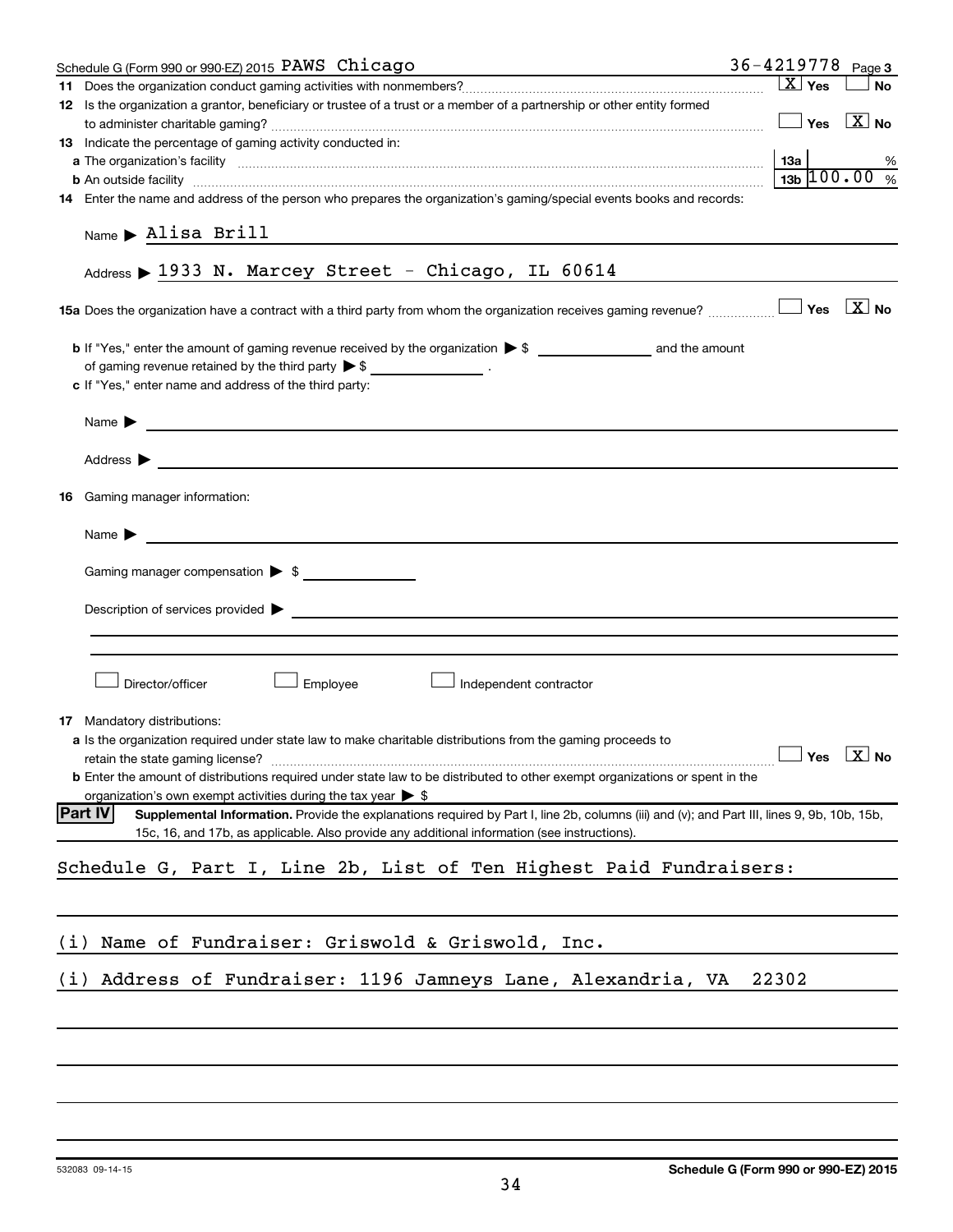| <u></u> | $\mathbf{I}$ |  |  |
|---------|--------------|--|--|
|         |              |  |  |
|         |              |  |  |
|         |              |  |  |
|         |              |  |  |
|         |              |  |  |
|         |              |  |  |
|         |              |  |  |
|         |              |  |  |
|         |              |  |  |
|         |              |  |  |
|         |              |  |  |
|         |              |  |  |
|         |              |  |  |
|         |              |  |  |
|         |              |  |  |
|         |              |  |  |
|         |              |  |  |
|         |              |  |  |
|         |              |  |  |
|         |              |  |  |
|         |              |  |  |
|         |              |  |  |
|         |              |  |  |
|         |              |  |  |
|         |              |  |  |
|         |              |  |  |
|         |              |  |  |
|         |              |  |  |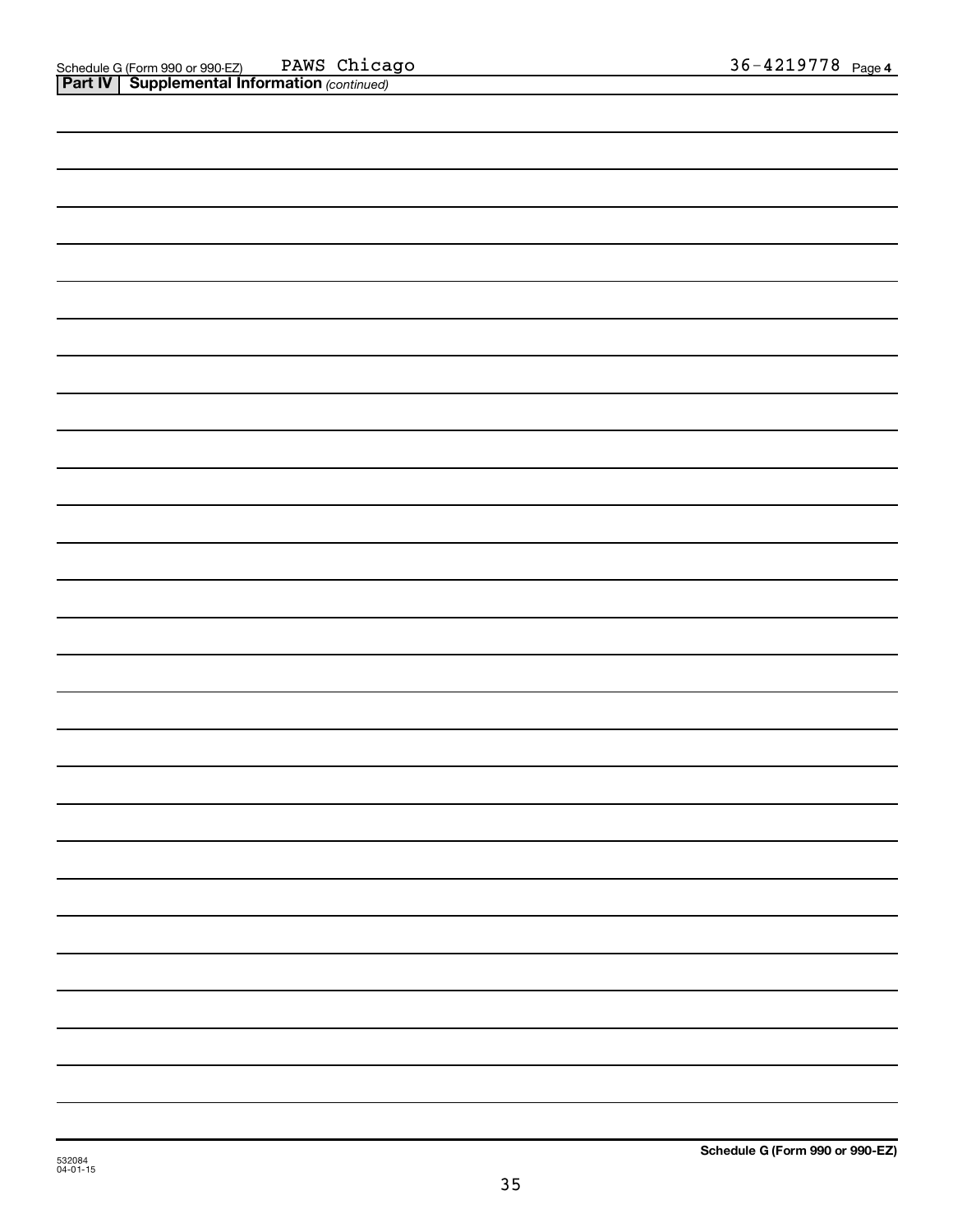|        | <b>SCHEDULE J</b>                              | <b>Compensation Information</b>                                                                                           |            | OMB No. 1545-0047                                   |     |                              |  |  |
|--------|------------------------------------------------|---------------------------------------------------------------------------------------------------------------------------|------------|-----------------------------------------------------|-----|------------------------------|--|--|
|        | (Form 990)                                     | For certain Officers, Directors, Trustees, Key Employees, and Highest                                                     |            | 2015                                                |     |                              |  |  |
|        |                                                | <b>Compensated Employees</b><br>Complete if the organization answered "Yes" on Form 990, Part IV, line 23.                |            |                                                     |     |                              |  |  |
|        | Department of the Treasury                     | Attach to Form 990.                                                                                                       |            | <b>Open to Public</b>                               |     |                              |  |  |
|        | Internal Revenue Service                       | Information about Schedule J (Form 990) and its instructions is at www.irs.gov/form990.                                   |            | Inspection<br><b>Employer identification number</b> |     |                              |  |  |
|        | Name of the organization                       |                                                                                                                           | 36-4219778 |                                                     |     |                              |  |  |
| Part I |                                                | PAWS Chicago<br><b>Questions Regarding Compensation</b>                                                                   |            |                                                     |     |                              |  |  |
|        |                                                |                                                                                                                           |            |                                                     | Yes | No                           |  |  |
|        |                                                | 1a Check the appropriate box(es) if the organization provided any of the following to or for a person listed on Form 990, |            |                                                     |     |                              |  |  |
|        |                                                | Part VII, Section A, line 1a. Complete Part III to provide any relevant information regarding these items.                |            |                                                     |     |                              |  |  |
|        | First-class or charter travel                  | Housing allowance or residence for personal use                                                                           |            |                                                     |     |                              |  |  |
|        | Travel for companions                          | Payments for business use of personal residence                                                                           |            |                                                     |     |                              |  |  |
|        |                                                | Health or social club dues or initiation fees<br>Tax indemnification and gross-up payments                                |            |                                                     |     |                              |  |  |
|        |                                                | Discretionary spending account<br>Personal services (e.g., maid, chauffeur, chef)                                         |            |                                                     |     |                              |  |  |
|        |                                                |                                                                                                                           |            |                                                     |     |                              |  |  |
|        |                                                | b If any of the boxes on line 1a are checked, did the organization follow a written policy regarding payment or           |            |                                                     |     |                              |  |  |
|        |                                                |                                                                                                                           |            | 1b                                                  |     |                              |  |  |
| 2      |                                                | Did the organization require substantiation prior to reimbursing or allowing expenses incurred by all directors,          |            |                                                     |     |                              |  |  |
|        |                                                |                                                                                                                           |            | $\mathbf{2}$                                        |     |                              |  |  |
|        |                                                |                                                                                                                           |            |                                                     |     |                              |  |  |
| З      |                                                | Indicate which, if any, of the following the filing organization used to establish the compensation of the organization's |            |                                                     |     |                              |  |  |
|        |                                                | CEO/Executive Director. Check all that apply. Do not check any boxes for methods used by a related organization to        |            |                                                     |     |                              |  |  |
|        |                                                | establish compensation of the CEO/Executive Director, but explain in Part III.                                            |            |                                                     |     |                              |  |  |
|        | Compensation committee                         | Written employment contract                                                                                               |            |                                                     |     |                              |  |  |
|        |                                                | Independent compensation consultant<br>Compensation survey or study                                                       |            |                                                     |     |                              |  |  |
|        | $ \mathbf{X} $ Form 990 of other organizations | <u>x</u><br>Approval by the board or compensation committee                                                               |            |                                                     |     |                              |  |  |
|        |                                                |                                                                                                                           |            |                                                     |     |                              |  |  |
| 4      |                                                | During the year, did any person listed on Form 990, Part VII, Section A, line 1a, with respect to the filing              |            |                                                     |     |                              |  |  |
|        | organization or a related organization:        |                                                                                                                           |            |                                                     |     |                              |  |  |
| а      |                                                | Receive a severance payment or change-of-control payment?                                                                 |            | 4a                                                  |     | х                            |  |  |
| b      |                                                |                                                                                                                           |            | 4b                                                  |     | $\overline{\mathbf{x}}$      |  |  |
|        |                                                |                                                                                                                           |            | 4c                                                  |     | $\overline{\textbf{x}}$      |  |  |
|        |                                                | If "Yes" to any of lines 4a-c, list the persons and provide the applicable amounts for each item in Part III.             |            |                                                     |     |                              |  |  |
|        |                                                |                                                                                                                           |            |                                                     |     |                              |  |  |
|        |                                                | Only section 501(c)(3), 501(c)(4), and 501(c)(29) organizations must complete lines 5-9.                                  |            |                                                     |     |                              |  |  |
|        |                                                | For persons listed on Form 990, Part VII, Section A, line 1a, did the organization pay or accrue any compensation         |            |                                                     |     |                              |  |  |
|        | contingent on the revenues of:                 |                                                                                                                           |            |                                                     |     |                              |  |  |
|        |                                                |                                                                                                                           |            | 5а                                                  |     | x                            |  |  |
|        |                                                |                                                                                                                           |            | 5b                                                  |     | X                            |  |  |
|        |                                                | If "Yes" to line 5a or 5b, describe in Part III.                                                                          |            |                                                     |     |                              |  |  |
| 6.     |                                                | For persons listed on Form 990, Part VII, Section A, line 1a, did the organization pay or accrue any compensation         |            |                                                     |     |                              |  |  |
|        | contingent on the net earnings of:             |                                                                                                                           |            |                                                     |     |                              |  |  |
|        |                                                |                                                                                                                           |            | 6a                                                  |     | x<br>$\overline{\mathbf{X}}$ |  |  |
|        |                                                |                                                                                                                           |            | 6b                                                  |     |                              |  |  |
|        |                                                | If "Yes" on line 6a or 6b, describe in Part III.                                                                          |            |                                                     |     |                              |  |  |
|        |                                                | 7 For persons listed on Form 990, Part VII, Section A, line 1a, did the organization provide any non-fixed payments       |            |                                                     |     | х                            |  |  |
|        |                                                |                                                                                                                           |            | 7                                                   |     |                              |  |  |
| 8      |                                                | Were any amounts reported on Form 990, Part VII, paid or accrued pursuant to a contract that was subject to the           |            |                                                     |     | x                            |  |  |
|        |                                                |                                                                                                                           |            | 8                                                   |     |                              |  |  |
| 9      |                                                | If "Yes" to line 8, did the organization also follow the rebuttable presumption procedure described in                    |            | 9                                                   |     |                              |  |  |
|        |                                                | LHA For Paperwork Reduction Act Notice, see the Instructions for Form 990.                                                |            | Schedule J (Form 990) 2015                          |     |                              |  |  |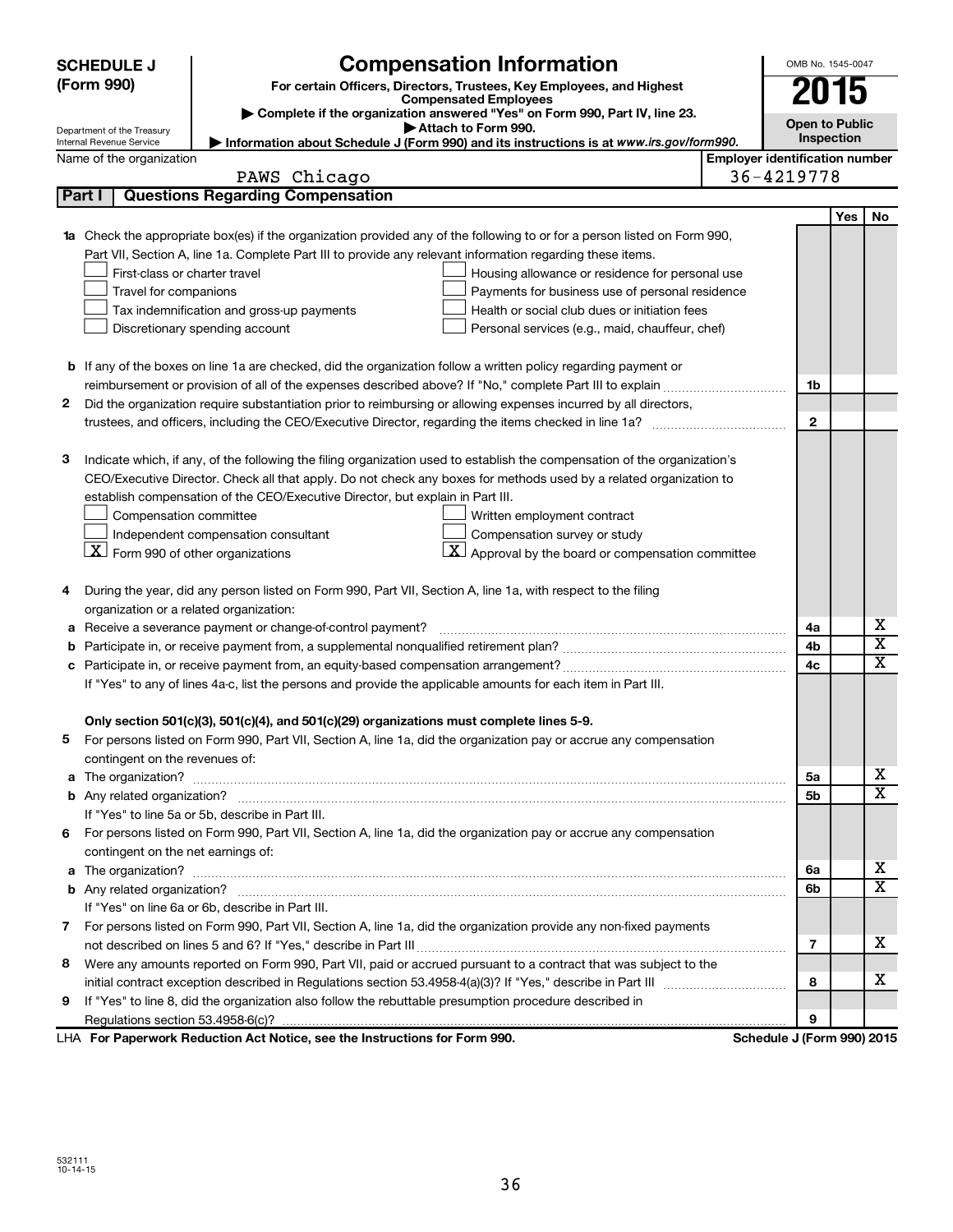Do not list any individuals that are not listed on Form 990, Part VII.

Part II | Officers, Directors, Trustees, Key Employees, and Highest Compensated Employees. Use duplicate copies if additional space is needed.

Note: The sum of columns (B)(i)-(iii) for each listed individual must equal the total amount of Form 990, Part VII, Section A, line 1a, applicable column (D) and (E) amounts for that individual.

For each individual whose compensation must be reported on Schedule J, report compensation from the organization on row (i) and from related organizations, described in the instructions, on row (ii).

|                                      | (B) Breakdown of W-2 and/or 1099-MISC compensation |                                           |                                           | (D) Nontaxable<br>(C) Retirement and |                  | (E) Total of columns        | (F) Compensation                                           |  |
|--------------------------------------|----------------------------------------------------|-------------------------------------------|-------------------------------------------|--------------------------------------|------------------|-----------------------------|------------------------------------------------------------|--|
| (A) Name and Title                   | (i) Base<br>compensation                           | (ii) Bonus &<br>incentive<br>compensation | (iii) Other<br>reportable<br>compensation | other deferred<br>compensation       | benefits         | $(B)(i)-(D)$                | in column (B)<br>reported as deferred<br>on prior Form 990 |  |
| Dr. Jessica Von Waldau<br>(1)<br>(i) | 182,391.                                           | $\overline{0}$ .                          | 3,550.                                    | $\overline{0}$ .                     | 2,634.           | 188,575.                    | $\overline{\mathbf{0}}$ .                                  |  |
| Chief Veterinarian<br>(ii)           | $\overline{0}$ .                                   | $\overline{0}$ .                          | $\overline{\mathfrak{o}}$ .               | $\overline{0}$ .                     | $\overline{0}$ . | $\overline{\mathfrak{o}}$ . | $\overline{0}$ .                                           |  |
| (i)                                  |                                                    |                                           |                                           |                                      |                  |                             |                                                            |  |
| (ii)                                 |                                                    |                                           |                                           |                                      |                  |                             |                                                            |  |
| (i)                                  |                                                    |                                           |                                           |                                      |                  |                             |                                                            |  |
| (ii)                                 |                                                    |                                           |                                           |                                      |                  |                             |                                                            |  |
| (i)                                  |                                                    |                                           |                                           |                                      |                  |                             |                                                            |  |
| (ii)                                 |                                                    |                                           |                                           |                                      |                  |                             |                                                            |  |
| (i)                                  |                                                    |                                           |                                           |                                      |                  |                             |                                                            |  |
| (ii)                                 |                                                    |                                           |                                           |                                      |                  |                             |                                                            |  |
| (i)                                  |                                                    |                                           |                                           |                                      |                  |                             |                                                            |  |
| (ii)                                 |                                                    |                                           |                                           |                                      |                  |                             |                                                            |  |
| (i)                                  |                                                    |                                           |                                           |                                      |                  |                             |                                                            |  |
| (ii)                                 |                                                    |                                           |                                           |                                      |                  |                             |                                                            |  |
| (i)                                  |                                                    |                                           |                                           |                                      |                  |                             |                                                            |  |
| (ii)                                 |                                                    |                                           |                                           |                                      |                  |                             |                                                            |  |
| (i)                                  |                                                    |                                           |                                           |                                      |                  |                             |                                                            |  |
| (ii)                                 |                                                    |                                           |                                           |                                      |                  |                             |                                                            |  |
| (i)                                  |                                                    |                                           |                                           |                                      |                  |                             |                                                            |  |
| (ii)                                 |                                                    |                                           |                                           |                                      |                  |                             |                                                            |  |
| (i)                                  |                                                    |                                           |                                           |                                      |                  |                             |                                                            |  |
| (ii)<br>(i)                          |                                                    |                                           |                                           |                                      |                  |                             |                                                            |  |
| (ii)                                 |                                                    |                                           |                                           |                                      |                  |                             |                                                            |  |
| (i)                                  |                                                    |                                           |                                           |                                      |                  |                             |                                                            |  |
| (ii)                                 |                                                    |                                           |                                           |                                      |                  |                             |                                                            |  |
| (i)                                  |                                                    |                                           |                                           |                                      |                  |                             |                                                            |  |
| (ii)                                 |                                                    |                                           |                                           |                                      |                  |                             |                                                            |  |
| (i)                                  |                                                    |                                           |                                           |                                      |                  |                             |                                                            |  |
| (ii)                                 |                                                    |                                           |                                           |                                      |                  |                             |                                                            |  |
| (i)                                  |                                                    |                                           |                                           |                                      |                  |                             |                                                            |  |
| (ii)                                 |                                                    |                                           |                                           |                                      |                  |                             |                                                            |  |

37

**2**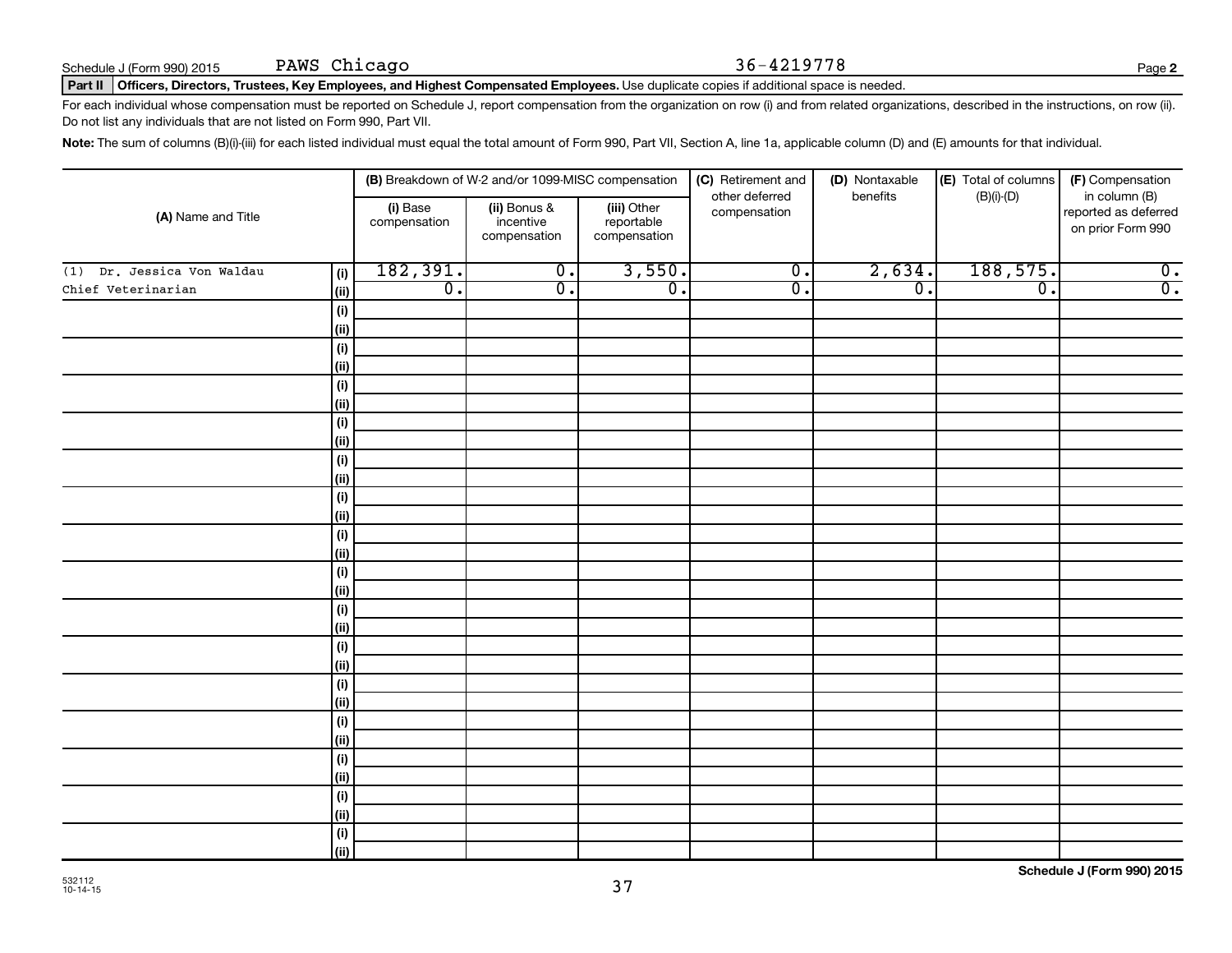**Part III Supplemental Information**

Provide the information, explanation, or descriptions required for Part I, lines 1a, 1b, 3, 4a, 4b, 4c, 5a, 5b, 6a, 6b, 7, and 8, and for Part II. Also complete this part for any additional information.

532113 10-14-15

**Schedule J (Form 990) 2015**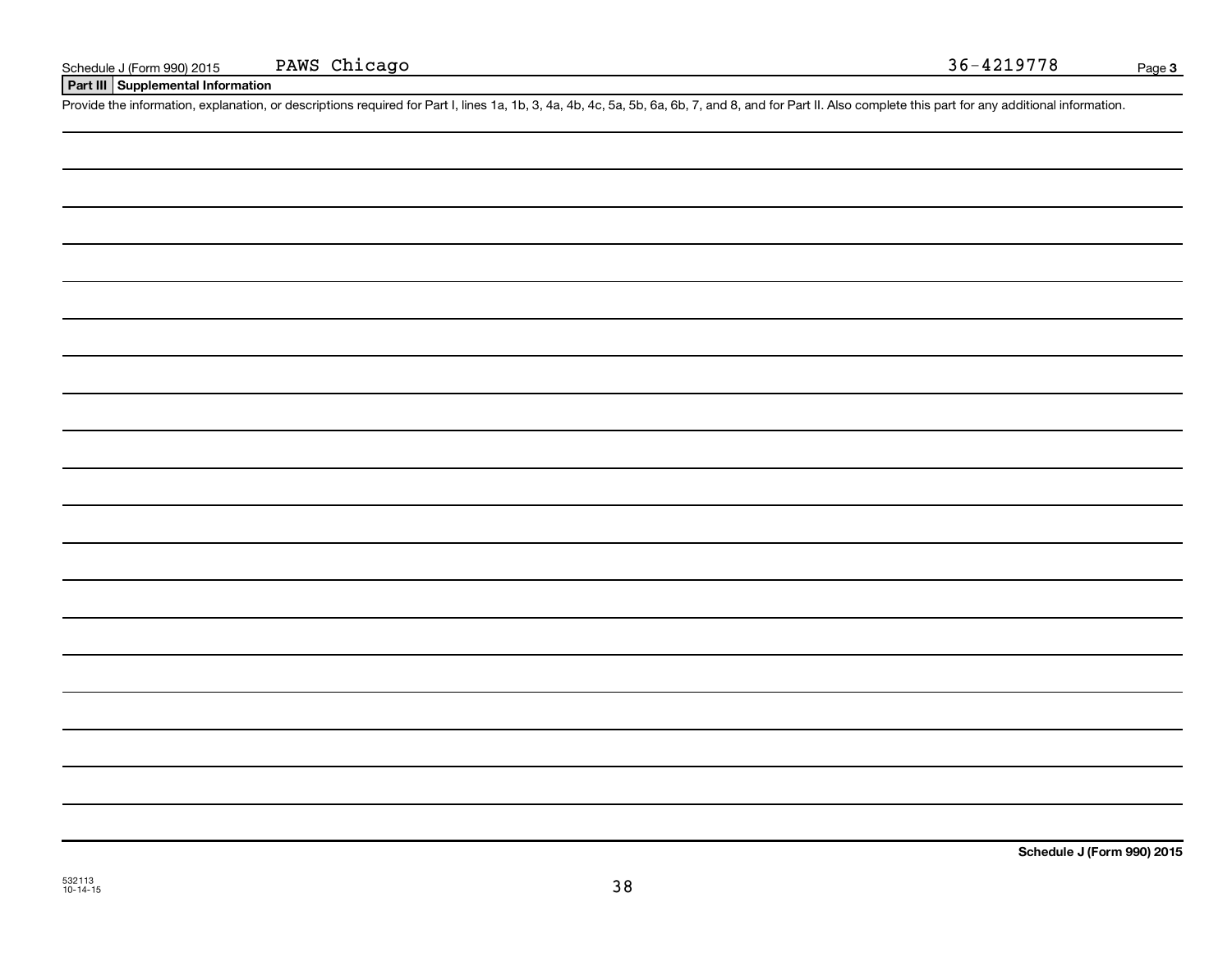#### **SCHEDULE M (Form 990)**

# **Noncash Contributions**

OMB No. 1545-0047

Department of the Treasury Internal Revenue Service

◆ Complete if the organizations answered "Yes" on Form 990, Part IV, lines 29 or 30.<br>▶ Complete if the organizations answered "Yes" on Form 990, Part IV, lines 29 or 30. **Attach to Form 990.**  $\blacktriangleright$ 

**Open To Public Inspection**

| Name of the organization |
|--------------------------|
|--------------------------|

**Information about Schedule M (Form 990) and its instructions is at www.irs.gov/form990.** 

| <b>Employer identification number</b> |
|---------------------------------------|
| 36-4219778                            |

| PAWS Chicago                    |
|---------------------------------|
| <b>Part I</b> Types of Property |

| rtv |          |                                 |                                                 |                              |
|-----|----------|---------------------------------|-------------------------------------------------|------------------------------|
|     | (a)      | (b)                             | (C)                                             | (ď                           |
|     | Check if | Number of                       | Noncash contribution                            | Method of determining        |
|     |          | I applicable   contributions or | amounts reported on                             | noncash contribution amounts |
|     |          |                                 | litems contributed Form 990, Part VIII, line 1g |                              |
|     |          |                                 |                                                 |                              |

| 1  |                                                                                                                                |                         |                 |                |                              |            |     |    |
|----|--------------------------------------------------------------------------------------------------------------------------------|-------------------------|-----------------|----------------|------------------------------|------------|-----|----|
| 2  |                                                                                                                                |                         |                 |                |                              |            |     |    |
| 3  | Art - Fractional interests                                                                                                     |                         |                 |                |                              |            |     |    |
| 4  | Books and publications                                                                                                         |                         |                 |                |                              |            |     |    |
| 5  | Clothing and household goods                                                                                                   |                         |                 |                |                              |            |     |    |
| 6  |                                                                                                                                | $\overline{\texttt{x}}$ | 215             |                | 128,015.Selling Price        |            |     |    |
| 7  |                                                                                                                                |                         |                 |                |                              |            |     |    |
| 8  |                                                                                                                                |                         |                 |                |                              |            |     |    |
| 9  | Securities - Publicly traded                                                                                                   | $\overline{\text{x}}$   | $\overline{22}$ |                | 1,586,947. Fair Market Value |            |     |    |
| 10 | Securities - Closely held stock                                                                                                |                         |                 |                |                              |            |     |    |
| 11 | Securities - Partnership, LLC, or                                                                                              |                         |                 |                |                              |            |     |    |
|    |                                                                                                                                |                         |                 |                |                              |            |     |    |
| 12 |                                                                                                                                |                         |                 |                |                              |            |     |    |
| 13 | Qualified conservation contribution -                                                                                          |                         |                 |                |                              |            |     |    |
|    |                                                                                                                                |                         |                 |                |                              |            |     |    |
| 14 | Qualified conservation contribution - Other                                                                                    |                         |                 |                |                              |            |     |    |
| 15 | Real estate - Residential                                                                                                      |                         |                 |                |                              |            |     |    |
| 16 | Real estate - Commercial                                                                                                       |                         |                 |                |                              |            |     |    |
| 17 |                                                                                                                                |                         |                 |                |                              |            |     |    |
| 18 |                                                                                                                                |                         |                 |                |                              |            |     |    |
| 19 |                                                                                                                                | $\overline{\text{x}}$   | 6,327           | 253, 171. Cost |                              |            |     |    |
| 20 | Drugs and medical supplies                                                                                                     |                         |                 |                |                              |            |     |    |
| 21 |                                                                                                                                |                         |                 |                |                              |            |     |    |
| 22 |                                                                                                                                |                         |                 |                |                              |            |     |    |
| 23 |                                                                                                                                |                         |                 |                |                              |            |     |    |
| 24 | Archeological artifacts                                                                                                        |                         |                 |                |                              |            |     |    |
| 25 | (Special Event)<br>Other $\blacktriangleright$                                                                                 | $\overline{\textbf{x}}$ | 6941            | 379,456.Cost   |                              |            |     |    |
| 26 | Other $\blacktriangleright$<br>$\left(\begin{array}{ccc}\n&\n&\n\end{array}\right)$                                            |                         |                 |                |                              |            |     |    |
| 27 | Other $\blacktriangleright$                                                                                                    |                         |                 |                |                              |            |     |    |
| 28 | Other $\blacktriangleright$                                                                                                    |                         |                 |                |                              |            |     |    |
| 29 | Number of Forms 8283 received by the organization during the tax year for contributions                                        |                         |                 |                |                              |            |     |    |
|    | for which the organization completed Form 8283, Part IV, Donee Acknowledgement                                                 |                         |                 | 29             |                              |            | 0   |    |
|    |                                                                                                                                |                         |                 |                |                              |            | Yes | No |
|    | 30a During the year, did the organization receive by contribution any property reported in Part I, lines 1 through 28, that it |                         |                 |                |                              |            |     |    |
|    | must hold for at least three years from the date of the initial contribution, and which is not required to be used for         |                         |                 |                |                              |            |     |    |
|    |                                                                                                                                |                         |                 |                |                              | 30a        |     | х  |
|    | <b>b</b> If "Yes," describe the arrangement in Part II.                                                                        |                         |                 |                |                              |            |     |    |
| 31 |                                                                                                                                |                         |                 |                |                              | 31         |     | x. |
|    | 32a Does the organization hire or use third parties or related organizations to solicit, process, or sell noncash              |                         |                 |                |                              |            |     |    |
|    | contributions?                                                                                                                 |                         |                 |                |                              | <b>32a</b> |     | х  |
|    | <b>b</b> If "Yes," describe in Part II.                                                                                        |                         |                 |                |                              |            |     |    |
| 33 | If the organization did not report an amount in column (c) for a type of property for which column (a) is checked,             |                         |                 |                |                              |            |     |    |
|    | describe in Part II.                                                                                                           |                         |                 |                |                              |            |     |    |
|    |                                                                                                                                |                         |                 |                |                              |            |     |    |

**For Paperwork Reduction Act Notice, see the Instructions for Form 990. Schedule M (Form 990) (2015)** LHA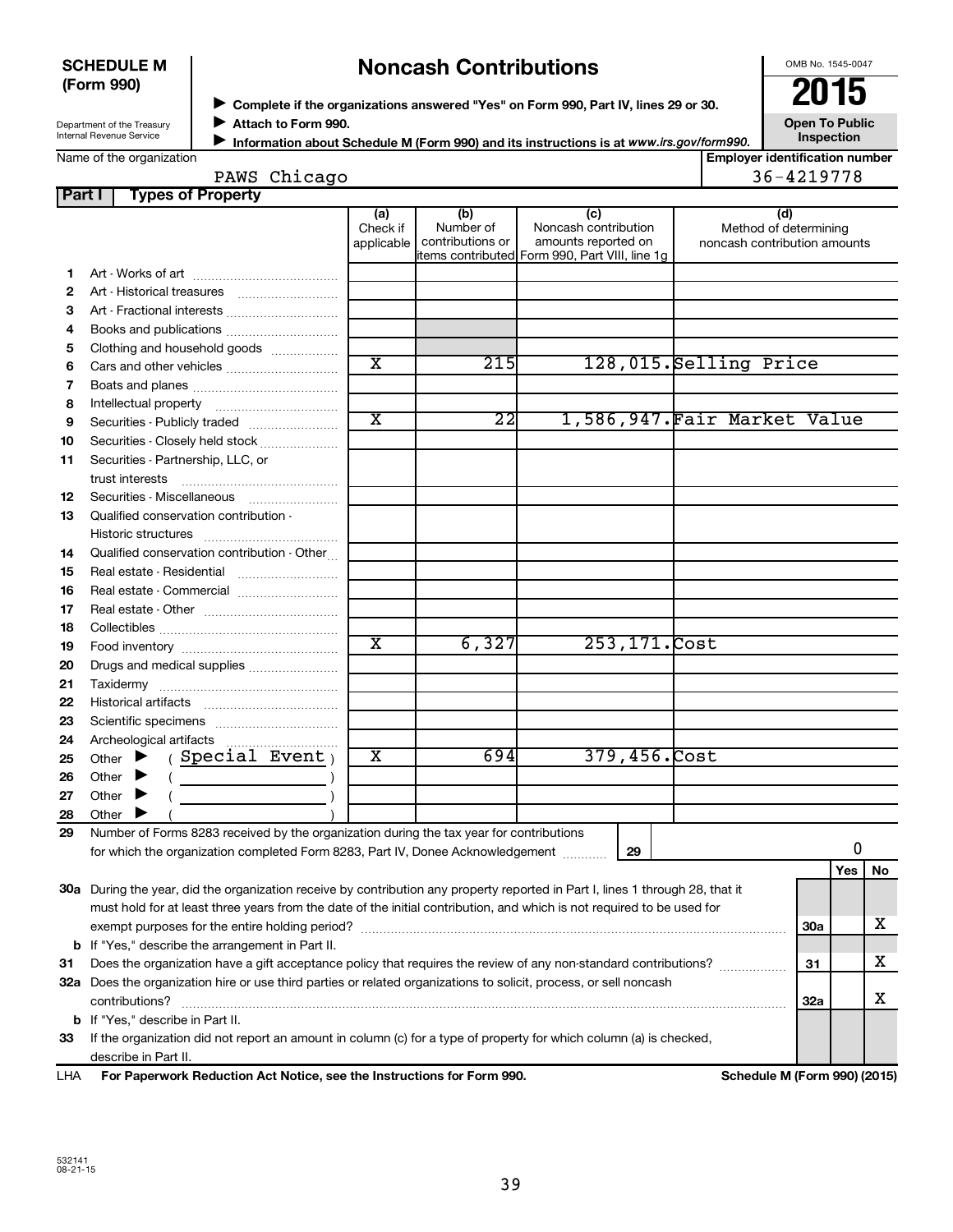|  |  |  | 36-4219778 | Page |  |
|--|--|--|------------|------|--|
|--|--|--|------------|------|--|

Provide the information required by Part I, lines 30b, 32b, and 33, and whether the organization is reporting in Part I, column (b), the number of contributions, the number of items received, or a combination of both. Also complete this part for any additional information. **Part II Supplemental Information.** 

| Schedule M, Part I, Column (b): |  |  |  |  |  |
|---------------------------------|--|--|--|--|--|
|---------------------------------|--|--|--|--|--|

### is the number of contributions.

532142 08-21-15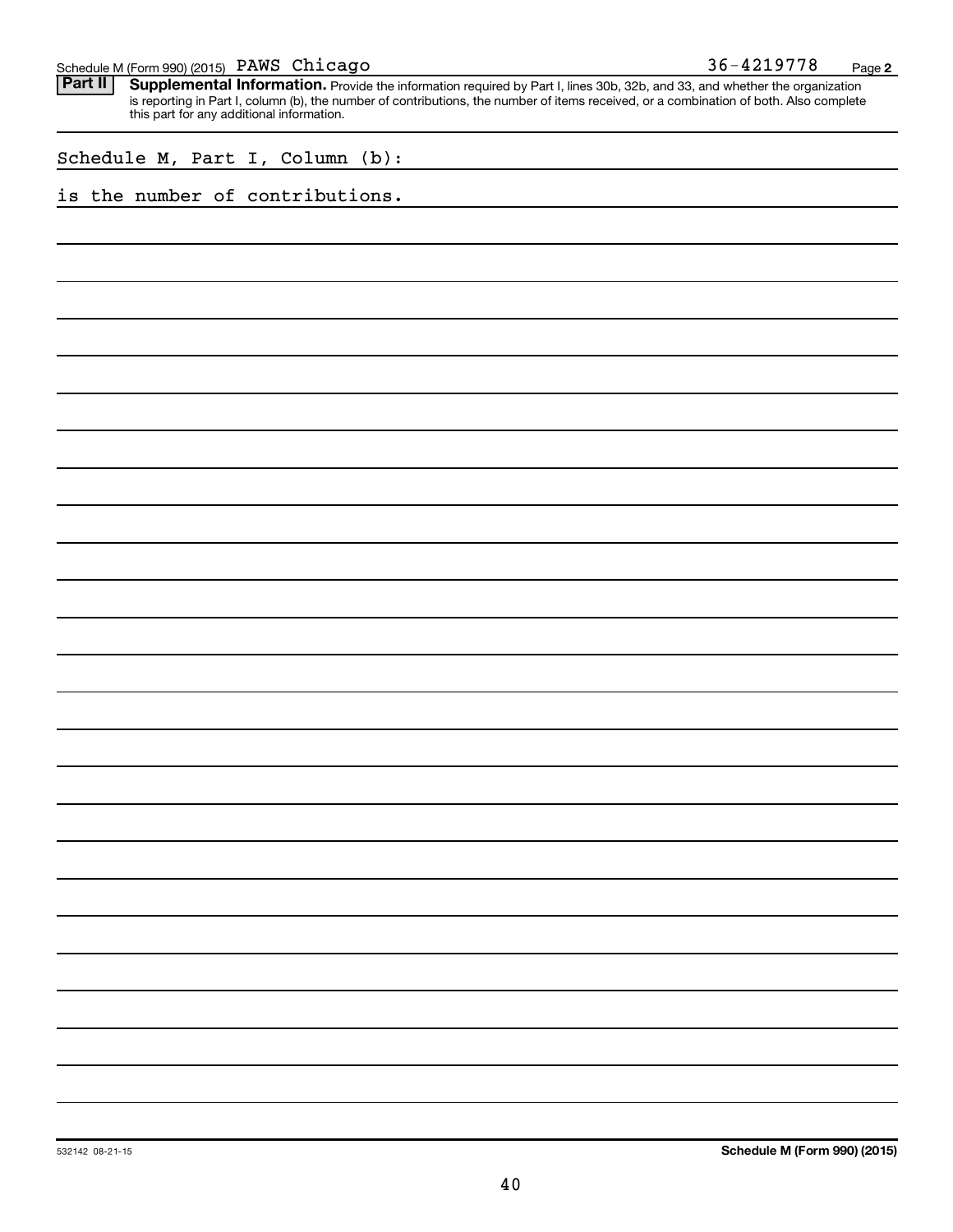**(Form 990 or 990-EZ)**

Department of the Treasury Internal Revenue Service

Name of the organization

**Complete to provide information for responses to specific questions on Form 990 or 990-EZ or to provide any additional information. | Attach to Form 990 or 990-EZ.** SCHEDULE O **Supplemental Information to Form 990 or 990-EZ** 2015<br>(Form 990 or 990-EZ)

**Information about Schedule O (Form 990 or 990-EZ) and its instructions is at WWW.irs.gov/form990.** 

PAWS Chicago and a set of the set of the set of the set of the set of the set of the set of the set of the set o

OMB No. 1545-0047

**Open to Public Inspection Employer identification number**

programs.

Form 990, Part III, Line 1, Description of Organization Mission:

PAWS Chicago's lifesaving success is rooted in The No Kill Model, which can be replicated and scaled in any community. The foundation of all lifesaving is community engagement. By raising awareness about pet homelessness and engaging people in lifesaving efforts, we can make lasting change for animals. PAWS Chicago's mission-critical programs our No Kill pillars of Prevention, Adoption, Animal Health & Behavior, and Volunteers -- sit atop this foundation. These are the robust programs that are essential to building No Kill communities.

Form 990, Part III, Line 4a, Program Service Accomplishments: animals when they arrive at PAWS-treats the most serious cases onsite. We also utilize a robust foster network for pets receiving more simple treatment. In 2015, more than 41,000 vaccinations, microchips and blood tests were provided and PAWS treated more than 350 animals that had been exposed to the Canine Influenza Virus.

Training & Behavior Enrichment: The PAWS Training & Foster Care Center is home to our innovative dog training and enrichment programming and a hub to expand our geographic reach to new foster families. Through this center, our team of behavior professionals and trained volunteers

 $53221$  $09 - 02 - 15$ LHA For Paperwork Reduction Act Notice, see the Instructions for Form 990 or 990-EZ. Schedule O (Form 990 or 990-EZ) (2015) provide our homeless dogs with one-on-one and group training, agility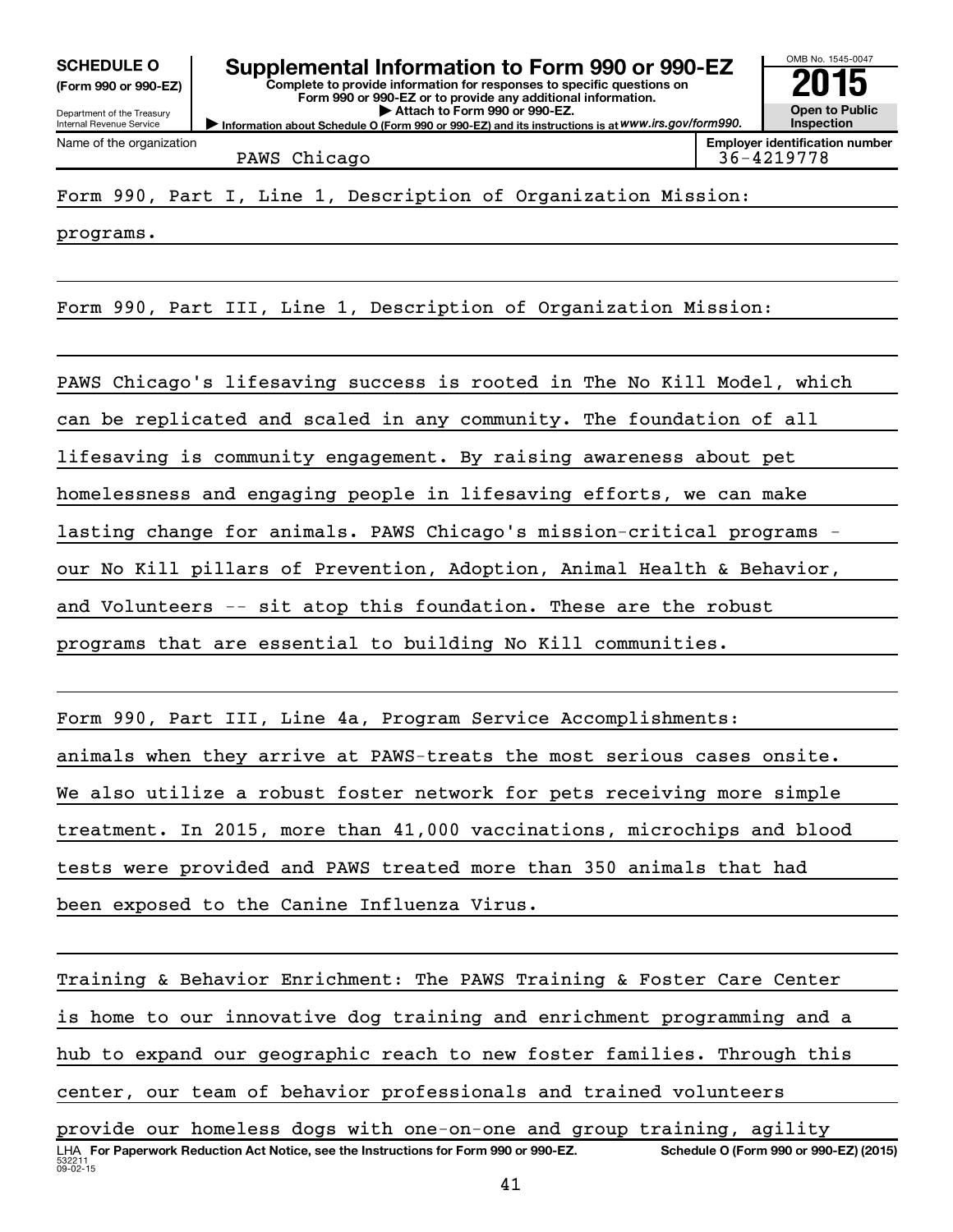| Name of the organization |  |              |                                                                     |  | <b>Employer identification number</b> |
|--------------------------|--|--------------|---------------------------------------------------------------------|--|---------------------------------------|
|                          |  | PAWS Chicago |                                                                     |  | 36-4219778                            |
|                          |  |              | and enrichment. In 2015, 152 behaviorally challenged dogs found new |  |                                       |

Expanding the Medical Center: With the progress we are seeing in Chicago, healthy animals are being saved in record numbers at the city pound, which means we are seeing a sicker population of animals in need of rescue, requiring enhanced medical resources to treat. To save more lives, PAWS Chicago is launching a major expansion of our Medical Center and shelter medicine program to increase our capacity to take in sick and injured animals.

Form 990, Part III, Line 4b, Program Service Accomplishments: key objective of our PAWS for Life outreach efforts. Our first neighborhood of focus is Englewood, where more than 49 percent of the population lives below the poverty line. PAWS achieved spay/neuter conversion rate of about 90 percent of all unaltered pets they met through this program.

Trap-Neuter-Return: PAWS Chicago's feral cat Trap Neuter Return (TNR) program is another critical aspect of our targeted spay/neuter approach. It is aimed at proactively sterilizing and managing the free roaming cat population, the source of thousands of unwanted kittens born each year. TNR reduces the number of animals entering the sheltering system each year while also saving kittens and finding them adoptive homes. In 2015, PAWS performed 4,867 spay/neuter surgeries on feral cats.

Form 990, Part III, Line 4c, Program Service Accomplishments: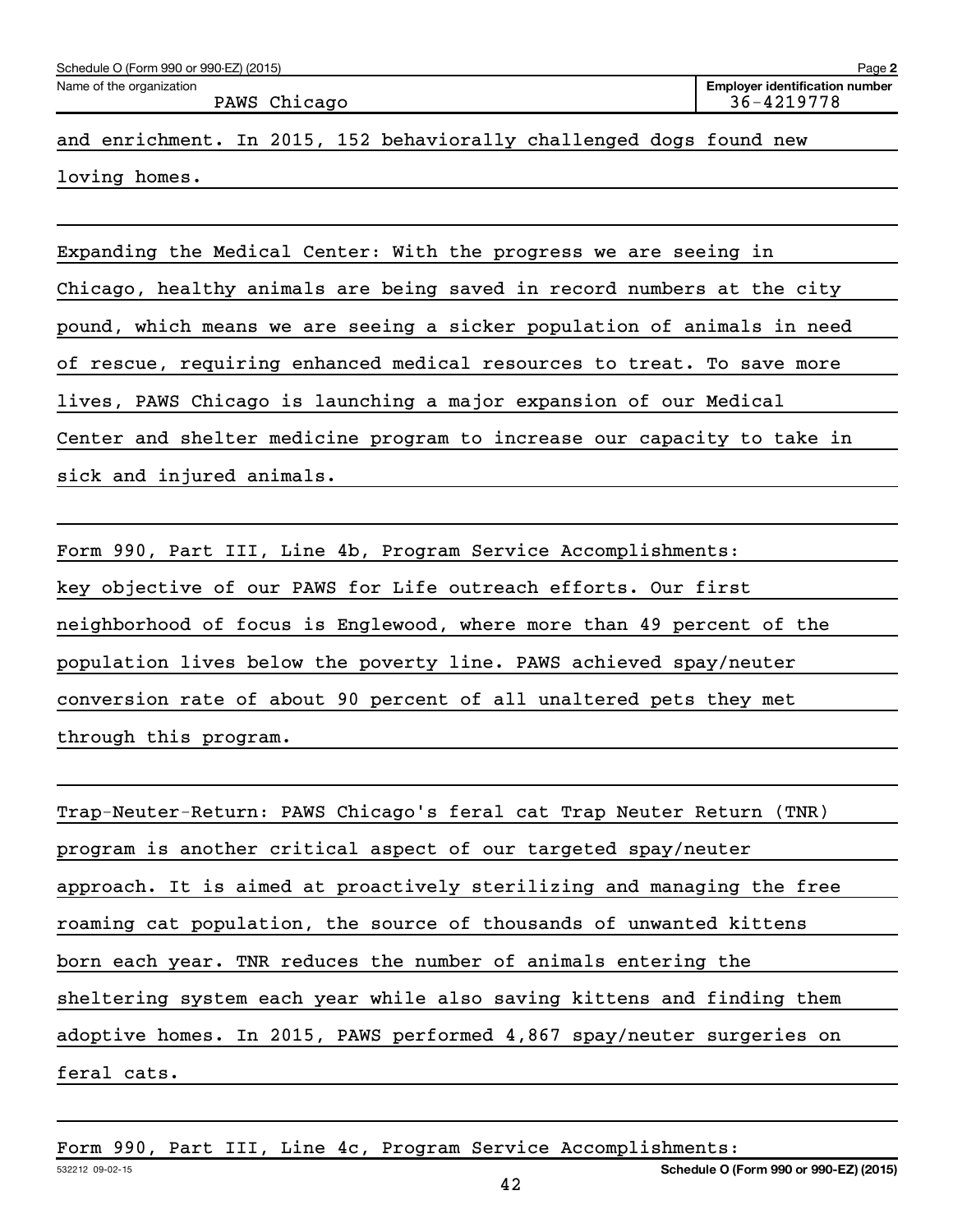| Schedule O (Form 990 or 990-EZ) (2015)                            | Page 2                                              |
|-------------------------------------------------------------------|-----------------------------------------------------|
| Name of the organization<br>PAWS Chicago                          | <b>Employer identification number</b><br>36-4219778 |
| there are more families wanting to adopt puppies than the Chicago |                                                     |
| rescue community can provide. To meet adoption demand, we have    |                                                     |
| developed relationships with groups in Tennessee, Oklahoma and    |                                                     |
| Mississippi to save puppies who would otherwise be killed.        |                                                     |

Pippen Fasseas Adoption Center: The Pippen Fasseas Adoption Center in Lincoln Park, which opened in 2007, redefined animal sheltering as the first cageless, state-of-the-art, No Kill shelter in the Midwest.

Glenn L. Felner Adoption Center: PAWS Chicago's first satellite adoption facility, the Glenn L. Felner Adoption Center, represents an important step in PAWS Chicago's mission to expand lifesaving and build No Kill communities. Located inside the Highland Park Petco, the center was responsible for 622 adoptions in 2015. PAWS also holds innovative on-site adoption events like our spring and Holiday 36-Hour Adopt-a-Thons to raise awareness and bring in the community, resulting in more lives saved.

Offsite Adoption Events: In addition, through our Angels with Tails off-site adoption events in Chicago and various suburban locations, we bring adoptable animals to high-traffic shopping centers and retail stores where people will stop, play with the animals and think about adopting. PAWS Chicago also hosted additional offsite adoption events almost every weekend during 2015.

Form 990, Part III, Line 4d, Other Program Services:

Volunteers are the life-force behind PAWS Chicago's operations and an

essential ingredients to building a No Kill Chicago. In 2015,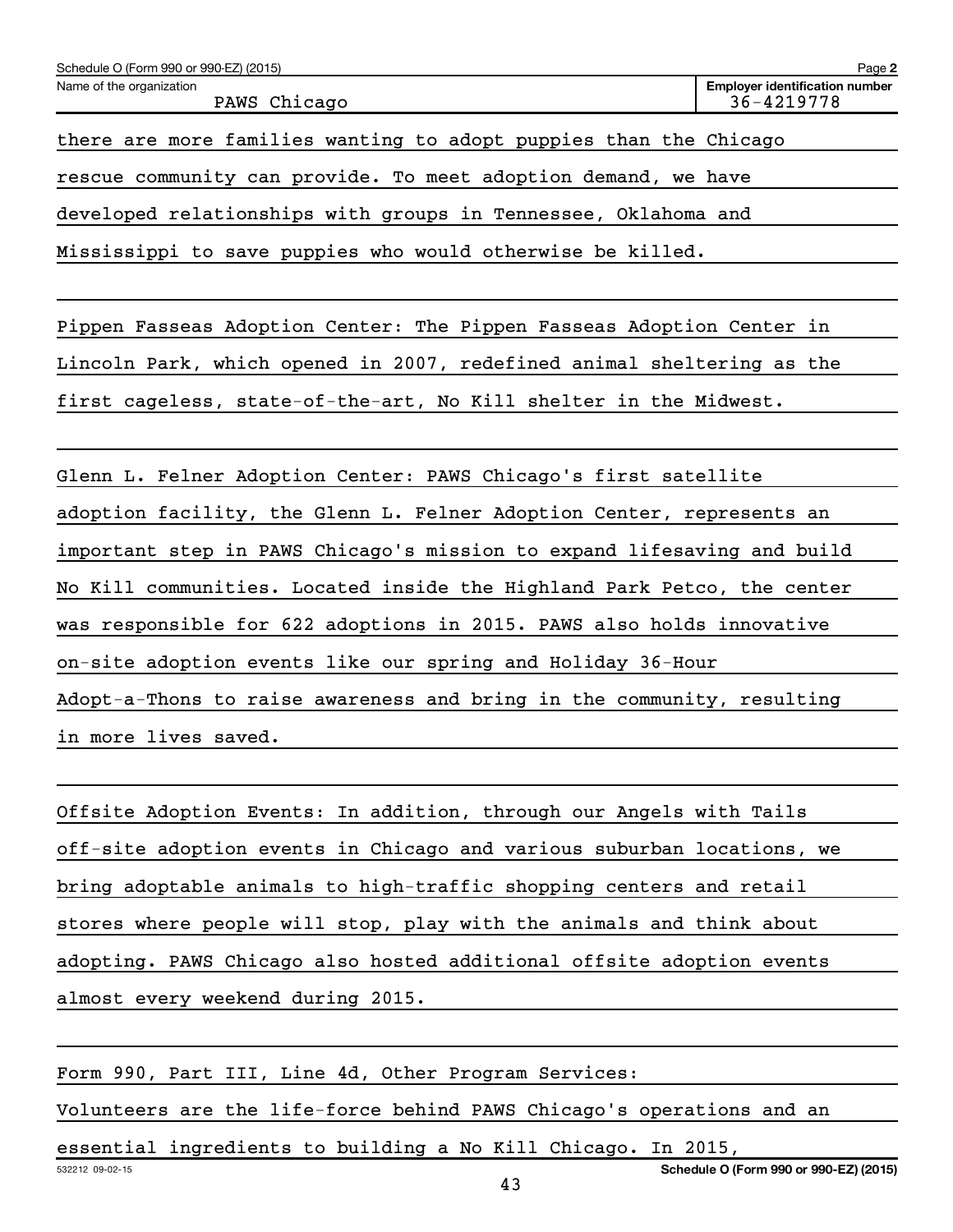| Schedule O (Form 990 or 990-EZ) (2015)                                | Page 2                                              |
|-----------------------------------------------------------------------|-----------------------------------------------------|
| Name of the organization<br>PAWS Chicago                              | <b>Employer identification number</b><br>36-4219778 |
| volunteers dedicated 117,007 hours of service, fulfilling the work of |                                                     |
| 56 full time employees. And this doesn't even include foster families |                                                     |
| who took in and cared for animals in need. During 2015, 2,841 animals |                                                     |
| were placed in foster care.                                           |                                                     |

In addition to the time they commit to PAWS Chicago, volunteers are also our ambassadors, reaching new people and engaging new communities in the cause of homeless animals through their everyday interactions. Expenses \$ 497,502. including grants of \$ 0. Revenue \$ 0.

Community engagement is the foundation for creating lasting change for animals and is the basis upon which all of our programs are built. Shining a light on pet homelessness-and the resultant killing-has mobilized thousands of people to get involved in our cause by adopting, volunteering, fostering, advocating for and donating to homeless pets.

We continued to raise awareness by working with the media to promote the cause of homeless pets, as well as through our web site, social media and PAWS Chicago Magazine, which has the largest circulation of any Chicago magazine publication.

532212 09-02-15 **Schedule O (Form 990 or 990-EZ) (2015)** Impacting the Broader Movement: Through our No Kill model in action, PAWS Chicago is also is leading a movement, creating a community and preparing the foundation to be able to share our learnings on a national basis. Every year, we welcome shelters, rescue groups and individuals from around the country to shadow our operations. Our teams help start-up adoption groups and spay/neuter clinics around the world. We help rescue groups and shelters close to home by providing low cost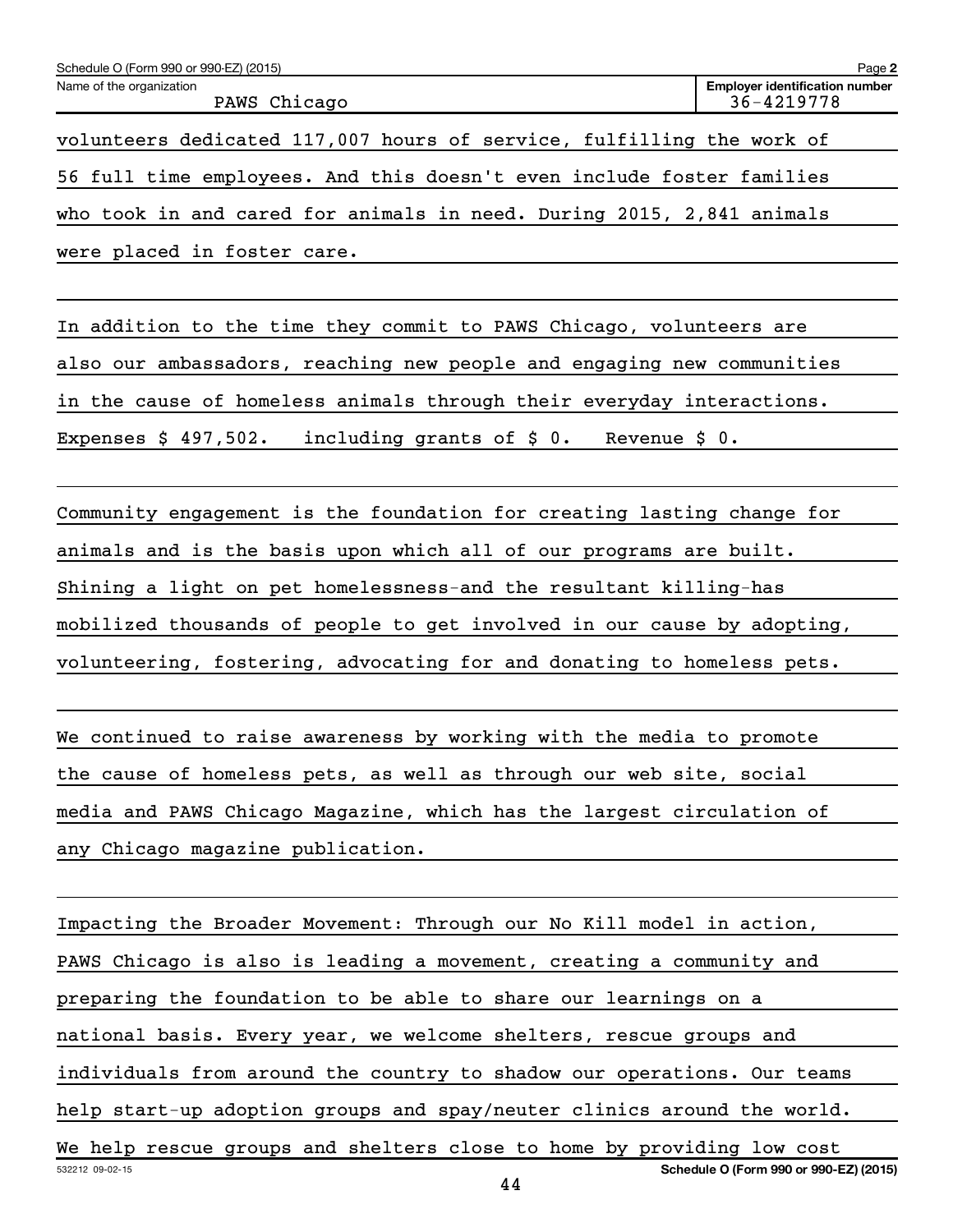| Schedule O (Form 990 or 990-EZ) (2015)                                  | Page 2                                              |
|-------------------------------------------------------------------------|-----------------------------------------------------|
| Name of the organization<br>PAWS Chicago                                | <b>Employer identification number</b><br>36-4219778 |
| medical services at the Lurie Spay/Neuter Clinic and by increasing      |                                                     |
| exposure of their homeless animals through our Angels with Tails        |                                                     |
| adoption events.                                                        |                                                     |
| including grants of $\zeta$ 0.<br>Expenses $$615,789.$<br>Revenue $$0.$ |                                                     |

Form 990, Part VI, Section A, line 2:

1) Paula Fasseas, Chairman, and Peter Fasseas, Board Member, are married; 2) Alexis Fasseas, Treasurer and Board Member is the daughter of Peter and Paula Fasseas; 3) William and Maria Smithburg are married. They are major fundraisers and contributors; 4)Barbara Bradford and Robert Sherman are married. They are major fundraisers and contributors.

Form 990, Part VI, Section B, line 11:

Before the Form 990 is filed it is reviewed in detail by the Secretary, Treasurer, the Chairman of the Board, and the independent auditors. After that review and before it is filed, a copy of the Form 990 is distributed to all members of the board of directors.

Form 990, Part VI, Section B, Line 12c:

Board members and senior staff will annually disclose and promptly update any disclosures previously made to the Chairman of the Board in the section below that requests them to identify their interests that could give rise to conflicts of interest, such as a list of family members, substantial business or investment holdings, and other transactions or affiliations with businesses and other organizations or those of family members as well as other nonprofit organizations.